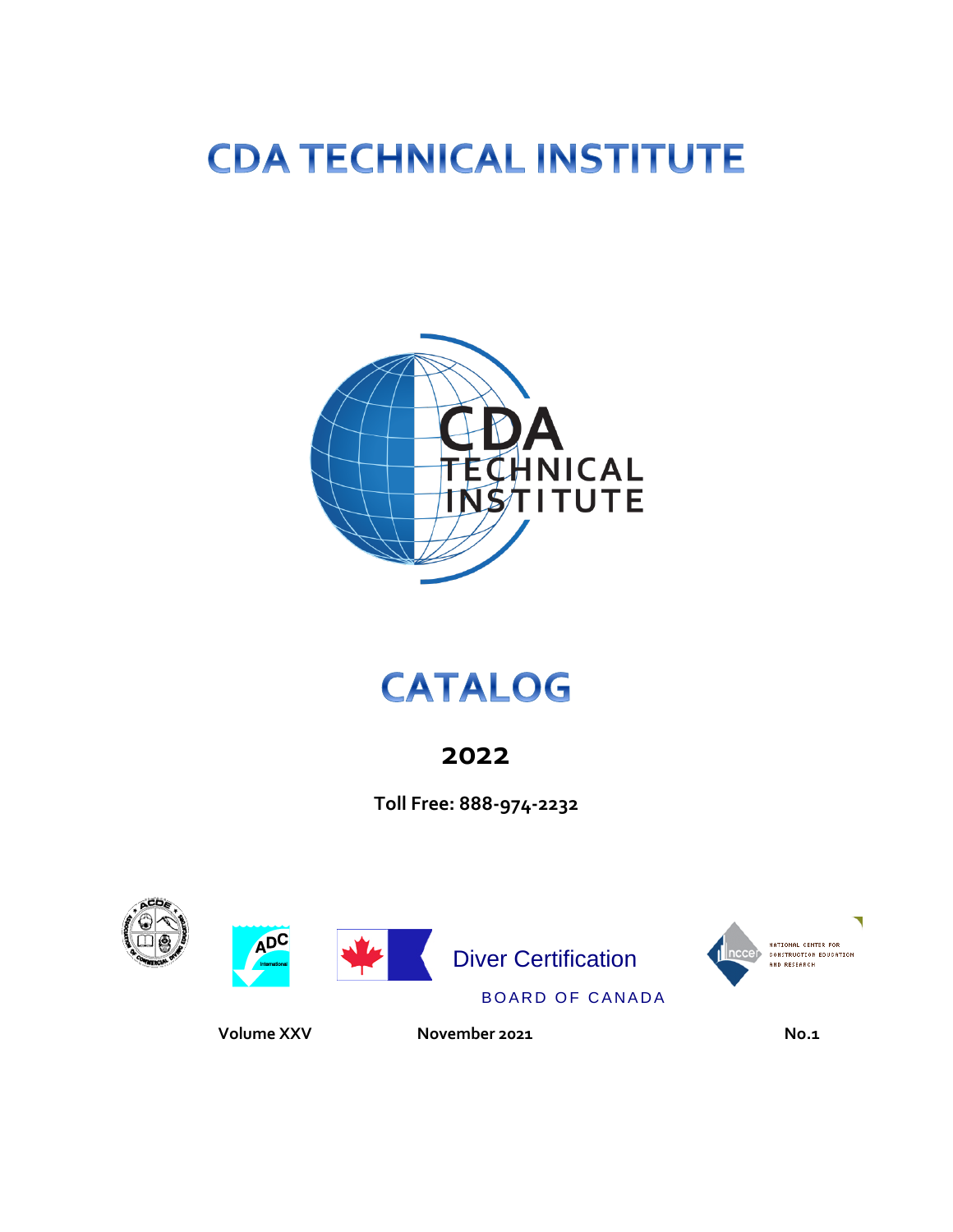#### **CDA Technical Institute, Inc.**

**Catalog** 

**Issued By:**

#### **CDA Technical Institute – Jacksonville**

**www.cda.edu**

Main Campus 91 Trout River Drive Jacksonville, FL 32208 904-766-7736 (Phone) 904-766-7764 (Fax)

Deep Water Training Center 9487 NW 115<sup>th</sup> Ave Ocala, FL 34482 352-368-7974 (Phone) 352-368-1001 (Fax)

East Campus 108 Lawton Ave Jacksonville, FL 32208 904-766-7736 (Phone) 904-766-7764 (FAX)

South Campus 5806 North Main St Jacksonville, FL 32208 904-766-7736 (Phone) 904-766-7764 (Fax)

The contents of this publication are not to be regarded as an irrevocable contract between the student and CDA Technical Institute. CDA Technical Institute reserves the right to change any provision or requirement at any time within the student's term of attendance.

© CDA Technical Institute 2012. All rights reserved.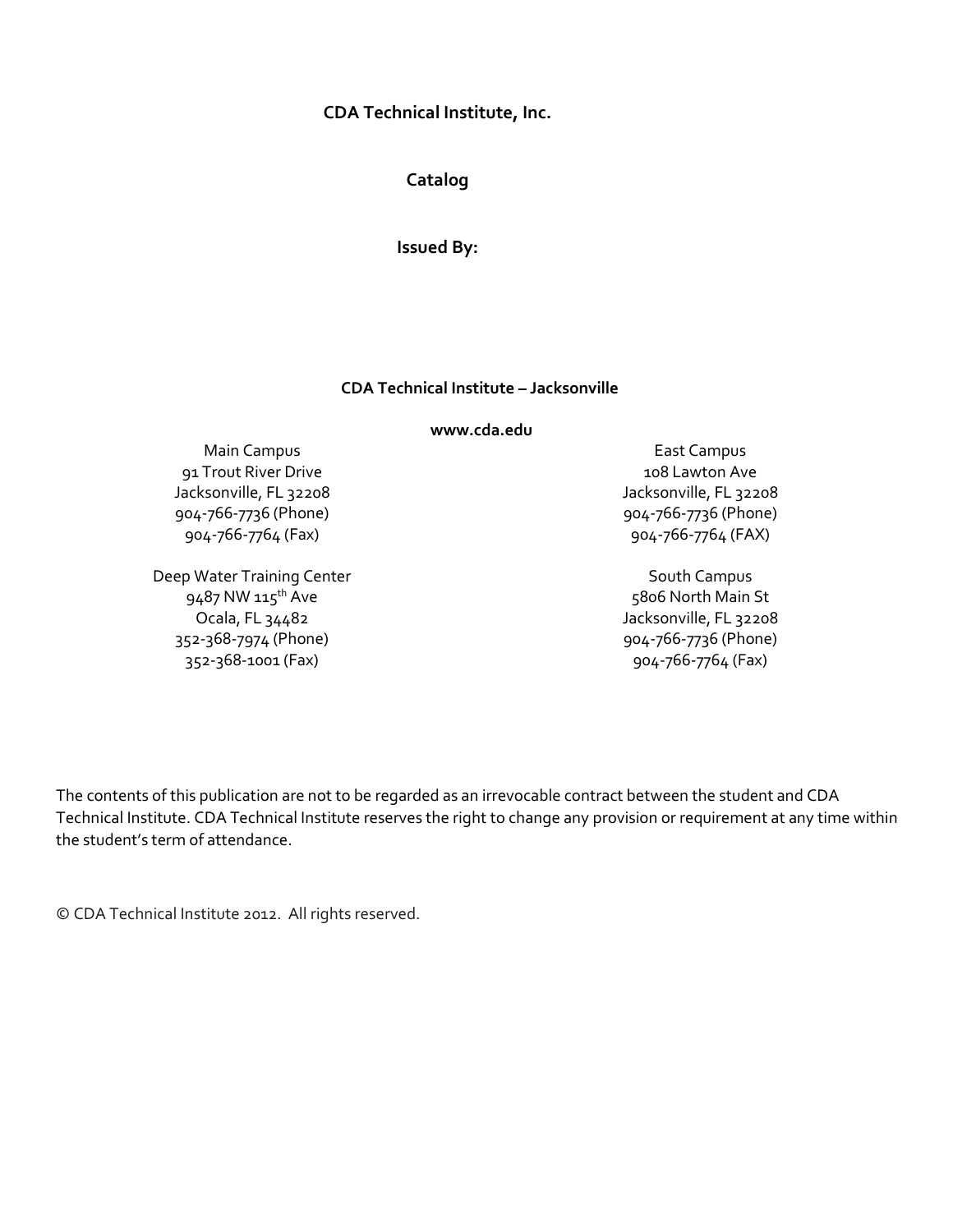## TABLE OF CONTENTS

| <b>ADD/DROP PERIOD</b> | 9 |
|------------------------|---|
|                        |   |
|                        |   |
|                        |   |
|                        |   |
|                        |   |
|                        |   |
|                        |   |
|                        |   |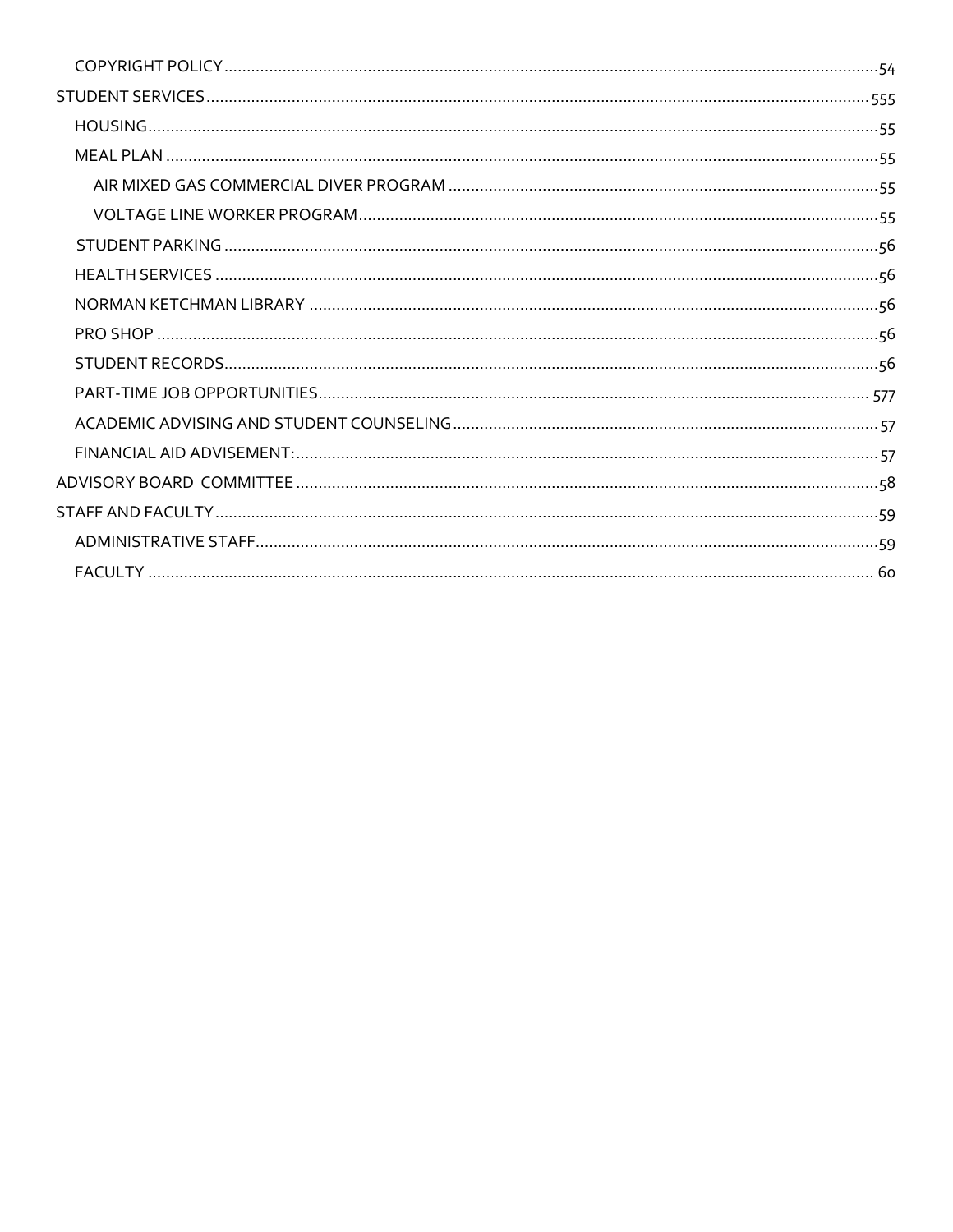## GENERAL INFORMATION

## OWNERSHIP

<span id="page-6-2"></span><span id="page-6-1"></span><span id="page-6-0"></span>The school is owned by CDA Technical Institute, a corporation formed under the laws of the State of Florida.

## OFFICERS/OWNERS

President: Captain Ray Black

<span id="page-6-3"></span>Partner: Allen Garber

#### GOVERNING BODY

CDA Technical Institute 91 Trout River Drive Jacksonville, FL 32208

## HOURS OF OPERATION

<span id="page-6-5"></span><span id="page-6-4"></span>The administrative office is open Monday through Friday 9:00 am to 5:00 pm.

## MISSION STATEMENT

CDA Technical Institute is a post-secondary school designed to provide the diving, inspection, maritime, medical industries and electrical industries with entry level personnel, who excel in superior knowledge, skill, safety, and work ethic. Our training is comprehensive, rigorous, and designed with individual student career objectives, abilities, and interests in mind.

Jacksonville is "Where Florida Begins" and the campus is located on the Trout River, a tributary of the St. Johns River. The faculty consists of educators with years of experiences in their fields of expertise. Small class sizes (25 students to 1 instructor) allow for individualization in an environment that fosters academic learning and practical hands-on instruction.

CDA Technical Institute is keenly aware of its responsibility in promoting an unyielding commitment to the highest standards of safety and offering the most up-to-date methods and practices in the field. To this end, the school is committed to continuing to develop and maintain industry connections and making use of various technology and training resources.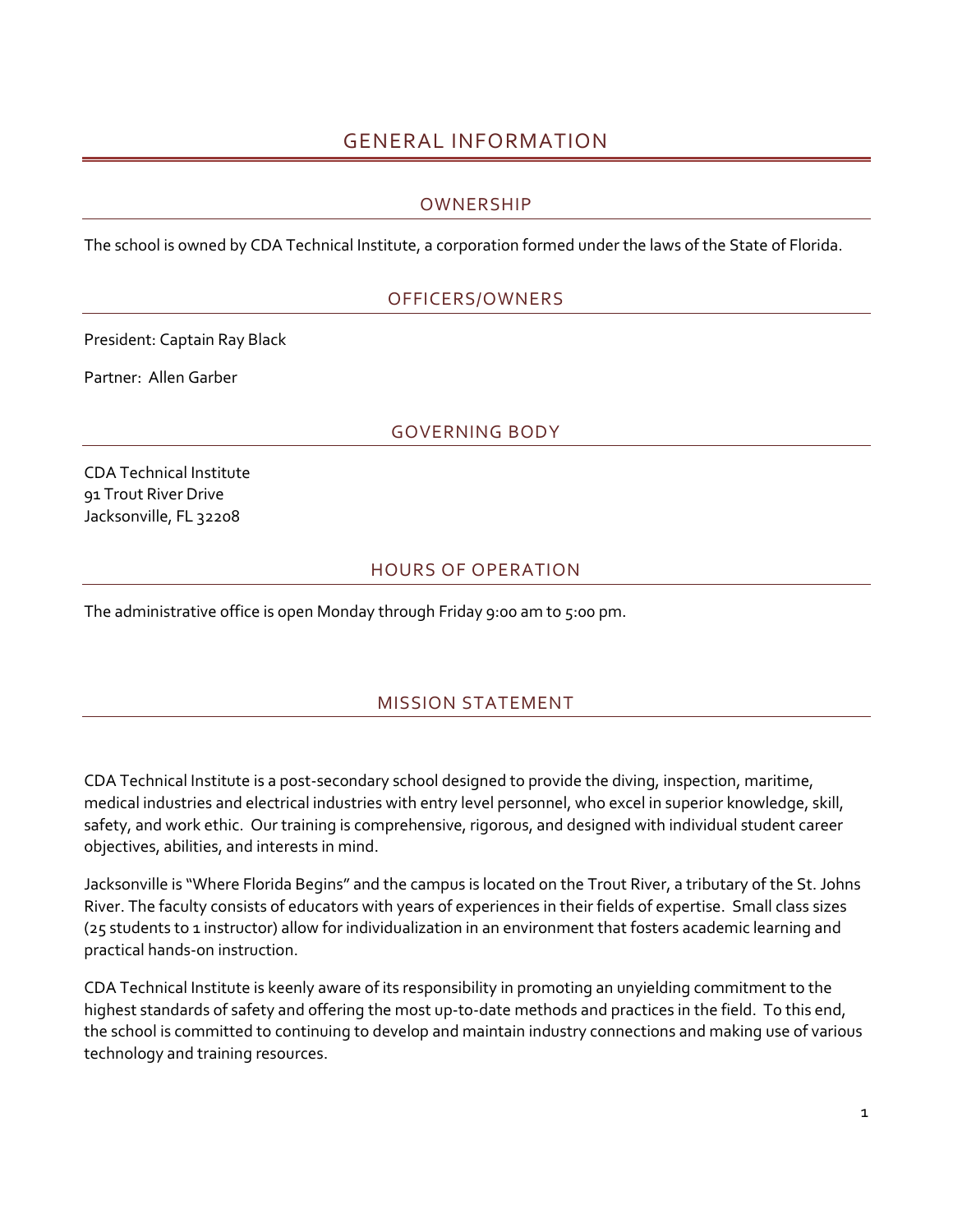<span id="page-7-0"></span>In order to fulfill its mission, CDA Technical Institute seeks to provide a comprehensive post-secondary instructional program, which includes:

- $\triangleright$  an occupational-technical program designed to develop marketable skills
- $\triangleright$  academic and student support services designed to assist students in setting and/or attaining their educational and career goals
- $\triangleright$  quality instruction by employing experienced personnel and encouraging professional development
- $\triangleright$  a real-world environment and an educational climate that facilitates personal growth
- $\triangleright$  physical facilities to house all activities and allow for future expansion and growth
- $\triangleright$  a positive school image through use of the media, cooperation with external services and government agencies
- <span id="page-7-1"></span> $\triangleright$  Continuous evaluation on all aspects of the school's operations.

## ACCREDITATION

CDA Technical Institutes' multiple sites in Jacksonville and Ocala's auxiliary site are accredited by the Accrediting Council for Continuing Education and Training (ACCET), 1722 N St NW, Washington DC, 20036, telephone: (202) 955-1113; which is listed by the US Department of Education as a nationally recognized accrediting agency.

The above agency has been officially recognized by the U.S. Department of Education. ACCET became the only recognized accrediting agency to be certified as an ISO 9001:2008-Quality Management System, under the international standards established by the International Organization for Standardization, and continues to hold that unique status.

## APPROVALS

<span id="page-7-2"></span>The institution is licensed to operate as a private school and is licensed by the Commission for Independent Education, Florida Department of Education. Additional information regarding the institution may be obtained by contacting the Commission at 325 West Gaines Street, Suite 1414, Tallahassee, FL 32399-0400, toll-free telephone number (888) 224-6684.

CDA Technical Institute has approval to engage in the following:

1. Enroll international applicants under Title 8 of the Code of Federal Regulations, Subchapter B Immigration Regulations Nonimmigrant Classes, United States Department of Justice, Immigration Service.

2. Facility is approved for Veterans' training.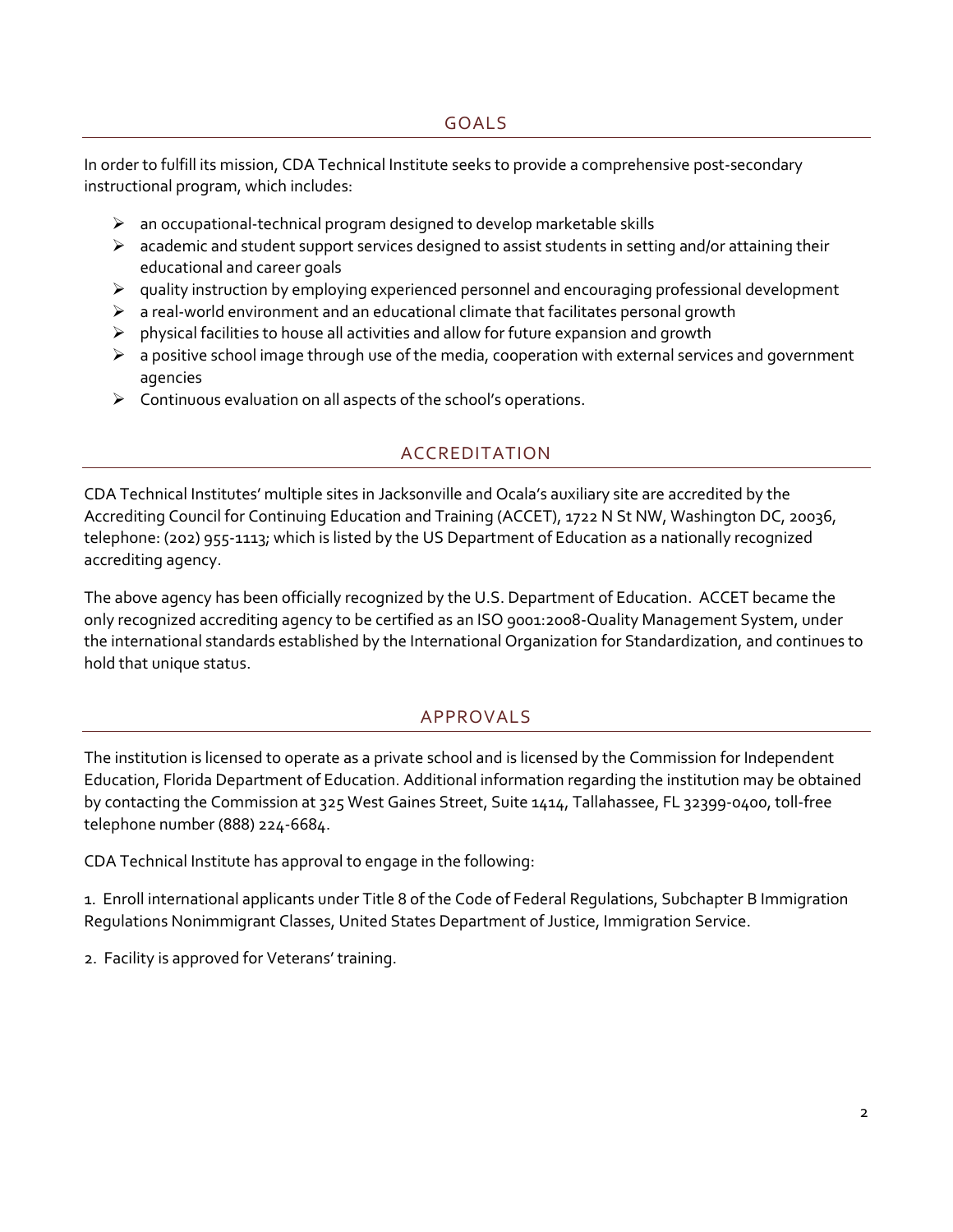<span id="page-8-0"></span>The institution holds active membership/affiliations and/or provides approved training by the following professional organizations:

- ➢ Florida Association of Post-Secondary Schools and Colleges (FAPSC)
- ➢ Association of Commercial Diving Educators (ACDE)
- ➢ Association of Diving Contractors International (ADCI)
- ➢ Diver Certification board of Canada (DCBC)
- ➢ International Marine Contractors Association (IMCA)
- ➢ National Academy of Scuba Educators (NASE)
- ➢ National Center for Construction Education and Research (NCCER)
- ➢ National Board of Diving and Hyperbaric Medical Technicians (NBDHMT)
- ➢ Undersea Hyperbaric Medical Society (UHMS)
- ➢ American Welding Society (AWS)
- ➢ American Society of Non-Destructive Testing (ASNT)
- ➢ Florida Department of Health, Bureau of Emergency Medical Services
- ➢ PEC Safety for Safe Gulf/Safe Land

## HISTORY OF CDA TECHNICAL INSTITUTE

<span id="page-8-1"></span>Commercial Diving Academy was established in 1995, in Gulf Shores, Alabama, in order to provide training and employable skills in the profession of commercial diving. The school was established by Ray Black in answer to the need for highly trained entry level commercial diver and the rare-existence of schools of this type. Commercial Diving Academy is the realization of his dream of sharing his over 25 + years of experience and training with others. Ray Black was born in Alaska and dedicated his life to working with the diving industry for almost two decades. He has been associated with worldwide commercial diving companies.

The school was relocated to our current location in Jacksonville, Florida in 2001. This move accommodated our growth and expansion to provide on-campus housing, a full cafeteria, direct waterfront access and multiple offices and classrooms. In 2009, Commercial Diving Academy earned accreditation from the Diver Certification Board of Canada to offer an internationally-recognized diver certification.

In June 2010, the school added the Maritime Welding Program in answer to a local industry demand for topside welders with specific skills and knowledge of the maritime industry. With our commitment to improve and develop associated programs, additional programs were added, which initiated the school's name change to CDA Technical Institute.

In November 2019 CDA Technical Institute had its first class start in the Voltage Line Worker program.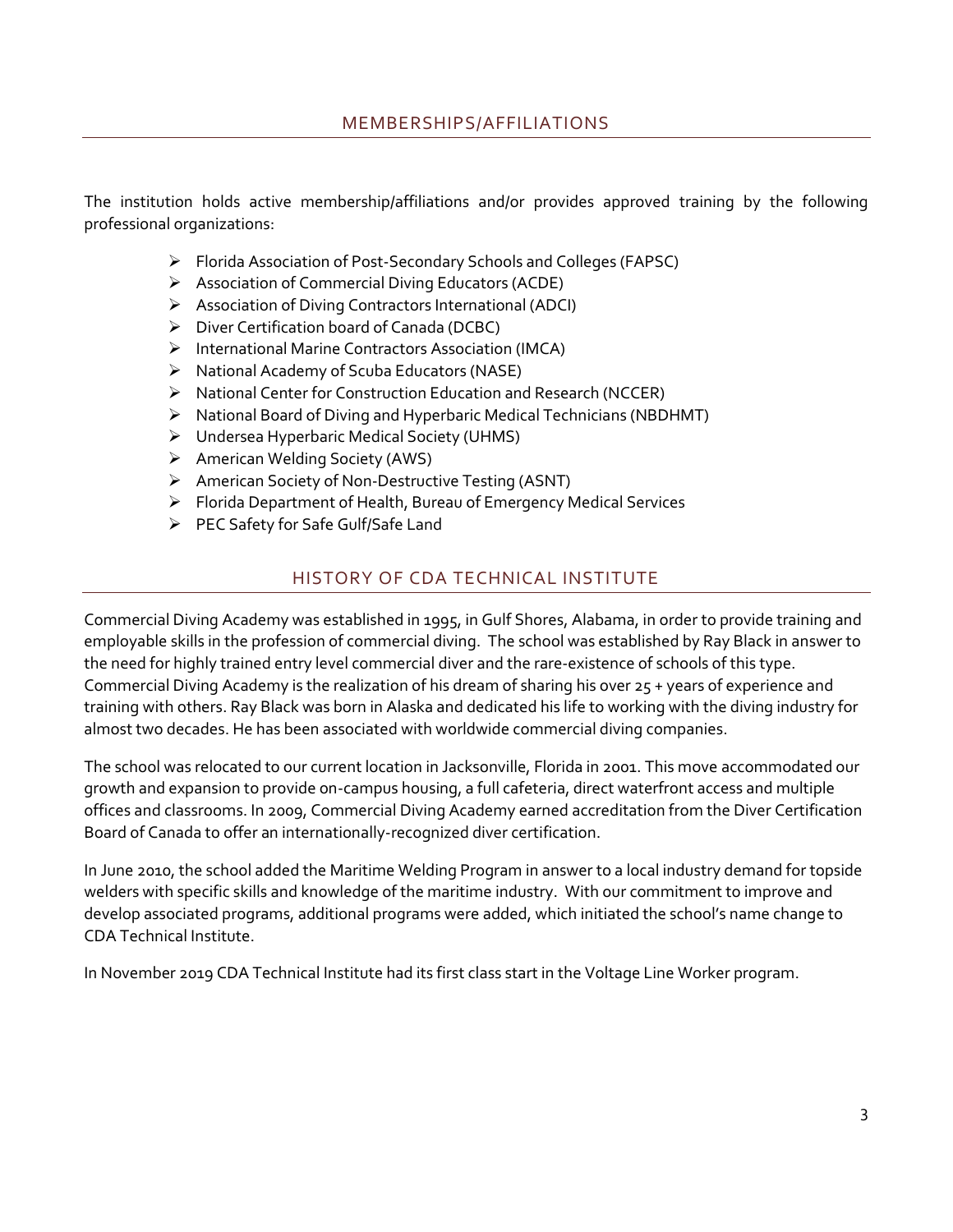## CAMPUS FACILITIES AND SETTINGS

<span id="page-9-0"></span>The main campus is located on over 5 acres with over 500 feet of waterfront. Our training sites have the unique advantage of being situated along major bodies of water. The banks of the St. Johns River are home to the Jacksonville site, which are only a few miles from the Atlantic Ocean. The campus provides inland and openwater diving experiences. The site is equipped with multiple classrooms, dormitory, cafeteria, computer lab with internet access, hyperbaric and decompression facilities, administrative offices, student and staff parking and school/dive store. Additionally, training areas include a maritime welding training area, welding/cutting, underwater construction projects, multiple complete dive stations, ship husbandry, and non-destructive testing for divers.

The East Campus houses the Voltage Line Worker Classroom on 1.7 acres. There is a 2,500 sq/ft building that houses the 2 indoor classrooms and faculty office, along with 4 outdoor classrooms/lab areas in 3,200 sq/ft where there are both wooden poles and non-wooden polls for climbing and a 900 sq/ft building for Equipment and tools.

The South Campus has no permanent structures and functions as a practical lab area for the Voltage Line Worker Program with a CDL Driver's course, a crane area, and wooden poles for climbing and cable runs.

The Deep-Water Training Center is the freshwater dive site for the Ocala auxiliary site, which is equipped with a classroom, dorms, dining area, an air/mixed gas blending station, and a hyperbaric chamber. This site has the ability to offer continuing diver education and training programs.

Jacksonville is geographically the largest city in the contiguous United States. It was settled in 1816 and named for Andrew Jackson. Jacksonville is a major deep-water port of entry and manufacturing center. Tourism and the United States Navy operations are vital to the city's economy. Cultural facilities include the Jacksonville Museum of Science and History, the Jacksonville Art Museum, and the Cummer Gallery of Art. Jacksonville is the seat of Jacksonville University, the University of North Florida, Edward Waters College, Jones College and home of the Jacksonville Jaguars and Jacksonville Jumbo Shrimp.

Ocala is located in north-central Florida in the heart of thoroughbred horse-racing country. Ocala began undergoing rapid growth in the 1970s with the development of Interstate 75 and the founding of Disney World in Orlando. In the last decades of the twentieth century, the greater Ocala area experienced one of the highest growth rates in the country for a city its size.

The establishment of CDA Technical Institute in Jacksonville was highly significant in meeting the needs of the maritime industries. With this demand continuing to rise, CDA Technical Institute is confident that it can assist the industry by supplying highly-trained and certified entry-level employees.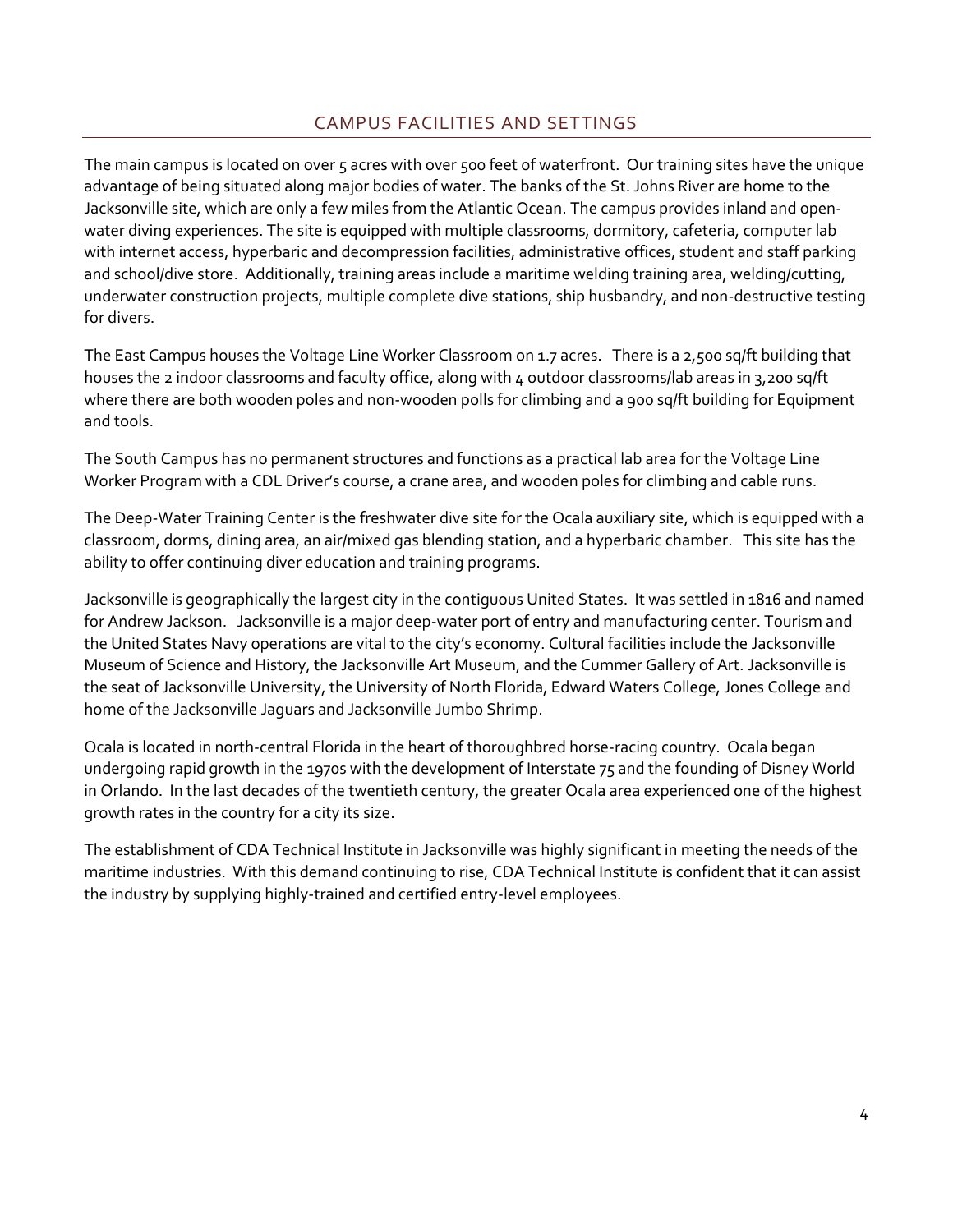## <span id="page-10-0"></span>NON-DISCRIMINATION, EQUAL OPPORTUNITY, & TITLE IX STATEMENT

<span id="page-10-1"></span>CDA Technical Institute is committed to providing an inclusive and welcoming environment for all who interact with our institution. In building this environment, we strive to attract students, faculty and staff from a variety of cultures, backgrounds and life experiences. While embracing these concepts, including our obligations under federal, state and local law, CDA is equally committed to ensuring that educational and employment decisions, including but not limited to recruitment, admission, hiring, compensation and promotion, are based on the qualifications, skills, and abilities of those desiring to work, study, and participate in our community.

To accomplish this intent, CDA shall not commit or permit discrimination or harassment on the basis of genetic information, race, color, religion, age, sex, disability, gender identity/expression, sexual orientation, marital status, national origin or veteran status in any educational, employment, social or recreational program or activity it offers. Similarly, CDA will not commit or permit retaliation against an individual who complains of discrimination or harassment or an individual who cooperates in an investigation of an alleged violation of CDA regulation. In exercising these standards, the Institution will not abridge either free speech or academic freedom based on its context.

CDA complies with the Americans with Disabilities Act and does not discriminate against or deny admission to qualified individuals with disabilities, including the presence of any sensory, mental or physical disability unless such disability is determined by a medical authority cognizant to render an individual not physically qualified to complete our Air Mixed Gas Commercial Diving Program or Voltage Line Worker Program. This policy applies to both our admissions practices and our educational programs. Students with disabilities who are determined as physically qualified to enroll in our program may request reasonable accommodations for disabilities from the Vice President or Campus Director. CDA will work with students to provide reasonable accommodations for students with disabilities within the scope of our training program and safety procedures.

The CEO has delegated to the Campus Director the authority and responsibility to receive and investigate situations or conduct alleged to be in violation of the Institutions Non-Discrimination, Equal Opportunity and Sexual Misconduct regulation. Accordingly, any member of the CDA community who believes that they have been subjected to discrimination, discriminatory harassment, retaliation, or sexual misconduct may seek guidance and/or file a complaint by contacting:

> Linda Scott Campus Director and Title IX Coordinator 91 Trout River Drive Jacksonville, FL 32208 [lscott@cda.edu](mailto:lscott@cda.edu) 904-766-7764 or 1-888-974-2232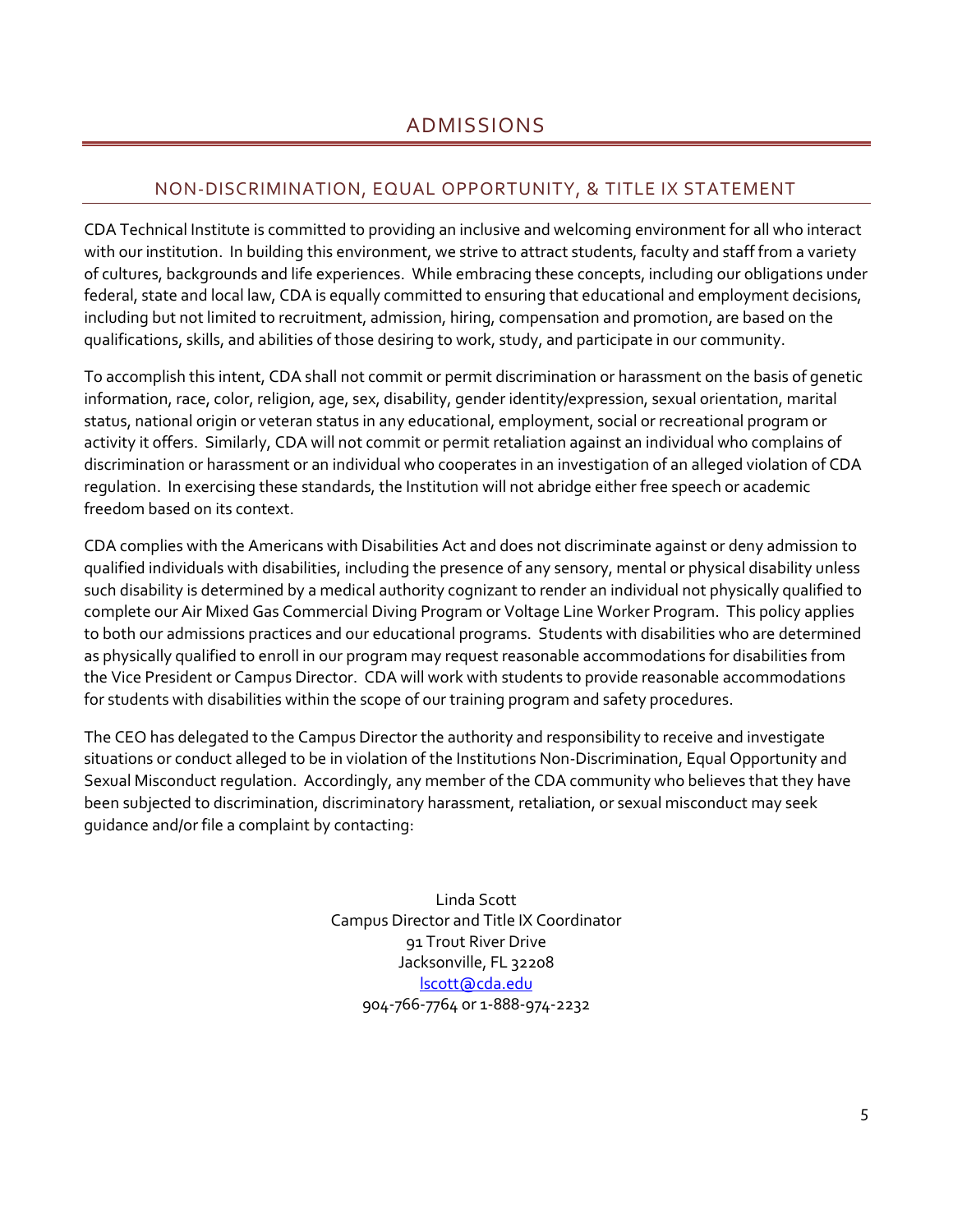<span id="page-11-0"></span>CDA Technical Institute complies with the requirements of Title IX of the Education Amendments of 1972, 20 U.S.C. Sec. 1681, et seq., and subsequent regulations, which prohibits discrimination on the basis of sex in all programs and activities receiving federal financial assistance. CDA receives such assistance and complies with this law and its implementation of regulation at 34 D.F.R. Part 106 [\(http://www2.ed.gov/policy/rights/reg/ocr/edlite-34cfr106.html\)](http://www2.ed.gov/policy/rights/reg/ocr/edlite-34cfr106.html).

## OBJECTIVE/PHILOSOPHY

<span id="page-11-1"></span>Our primary objective is to prepare you for an entry-level career. The programs offered at CDA Technical Institute are designed to train commercial divers, scuba instructors, Voltage Line Workers, Hyperbaric Technicians and Dive Medical Technicians.

<span id="page-11-2"></span>Our philosophy is to use small classes consisting of a maximum of thirty -five (35) students per session for classroom and practical training, which is ideal for the hands-on training that is offered through our programs.

## SCHOOL TOURS

CDA Technical Institute invites all prospective students to schedule a tour of the school prior to enrollment. During the scheduled visit there will be an information session, an industry review for the program of interest and a walking tour of the campus.

Commercial Diving program tours are by appointment and conducted Monday, Wednesday, and Friday mornings at 9:00am. All other program tours are conducted Monday through Friday by appointment only.

All tours are scheduled with the Admissions Department. Please call (888)974-2232 or email [cda@cda.edu](mailto:cda@cda.edu) to schedule a tour and to hear all about *"The CDA Technical Institute Advantage"* and how it will benefit your career.

CDA prides itself on being committed to safety not just for our student and staff but to all those who visit the school. Therefore, we require all visitors that wish to tour the facilities have closed toed shoes, we will provide the proper PPE including Hard Hats, Safety Glasses, and PFDs.

## GENERAL ADMISSION REQUIREMENTS

<span id="page-11-3"></span>Each Applicant must:

- 1. Be at least 18 years of age (with parental consent, age 17), be a High School graduate or possess a GED (proof required) and submit the following in order to be admitted to CDA Technical Institute:
	- ➢ Proof of date of birth
	- $\triangleright$  Proof of education submit copy of the high school diploma, high school transcript, or recognized equivalent (GED). Academic records not in English must be accompanied by an official and certified translation. Please contact Admission Representative for further guidance.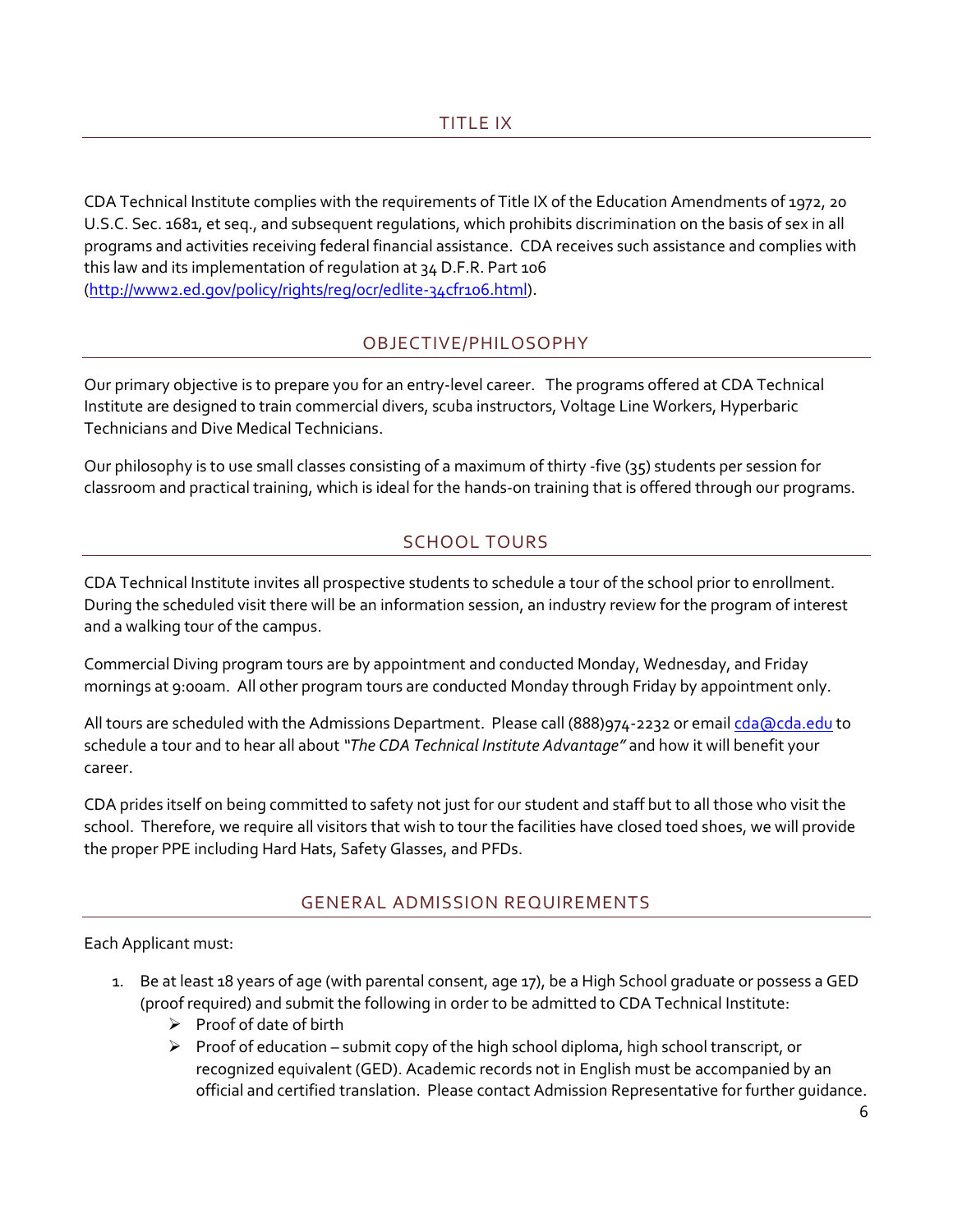- $\triangleright$  Proof of health insurance or signed waiver.
- 2. For students receiving assistance from the Department of Veteran Affairs, the following must be submitted in addition to above items:
	- ➢ Official Joint Services Transcript (JST)
	- ➢ Official school transcripts for any other post-secondary schools attended.
- 3. Consent to an interview by the Admissions Department and demonstrate the desire and ability to graduate and go to work.
- 4. Complete and sign an Enrollment Agreement Form.

Submit a non-refundable application fee of \$100.00. "For Military Personal in good standing or with an Honorable Discharge CDA will waive the application fee."

5. Complete the enrollment process for program of choice.

The school will process the application when all required materials are received; applicant will be notified within three (3) working days. Applications are available on the website [www.cda.edu](http://www.cda.edu/) or may be requested by contacting:

In writing: CDA Technical Institute C/o Admissions Department 91 Trout River Drive Jacksonville, FL 32208 904-766-7736 (phone) 888-974-2232 (Toll Free) 904-766-7764 (Fax)

## PROGRAM-SPECIFIC ADMISSION REQUIREMENTS

## AIR/MIXED GAS COMMERCIAL DIVER REQUIREMENTS:

- <span id="page-12-1"></span><span id="page-12-0"></span>➢ Complete and sign Medical History Form,
- ➢ Pass a physical examination administered by a physician who is certified through the Undersea Hyperbaric & Medical Society (UHMS) and approved by the Diver Certification Board of Canada (DCBC). The physical is available on the first day of school or the list of approved physicians can be found on our website under Admissions tab,
- ➢ Pass the U.S. Navy Standard Pressure Tolerance Test. This test is given during the first week of class at CDA Technical Institute's Hyperbaric Chamber facility. This test is to ensure that the applicant can equalize freely under pressure. If a student is unable to pass this test, fees and tuition will be refunded according to the refund policy
- ➢ Ability to obtain a TWIC card\*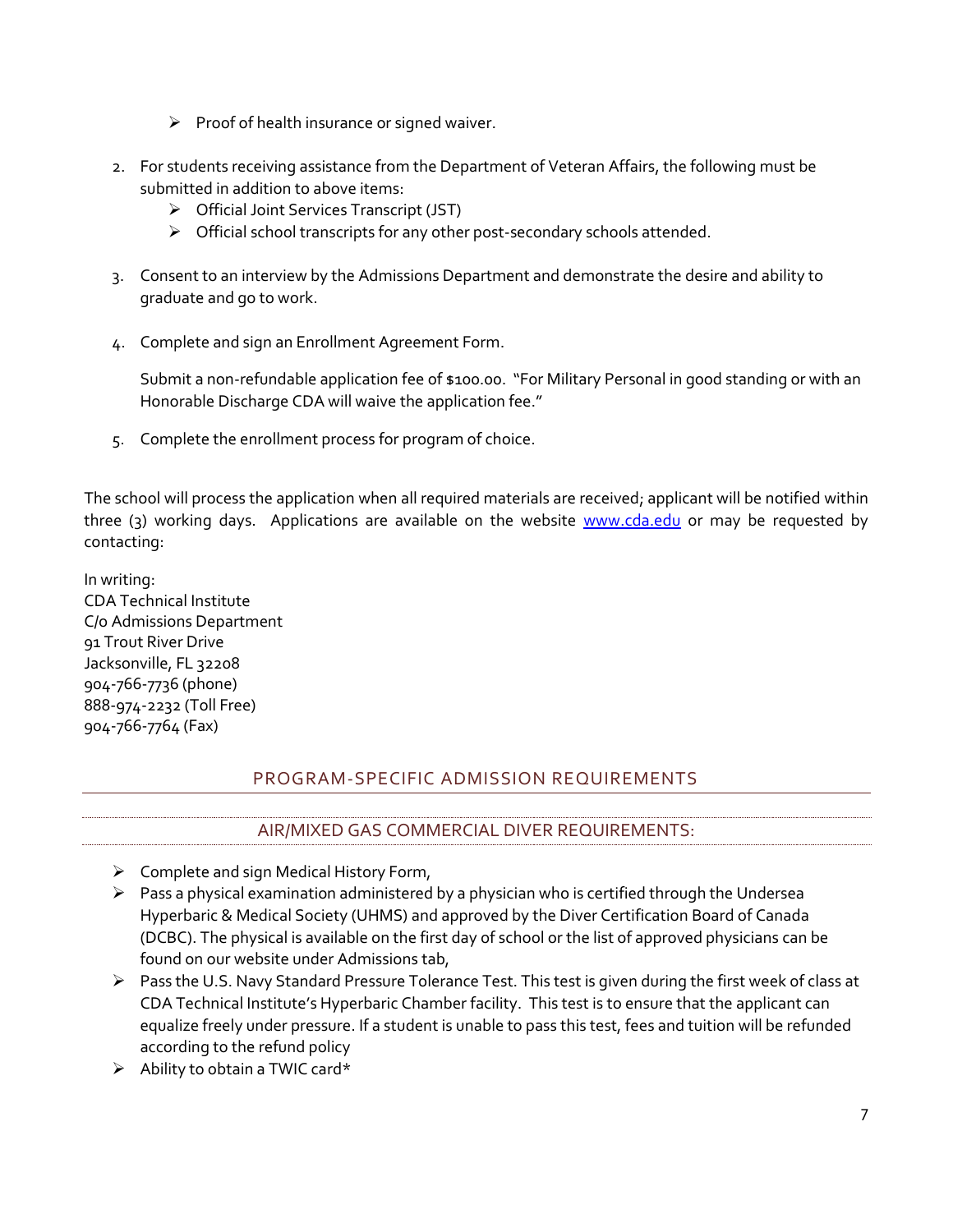- $\triangleright$  Must be able to swim
- $\triangleright$  Mechanically inclined

\*Many companies and all port workers are now required to carry a Transportation Worker Identification Credential (TWIC) card. Find information about disqualifications that would prevent you from obtaining a TWIC card by visiting [http://www.tsa.gov/what\\_we\\_do/layers/twic/index.shtm.](http://www.tsa.gov/what_we_do/layers/twic/index.shtm)

## ALL MEDICAL PROGRAM REQUIREMENTS:

- <span id="page-13-0"></span> $\triangleright$  Pass a Tuberculosis Test and a physical; both available on the first day of school or can be done by any physician's Office.
- ➢ Many employers in the medical field require a criminal background check. Please check with our admissions office for details.
- ➢ In addition to the General Admission Requirements, applicants for the Hyperbaric Technician elective require a medical background (i.e. EMT, Monitor Tech, Respiratory Therapist, RN, LPN, PA, etc.). A diving background is also helpful but not required.
- $\triangleright$  The prerequisite for the Dive Medical Technician course is Certification as an Emergency Medical Training (EMT) or higher medical training.

#### VOLTAGE LINE WORKER REQUIREMENTS:

- <span id="page-13-1"></span> $\triangleright$  Pass a Department of Transportation (DOT) physical, which is available on the first day of school or can be done by any doctor who conducts DOT physicals.
- ➢ Mechanically inclined

\*Many companies and all port workers are now required to carry a Transportation Worker Identification Credential (TWIC) card. Find information about disqualifications that would prevent you from obtaining a TWIC card by visiting [http://www.tsa.gov/what\\_we\\_do/layers/twic/index.shtm.](http://www.tsa.gov/what_we_do/layers/twic/index.shtm)

## INTERNATIONAL APPLICANTS

<span id="page-13-2"></span>CDA Technical Institute is authorized under federal law to enroll international students. International applicants are advised to begin the admission process at least six months prior to the time they wish to enroll because of delays related to the visa approval process.

All courses are taught in English. In addition to meeting the General Admission requirements listed above, International applicants must demonstrate English language proficiency, plus satisfy program-specific requirements. Proficiency can be determined by the student achieving an intermediate score on the Test of English as a Foreign Language (TOEFL). For information on the test, applicants may:

Contact the U.S. Embassy in their home country

Write to: TOEFL, Educational Testing Service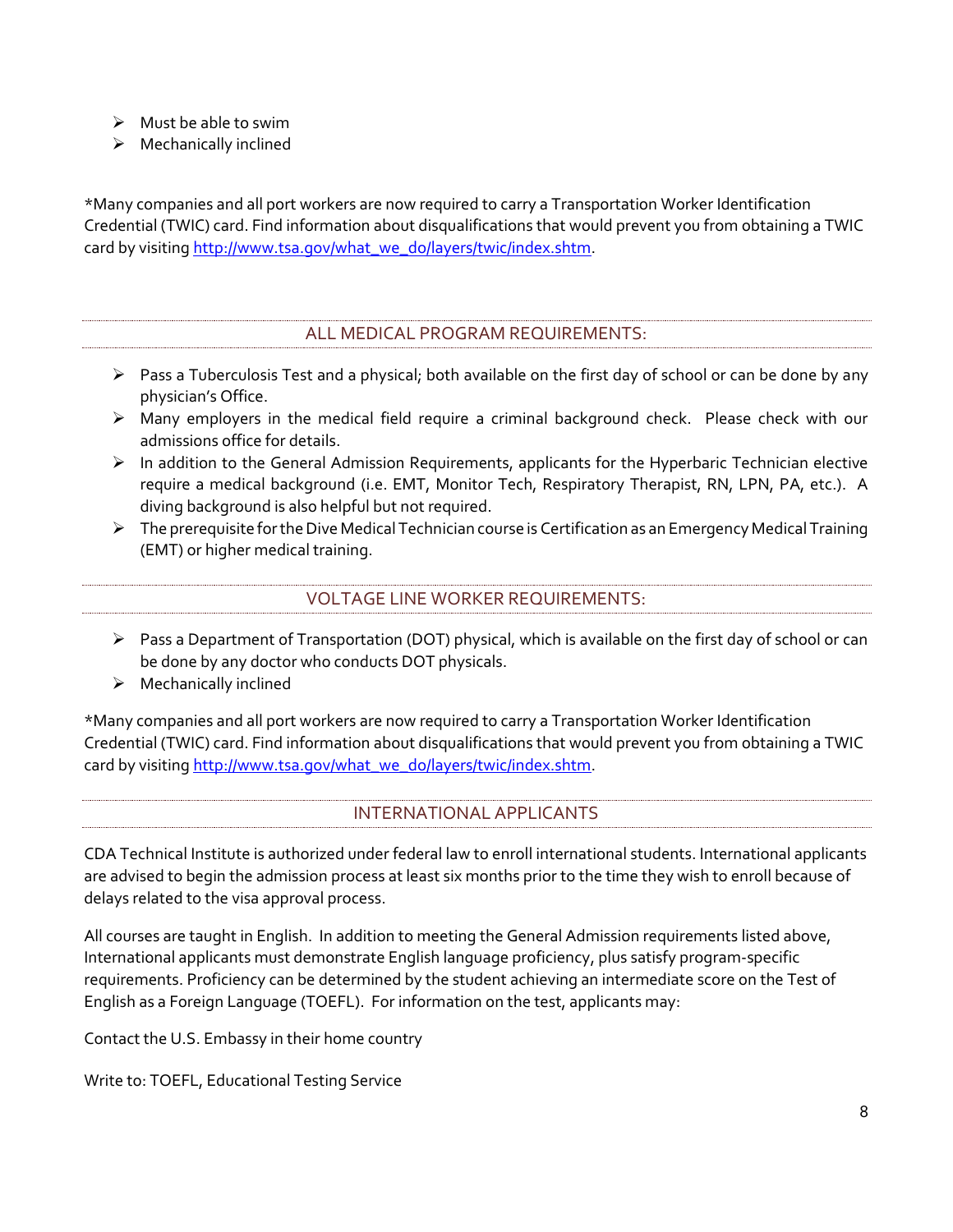Box 899 Princeton, New Jersey 08540-6200

Go t[o www.toefl.org](http://www.toefl.org/) for more information

In addition to the general admission requirements, international applicants are also required to submit the following:

- 1. Provide a copy of current passport (the page with the name and the picture). The passport needs to be valid for at least 6 months after the expected graduation date,
- 2. Submit proof of funding,
- 3. Obtain a Student Visa.

**Note:** *Immigration I-20 application forms will be paid at applicant's expense:*

*Application needs to be completed to obtain a student M-1 visa. This form is not issued until the applicant has completed the following:* 

- *a) submitted all required documents*
- *b) been officially accepted by CDA*
- *c) paid Application fees*

## ADD/DROP PERIOD

<span id="page-14-0"></span>CDA utilizes the five days following each start, designated as add/drop period, to continue enrolling prospective students Prospective students may be conditionally accepted during the first 3 days of the add/drop.

## TRANSFER OF CREDIT

<span id="page-14-1"></span>The acceptance of transfer of credits from CDA Technical Institute to another institution is solely at the discretion of the receiving institution. Should the student be considering transferring credits earned, he or she should check with the institution at which he or she is planning to attend to see if that institution will accept credits from CDA Technical Institute before attending our institution.

Assistance will be giving to students requesting to transfer credit out to another institution.

- 1. Students will be giving a copy of their transcript within 24 hours of request. (charges apply)
- 2. Students may request assistance with reviewing the catalog of the accepting school.
- 3. Students may request assistance with contacting the school directly to help the student answer any questions they may have.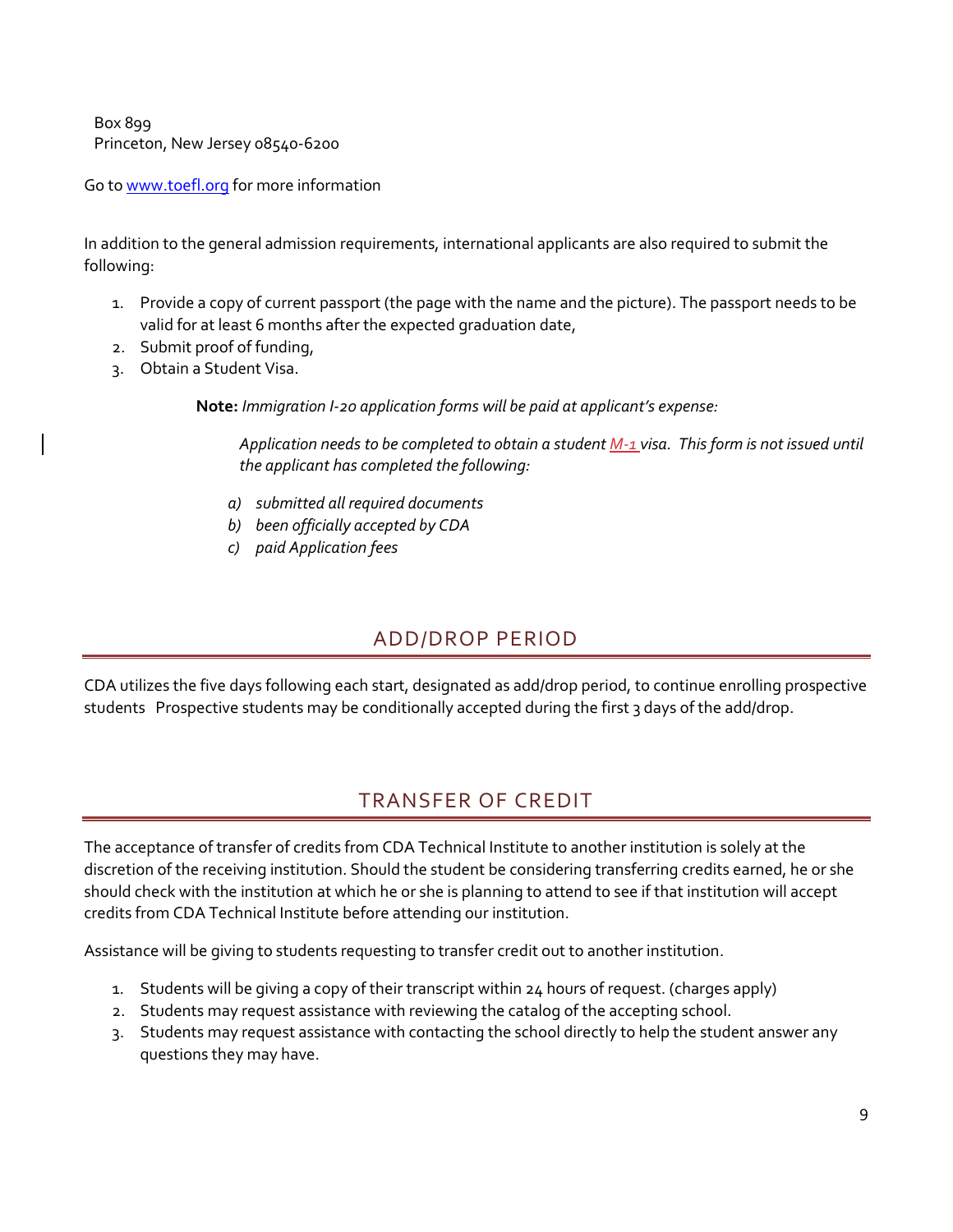Credit for previous training or education will be taken into consideration by the Campus Director.

Credit is granted after an evaluation of previous training at the sole discretion of the Campus Director. When considering requests for transferring credit for previous training into a CDA Technical Institute program the following rules will apply:

- 1. All request must be in writing see Credit for Previous Education, Training, Work Experience, or CLEP form.
- 2. Request for transfer of credit must be made any time before class starts or within five  $(5)$  days of class start.
- 3. In order to consider awarding credit for previous training, the request must be accompanied by proof of completion of the course with a C+ or better. Proof can consist of one, or more, of the following:
	- a. Certificate of Completion within the last seven years.
	- b. An official Transcript
- 4. A copy of one of the following *may be* required in conjunction with item(s) 3a/3b above:
	- a. School catalog
	- b. Course syllabus
- 5. Only grades of C+ (or numerical equivalent 75%) or above will be considered for transfer
- 6. Credit awarded for courses taken elsewhere (hours transferred) will not exceed 25% of the total hours of the program for which credit is awarded.
- 7. As CDA Technical Institute programs are highly industry oriented, testing out of any course in a CDA Technical Institute program is not permitted.
- 8. CDA Technical Institute is a "clock-hour" school and its programs consist of individual courses. Additionally, all programs are exceptionally industry unique. CDA Technical Institute will only award credit for those courses that were completed from institutions offering programs that are industry specific.
- 9. Courses completed in a non-traditional venue (such as military courses) are eligible for consideration if they meet all of the other criteria for transfer of credit.
- 10. Credit transfers may have ramifications on Title IV funding. Any credit accepted by CDA Technical Institute will not be eligible for Title IV funding.

CDA Technical Institute may accept credit earned at another institution only if that institution is accredited by an agency recognized by either the U. S. Department of Education or the Council for Higher Education Accreditation (ACCET), unless the institution can demonstrate a compelling reason to ACCET, such as the fact that although the institution is not accredited, its programs align and are consistent with established recognized industry training standards. CDA Technical Institute will not use accreditation as the sole factor in determining the acceptability of the credits for transfer from the institution at which they were earned.

The Campus Director will review a request for transfer credit and inform the individual requesting the evaluation within five (5) days of receipt.

Should the request for transfer of credit be denied, the individual making the request may submit a written appeal to the Campus Director, detailing the factors that should be considered during the appeal process. The Campus Director will consider the appeal and inform the individual with five (5) working days.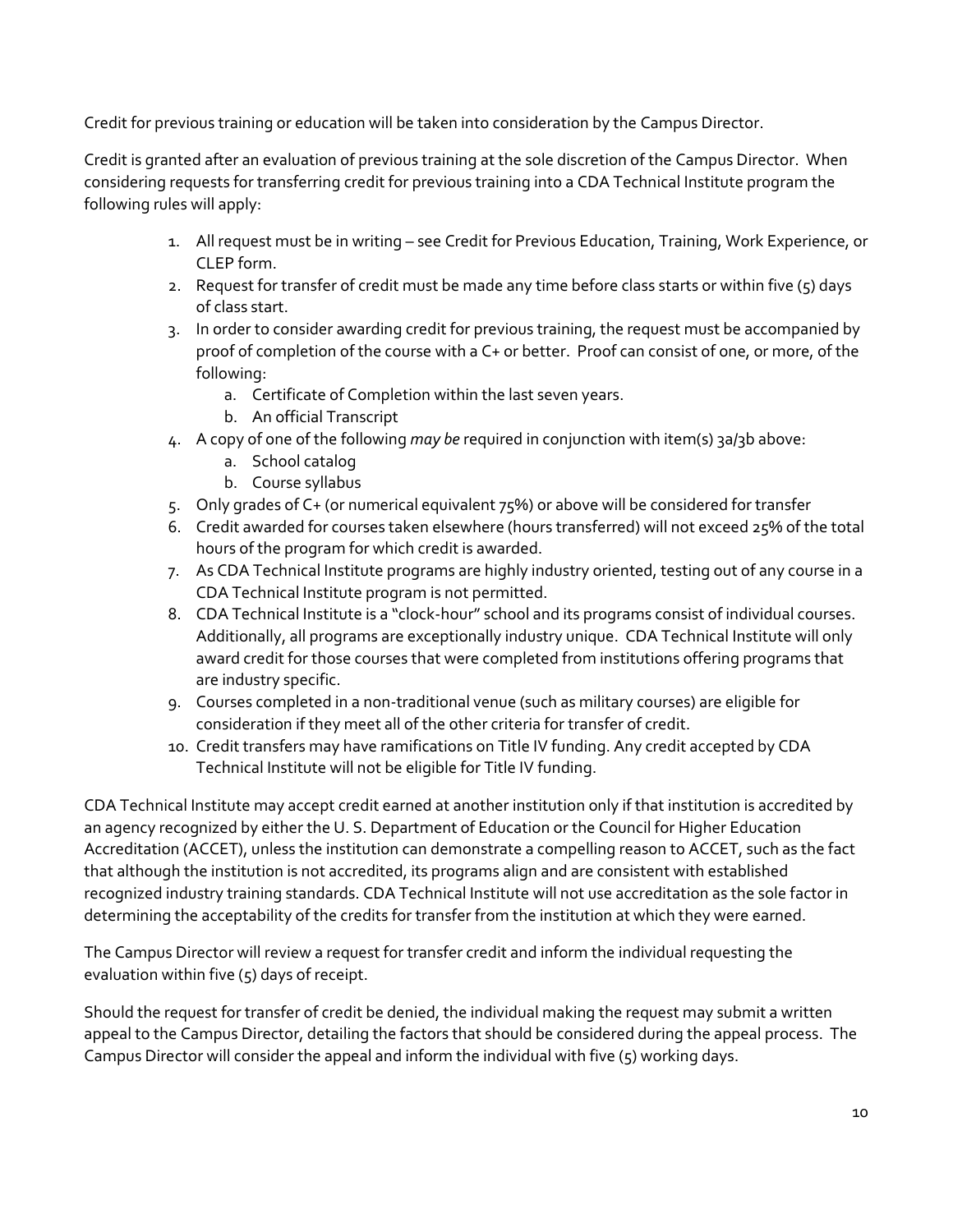If credit is granted, CDA Technical Institute will adjust tuition/fees on a pro-rata basis, i.e. if a student is granted credit for a particular course, the tuition/fees will be adjusted by the same percentage that that course represents against the entire length of the program. For example, if the course represents 10% of the total time, the tuition will be adjusted down by 10%.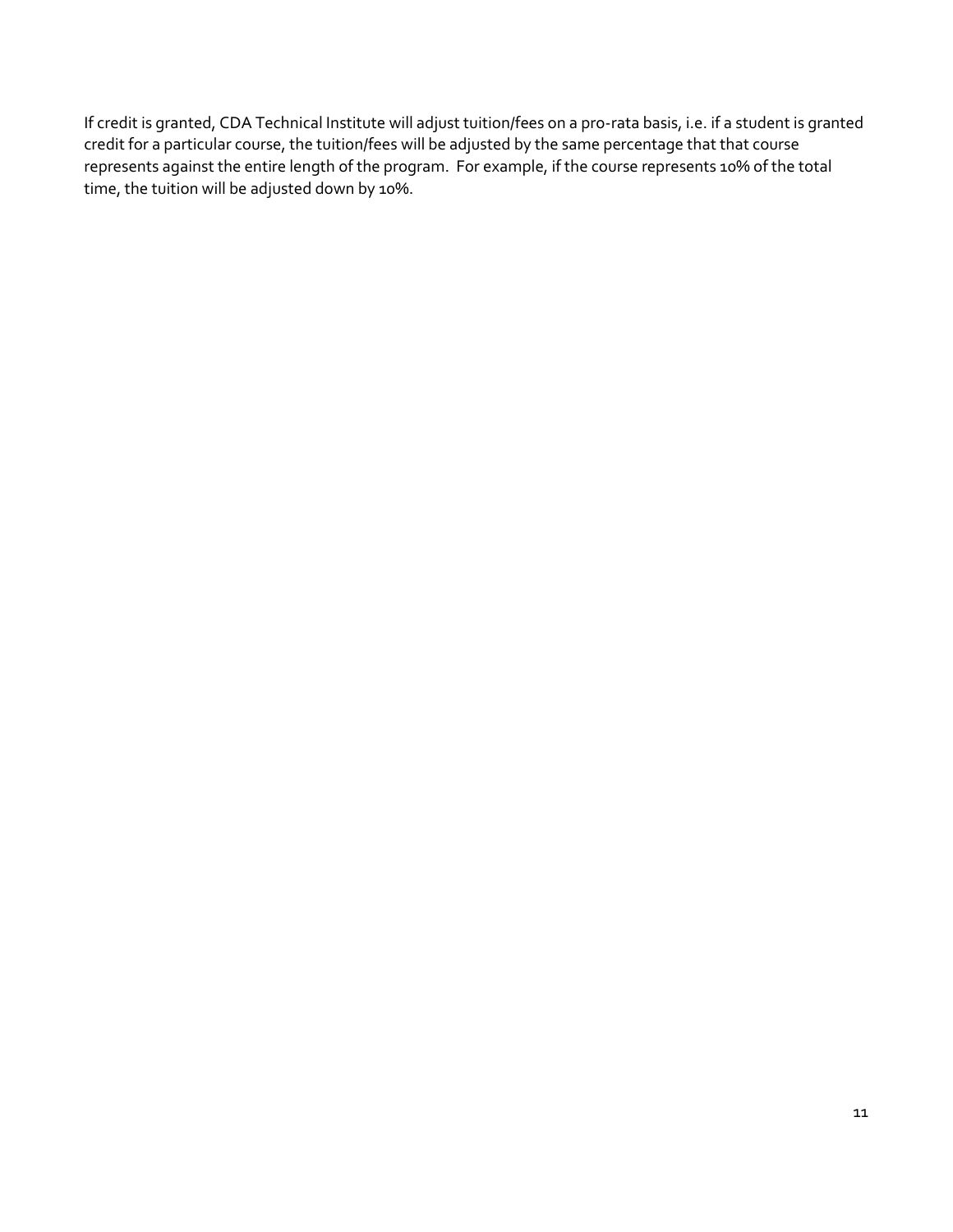## <span id="page-17-1"></span><span id="page-17-0"></span>AIR/MIXED GAS COMMERCIAL DIVER VOLTAGE LINE WORKER

|             | Classes for 2021            |            | Classes for 2021            |             |            |
|-------------|-----------------------------|------------|-----------------------------|-------------|------------|
| Designation | Class Start                 | Graduation | Designation                 | Class Start | Graduation |
| 0122        | 01/03/22                    | 05/20/22   | 0122                        | 01/03/22    | 06/23/22   |
| 0222        | 01/31/22                    | 06/17/22   | 0222                        | 01/31/22    | 07/28/22   |
| 0322        | 02/28/22                    | 07/15/22   | 0322                        | 02/28/22    | 08/25/22   |
| 0422        | 03/28/22                    | 08/12/22   | 0422                        | 03/28/22    | 09/22/22   |
| 0522        | 04/25/22                    | 09/09/22   | 0522                        | 04/25/22    | 10/20/22   |
| 0622        | 05/23/22                    | 10/07/22   | 0622                        | 05/23/22    | 11/17/22   |
| 0722        | 06/20/22                    | 11/04/22   | 0722                        | 06/20/22    | 12/15/22   |
| 0822        | 07/18/22                    | 12/02/22   | 0822                        | 07/18/22    | 01/12/23   |
| 0922        | 08/15/22                    | 12/30/22   | 0922                        | 08/15/22    | 02/09/23   |
| 1022        | 09/12/22                    | 01/27/23   | 1022                        | 09/12/22    | 03/09/23   |
| 1122        | 10/10/22                    | 02/24/23   | 1122                        | 10/10/22    | 04/20/23   |
| 1222        | 11/07/22                    | 03/24/23   | 1222                        | 11/07/22    | 5/18/23    |
|             | Thanksgiving Break 11/24/22 |            | Thanksgiving Break 11/24/22 |             |            |
| 1322        | 12/05/22                    | 04/21/23   | 1322                        | 12/05/22    | 06/15/23   |
| 0123        | 01/02/23                    | 05/19/23   | 0123                        | 01/02/23    | 07/13/23   |

<span id="page-17-2"></span>

| Classes for 2021            |             |            |  |
|-----------------------------|-------------|------------|--|
| Designation                 | Class Start | Graduation |  |
| 0122                        | 01/03/22    | 06/23/22   |  |
| 0222                        | 01/31/22    | 07/28/22   |  |
| 0322                        | 02/28/22    | 08/25/22   |  |
| 0422                        | 03/28/22    | 09/22/22   |  |
| 0522                        | 04/25/22    | 10/20/22   |  |
| 0622                        | 05/23/22    | 11/17/22   |  |
| 0722                        | 06/20/22    | 12/15/22   |  |
| 0822                        | 07/18/22    | 01/12/23   |  |
| 0922                        | 08/15/22    | 02/09/23   |  |
| 1022                        | 09/12/22    | 03/09/23   |  |
| 1122                        | 10/10/22    | 04/20/23   |  |
| 1222                        | 11/07/22    | 5/18/23    |  |
| Thanksgiving Break 11/24/22 |             |            |  |
| 1322                        | 12/05/22    | 06/15/23   |  |
| 0123                        | 01/02/23    | 07/13/23   |  |

## SCHOOL CLOSURE AND HOLIDAY SCHEDULE

## **School Closure dates**

<span id="page-17-3"></span>Thanksgiving Break 11/24/22

**School Holidays 2022 Campus Closed:**

Thanksgiving Day – November 24, 2022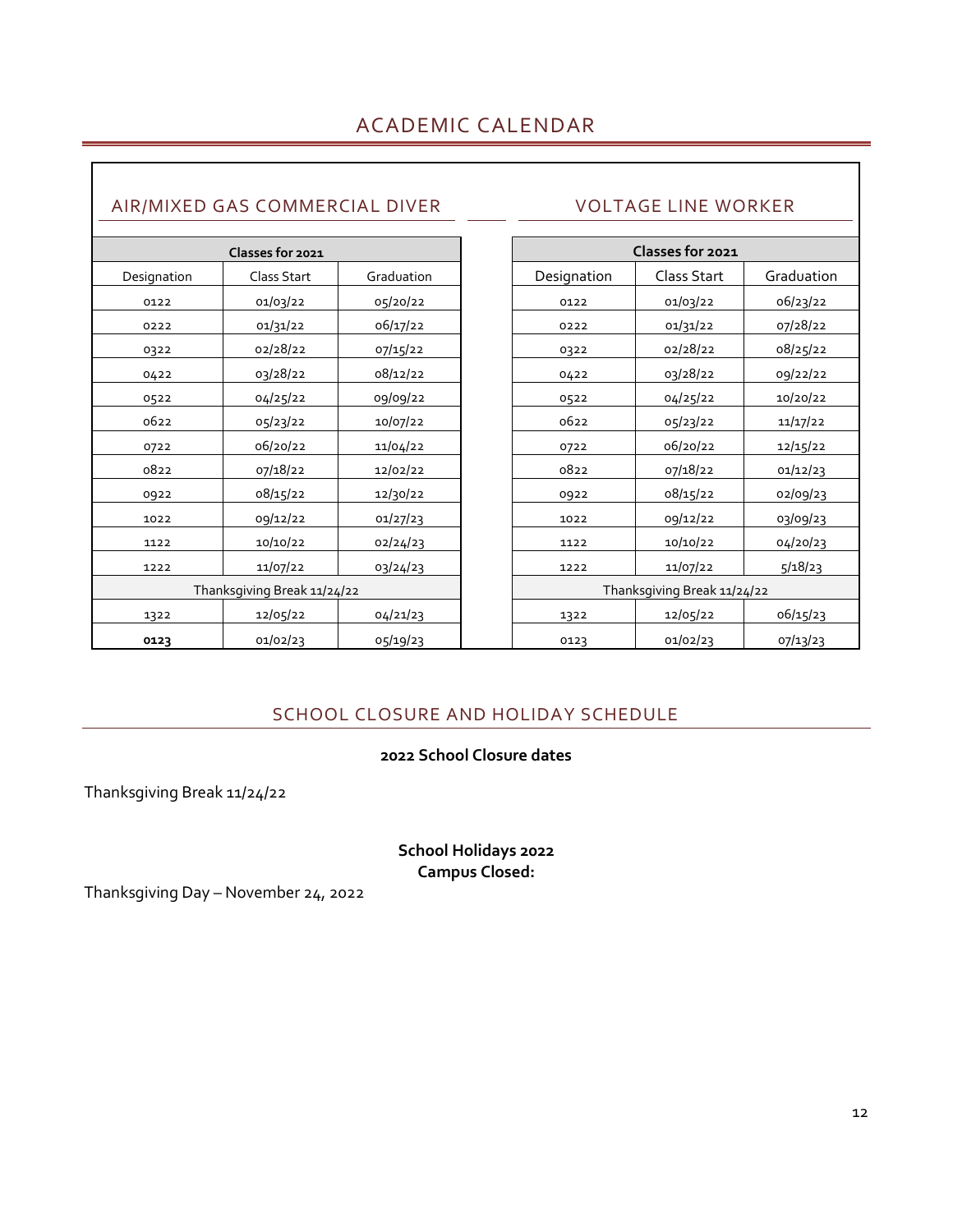## PROGRAM OFFERINGS

#### GENERAL PROGRAMS

## <span id="page-18-0"></span>**Air/Mixed Gas Commercial Diver**

## **Voltage Line Worker**

All NCCER courses follow the numbering system of NCCER, in the Air/Mixed Gas Commercial Diver Program; Diving courses are numbered D101 through D109 and DA101 - DV101.

NCCER core courses in the Voltage Line Worker follow the numbering system of NCCER. All other courses are numbered using the first 4 letters of the course title.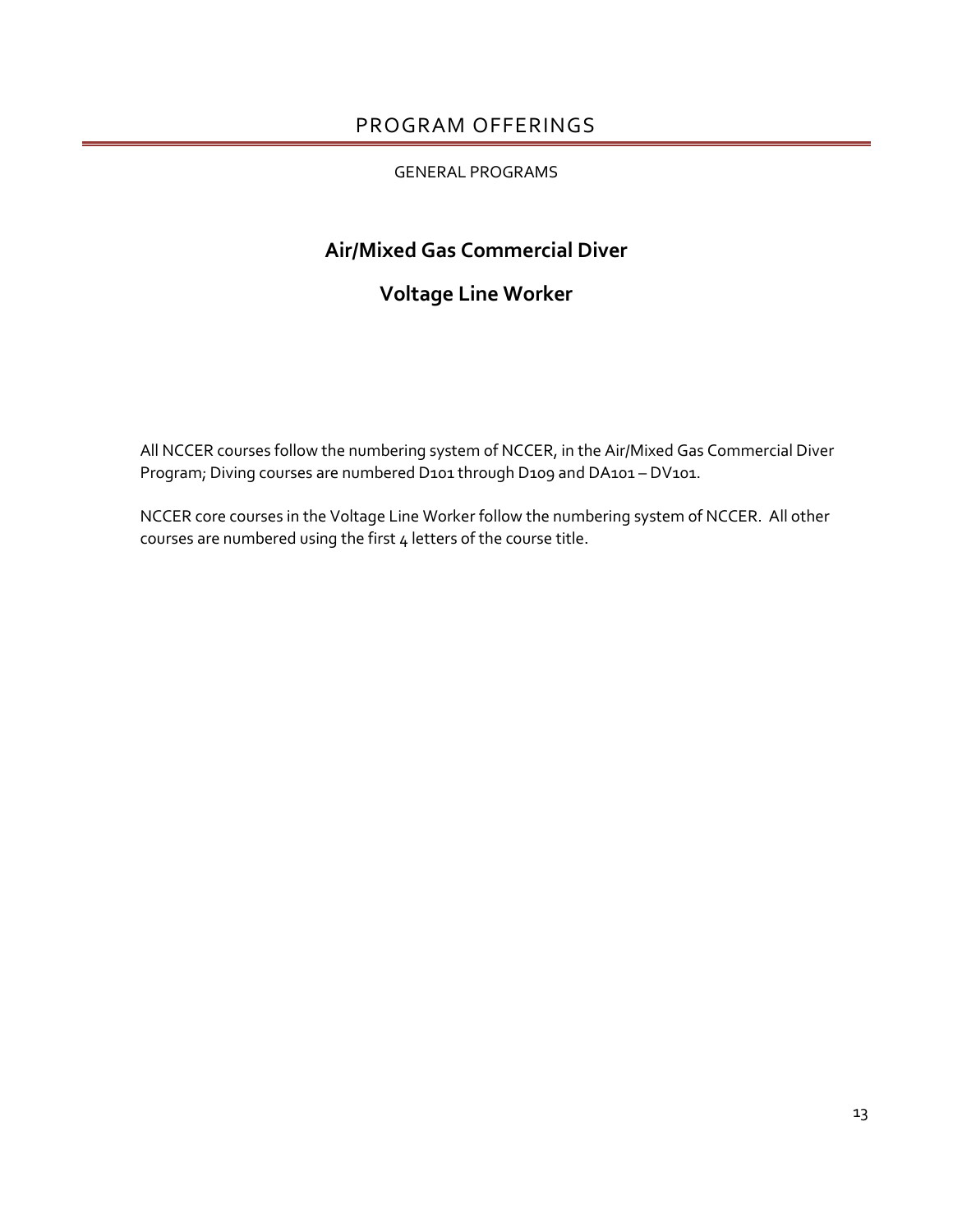## CDA 1101 – AIR/MIXED GAS COMMERCIAL DIVER

## LENGTH OF COURSE

<span id="page-19-1"></span><span id="page-19-0"></span>The Program of Study at CDA Technical Institute requires a minimum of twenty (20) weeks. The maximum number of weeks a student may participate in the training is thirty (30). Classes are in session Monday through Friday from 8:00AM – 5:00 PM and include a 30-minute lunch.

| <b>Practical Experience Hours</b>     | ნიი |  |
|---------------------------------------|-----|--|
| Classroom Hours                       | 271 |  |
| <b>TOTAL CLOCK HOURS</b>              | 871 |  |
| Number of Weeks                       | 20  |  |
| Hours per Day                         | 8.5 |  |
| <b>AIR/MIXED GAS COMMERCIAL DIVER</b> |     |  |

CDA Technical Institute offers a competency based, comprehensive and rigorous commercial diving program that covers all the needed skill sets to succeed as a commercial diver.

Students will be provided knowledge and training in the following key areas:

- $\triangleright$  Surface supplied diving
- $\triangleright$  Salvage and recovery
- $\triangleright$  Diving equipment care and maintenance
- $\triangleright$  Dive physics and physiology
- $\triangleright$  Diving hazards and legislation
- $\blacktriangleright$  Decompression and dive medicine
- ➢ Diver communication systems
- $\triangleright$  Hyperbaric chamber operations and medicine
- ➢ Underwater welding, cutting and burning
- ➢ Emergency management procedures
- $\triangleright$  In-land/coastal ship's husbandry
- ➢ Underwater construction techniques
- $\triangleright$  Nondestructive testing
- ➢ Rigging
- ➢ Underwater inspections and searches
- ➢ HAZWOPER
- $\triangleright$  Pipe and bridge inspection and repair
- ➢ PEC offshore safety (SafeGulf/Safeland)
- ➢ Night/24 Hour Dive
- ➢ Mixed Gas Dive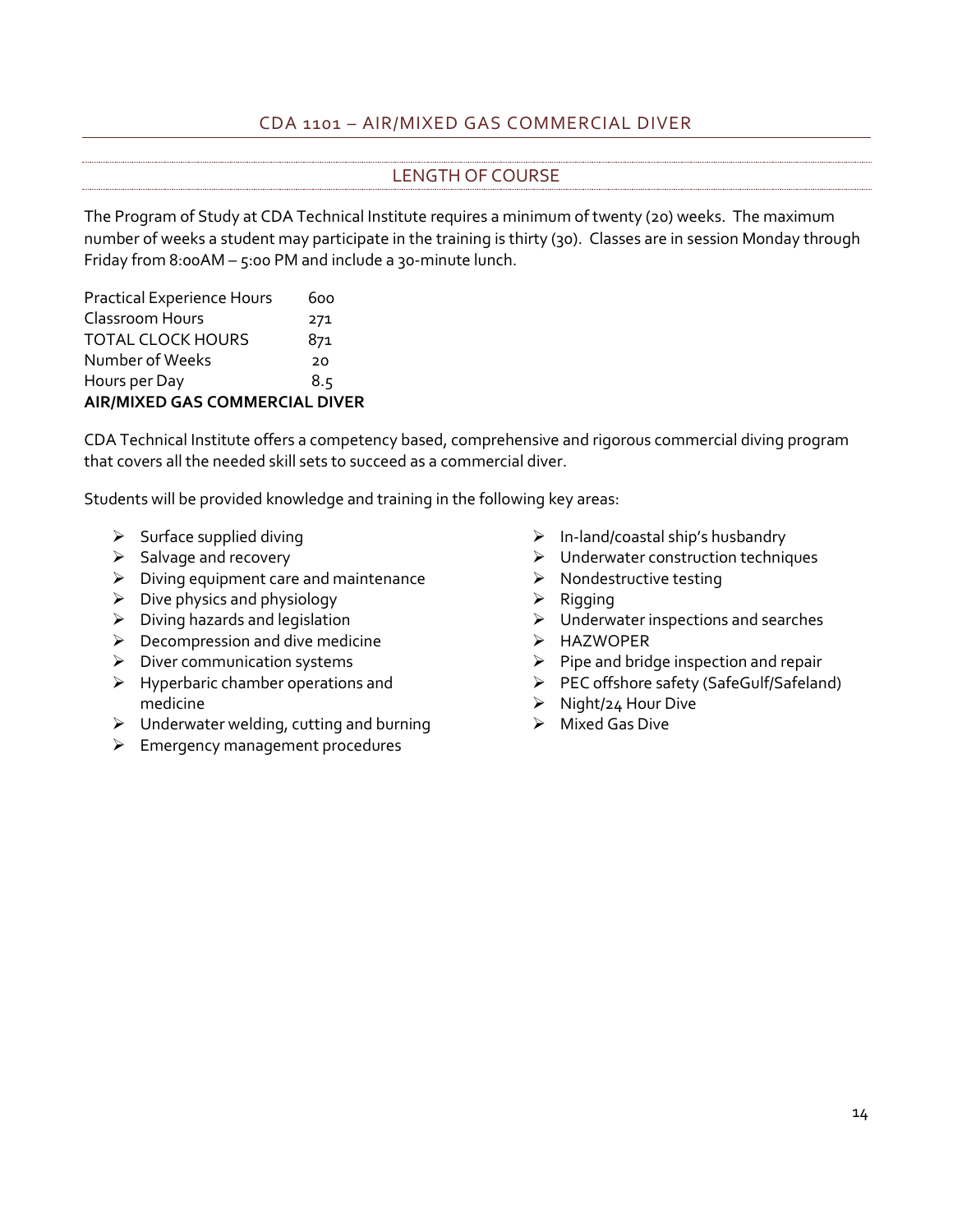This training combines the Air/Mixed Gas Commercial Diver's knowledge with the advanced practical skills needed for certification. Our required 50 hours (3000 minutes) of in water bottom time experience give the CDA graduate the confidence to be successful in the industry.

Bottom time is measured in minutes by module and students must meet the following minimum minutes for each module prior to moving on to the next module:

| <b>Bottom Time Learning Requirements</b> |                        |  |
|------------------------------------------|------------------------|--|
| Module                                   | <b>Minimum Minutes</b> |  |
| Freshman                                 | 200                    |  |
| Sophomore                                | 345                    |  |
| Junior                                   | 715                    |  |
| Senior I                                 | 580                    |  |
| Senior II                                | 1160                   |  |
| <b>Total Minutes</b>                     |                        |  |

CDA Technical Institute trains new divers in our clear water swimming pool and a 20' orientation tank, where the instructors can view the students in water competency skills through viewing ports. After competencybased diving skills are achieved in the training tanks, students move to open-water training in the Trout River, which is a low-visibility, swift-moving tidal waterway.

The total hours for the program are accurate; however, individual course times are an approximation and may vary with each individual cohort group starting a class.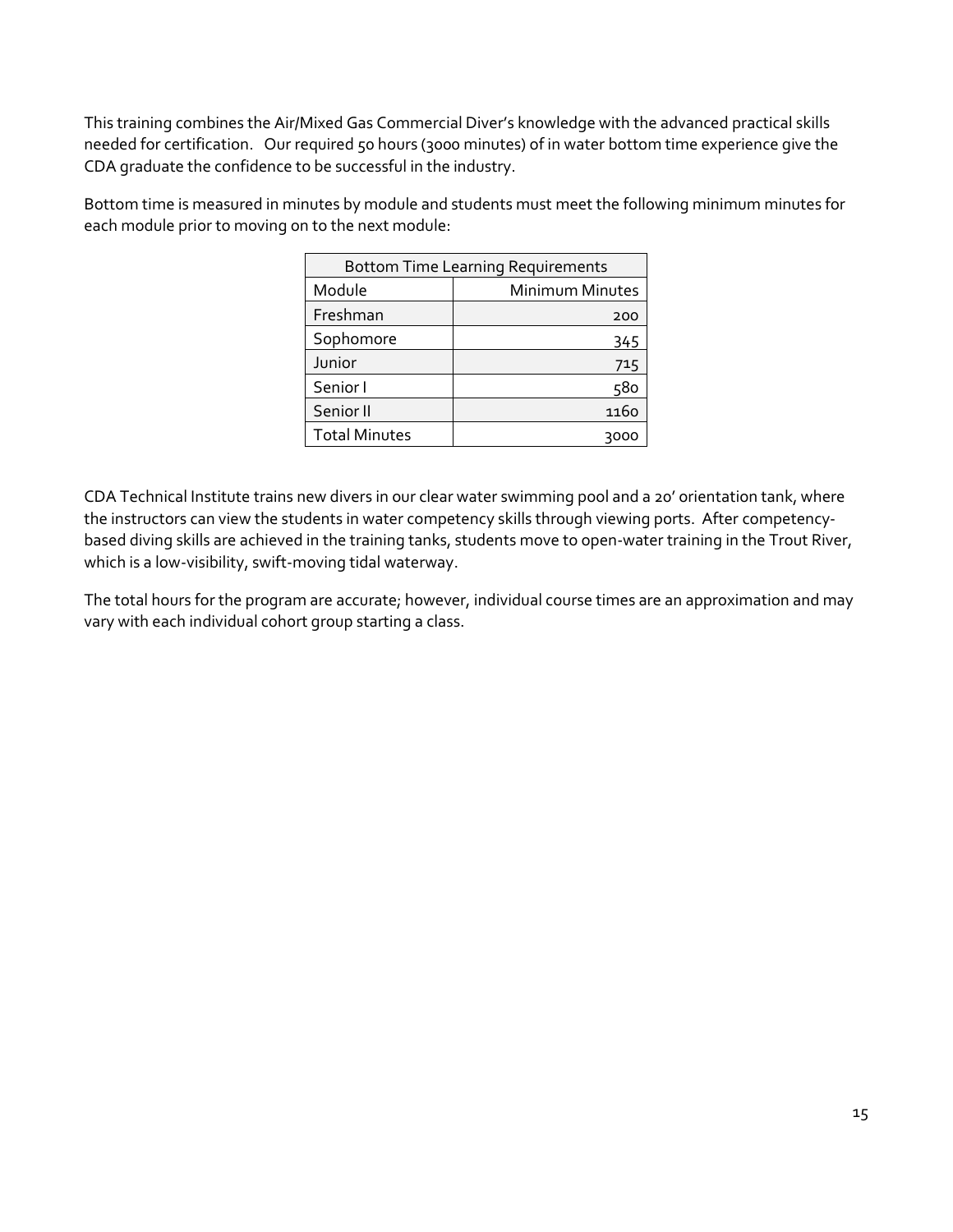## <span id="page-21-0"></span>Course Number Title of Course Lecture Lecture Lecture Lecture Lecture Lecture **Hours** Lab Hours | Total Contact Hours 00101 NCCER 00101 Basic Safety 3.0 5.0 4.0 9.0 00102 | NCCER 00102 - Construction Math 8.5 | 8.5 0.0 | 8.5 00103 NCCER 00103 Hand Tools 3.0 3.0 5.0 8.0 00104 NCCER 00104 Power Tools 5.0 4.5 9.5 00105 NCCER 00105 Construction Drawings 4.5 3.5 8.0 00106 | NCCER 00106 Intro to Rigging 200106 | 200206 | 4.5 | 4.5 | 4.5 | 4.5 | 13.0 00107 NCCER 00107 - Basic Communications 4.0 4.5 8.5 00108 NCCER 00108 - Employability Skills 6.5 2.0 8.5 00109 NCCER 00109 Material Handling 2.0 2.0 4.0 21102 | NCCER 21102 Basic Principles of Cranes 8.5 0.0 | 8.5 0.0 | 8.5 0.0 | 8.5 0.0 | 8.5 0.0 | 8.5 0.0 | 8.5 21106 NCCER 21106 Crane Safety and Emergency Procedures 11.5 11.5 5.5 17.0 38102 NCCER 38102 Rigging Practices 0.0 12.0 12.0 38201 | NCCER 38201 Intermediate Rigging 0.5 29.5 | 29.5 30.0 38301 | NCCER 38301 Rigging | 0.0 | 17.0 | 17.0 | 17.0 | 17.0 | 17.0 | 17.0 | 17.0 | 17.0 | 17.0 | 17.0 | 17.0 53101 NCCER 53101 Crane Communications 6.0 11.0 17.0 AC101 | Academic Assessments (Freshman)(Midpoint)(Senior) 11.0 | 11.0 | 0.0 | 11.0 CDA101 Physicals, Equipment, CDA Rules 8.5 0.0 8.5 0.0 8.5 CPR101 First Aid/CPR/Blood Pathogen 6.0 2.5 8.5 8.5 D101 Contaminated Diving 2012 Contaminated Diving 2012 Contaminated Diving 2012 Contaminated Diving 2013 Conta D102 Cutting and Welding Equipment 1 42.5 42.5 42.5 42.5 D103 Dive Medicine 16.0 0.0 16.0 D104 Hat Class (review and repair) 2.0 2.0 4.0 D105 Log Books 0.0 2.5 2.5 D106 Mag Particle 0.0 12.5 12.5 D107 Offshore Oil 4.5 21.0 25.5 D108 Offshore Survival 2.0 4.0 6.0 D109 Ultrasound 4.0 9.0 13.0 DA101 Diving Physics 38.5 0.0 38.5 0.0 38.5 DB101 Diving Psysiology 2012 17.0 17.0 0.0 17.0 17.0 17.0 DC101 Dive Equipment 2.5 11.0 13.5 DD101 Practical Use of Diving Equipment 1.1 27.0 27.0 27.0 27.0

#### COURSE OUTLINE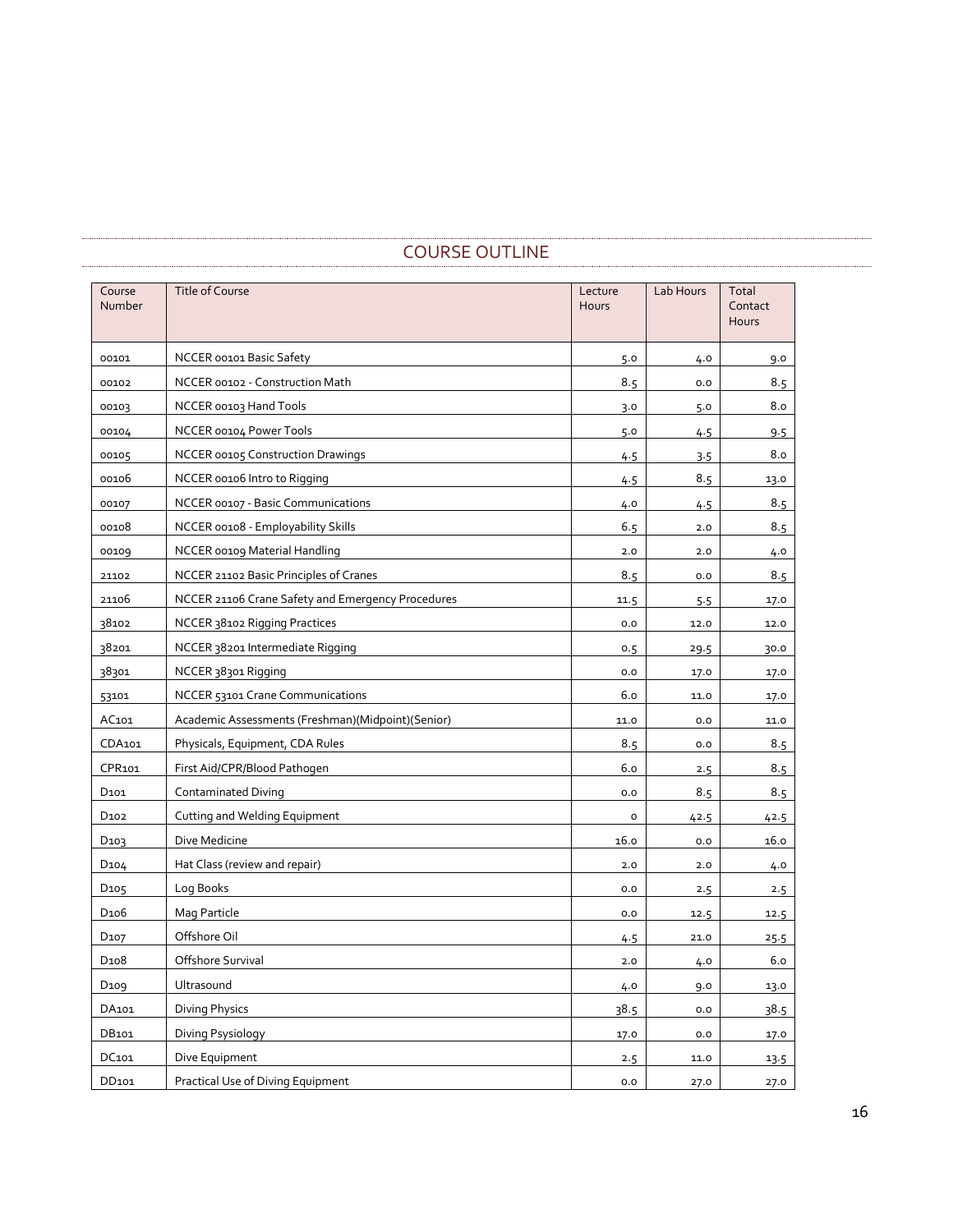| DE101              | Diving Hazards                                                                                | 8.5     | 8.5  | 17.0  |
|--------------------|-----------------------------------------------------------------------------------------------|---------|------|-------|
| DF <sub>101</sub>  | Diver Communications                                                                          | 1.0     | 0.0  | 1.0   |
| DH <sub>101</sub>  | NDT/Underwater Inspections                                                                    | 16.5    | 34.0 | 50.5  |
| DJ101              | Water Jetting, Airlifts, Venture Dredges, Lift Bags                                           | 0       | 6.5  | 6.5   |
| DK <sub>101</sub>  | Burning and Welding Equipment                                                                 | 8.5     | 93.5 | 102.0 |
| DM <sub>101</sub>  | <b>Underwater Construction</b>                                                                | 12.0    | 72.0 | 84.0  |
| DN <sub>101</sub>  | <b>Hyperbaric Chamber Operations</b>                                                          | 14.0    | 12.5 | 26.5  |
| DO <sub>101</sub>  | Dive Operations - (Pool Dive)(River Dive)(24 hour Dive) (Confined Spaces<br>Dive)(SUR-D Dive) | 1.0     | 83.0 | 84.0  |
| DP <sub>101</sub>  | Mixed Gas Dive                                                                                | 0.0     | 13   | 13.0  |
| DQ101              | Wet Bell                                                                                      | $\circ$ | 17   | 17.0  |
| DS <sub>101</sub>  | Chain Saws, Offshore Survival                                                                 | 2.0     | 0    | 2.0   |
| DT101              | Dive Charts                                                                                   | 17.5    | 0.0  | 17.5  |
| DV101              | Loss of Gas Drill                                                                             | 0.0     | 8.5  | 8.5   |
| PEC <sub>101</sub> | PEC Safety - Safegulf/Safeland                                                                | 8.5     | 0.0  | 8.5   |
|                    | Program Totals                                                                                | 271     | 600  | 871.0 |

\* The Air Mixed Gas Commercial Diver program does not qualify a student to become a Certified Underwater Welding Specialist. Additional training and testing are required to obtain that certification.

## FINANCIAL INFORMATION

<span id="page-22-0"></span>

| <b>TUITION AND FEES</b>                                                                          | Cost        |
|--------------------------------------------------------------------------------------------------|-------------|
| Air/Mixed Gas Commercial Diver Tuition                                                           | \$24,650.00 |
| Open Water Certification (If needed)                                                             | \$350.00    |
| Application Fee Non-Refundable                                                                   | \$100.00    |
| Physical (if performed by our physician)                                                         | \$499.00    |
| Campus Parking Permit (20 weeks)                                                                 | \$200.00    |
| Lab Fee                                                                                          | \$300.00    |
| EQUIPMENT (Not included in Tuition - All items are required, but students can furnish their own) |             |
| Items                                                                                            | Cost        |
| Cylinder 8o Cubic FT                                                                             | \$160.00    |
| Dry suit Northern Diver (custom suit extra \$250.00)                                             | \$945.00    |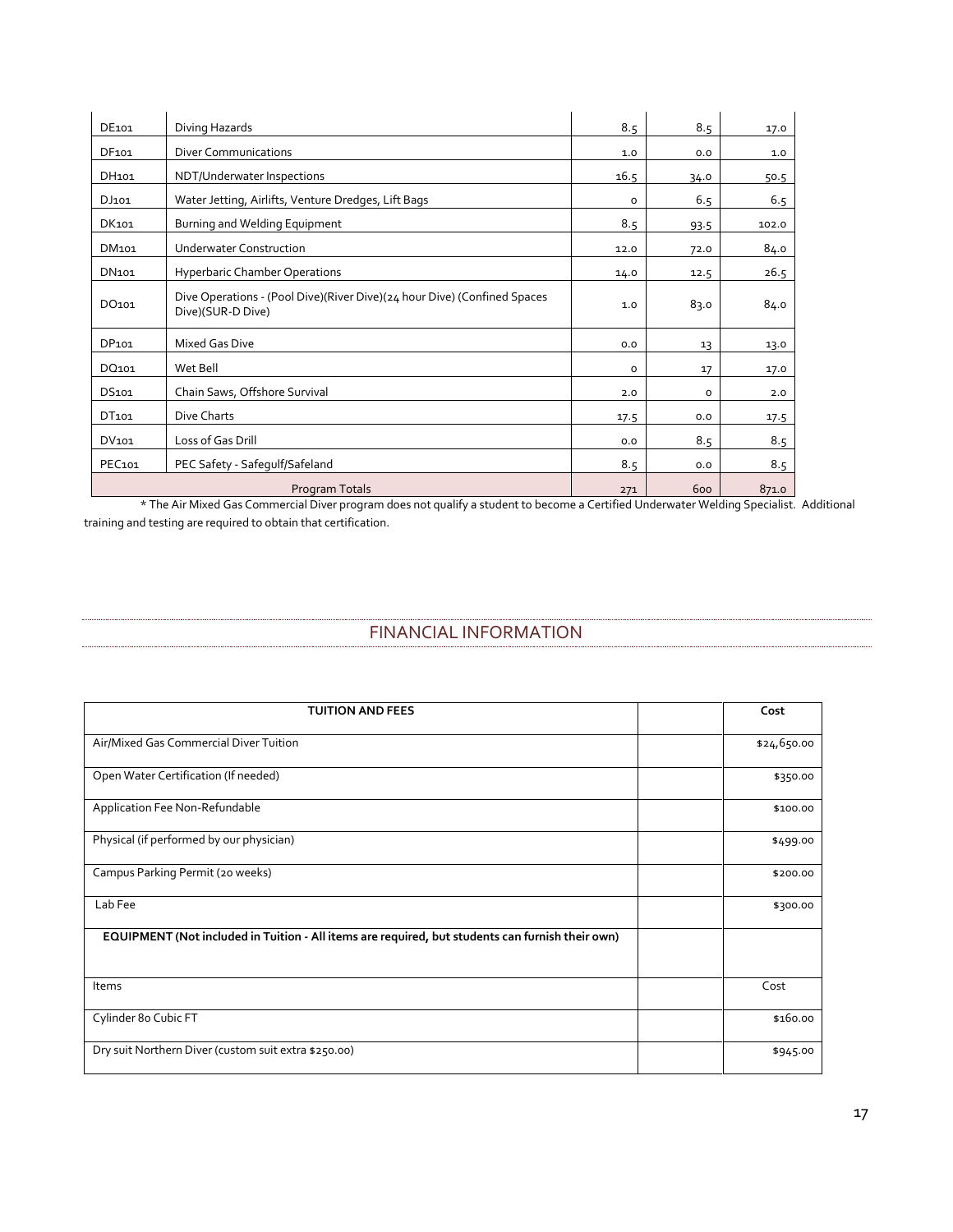| Storm Case IM2975-00000                    |           | \$275.00 |
|--------------------------------------------|-----------|----------|
| Commercial Weight Belt                     |           | \$388.00 |
| Seahorse Workvest WV-10                    |           | \$40.00  |
| Hard Hat 6-Point                           |           | \$12.20  |
| Glasses Element Two Pack C&S               |           | \$10.00  |
| Knife Folding KN-34                        |           | \$20.00  |
| <b>Gear Clip Swivel Brass</b>              |           | \$8.00   |
| Quick Release W/Lanyard                    |           | \$61.00  |
| Shackle 1/4 Inch                           |           | \$8.00   |
| Clinch Tank Strap                          | 2@\$31.00 | \$62.00  |
| 1st Stage Din Valve                        |           | \$149.95 |
| <b>Baleout Whip</b>                        |           | \$80.50  |
| Pressure Gauge                             |           | \$93.45  |
| OPV Pressure Value                         | 2@\$9.95  | \$19.90  |
| Water Bottle                               |           | \$6.25   |
| Wetsuit Hanger                             | 2@\$10.00 | \$20.00  |
| Wetsuit Top 5mm                            |           | \$79.95  |
| Wetsuit Bottom 5 mm                        |           | \$79.95  |
| Wetsuit Bootie 5 mm                        |           | \$44.50  |
| <b>Gloves North Flex</b>                   | 2@\$7.50  | \$15.00  |
| Gloves Tru-fit                             |           | \$13.50  |
| Coveralls                                  |           | \$59.95  |
| <b>Hybrid Socks</b>                        |           | \$19.35  |
| <b>Steel Toe Fireman Boot</b>              |           | \$24.00  |
| Fins F-1                                   |           | \$145.00 |
| Commercial Harness                         |           | \$239.00 |
| AMGD Tee Shirt                             | 5@\$15.00 | \$75.00  |
| Mask (optional if open water certified)    |           | \$29.95  |
| Snorkel (optional if open water certified) |           | \$12.25  |
|                                            |           |          |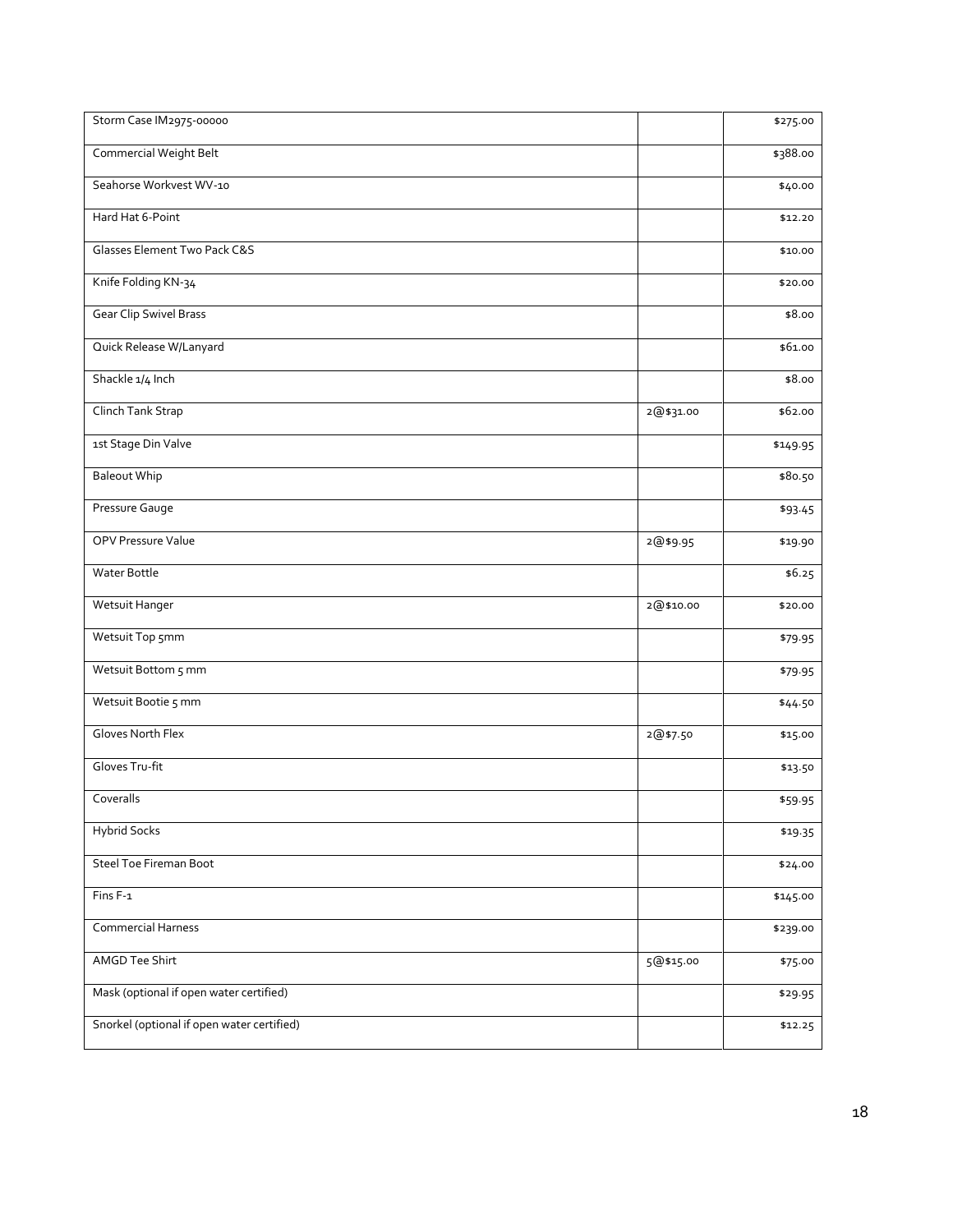| BOOKS (Not included in Tuition - All items are required, but students can furnish their own)                                      |          |          |
|-----------------------------------------------------------------------------------------------------------------------------------|----------|----------|
|                                                                                                                                   |          |          |
| Professional Divers Handbook                                                                                                      |          | \$92.00  |
|                                                                                                                                   |          |          |
| U.S. Navy Diving Manual                                                                                                           |          | \$49.95  |
| <b>Tally Book</b>                                                                                                                 |          | \$6.00   |
| NCCER - Core Curriculum Intro to Craft Skills 6 <sup>th</sup> Ed (E-Book)                                                         |          | \$89.98  |
| NCCER - Basic Rigger (E Book)                                                                                                     |          | \$111.98 |
| PEC Workbook STIAS                                                                                                                |          | \$54.95  |
| DCBC Log Book                                                                                                                     |          | \$24.00  |
| Open Water Digital Kit (optional if open water certified)                                                                         |          | \$99.95  |
|                                                                                                                                   |          |          |
| Tablet                                                                                                                            |          | \$300.00 |
|                                                                                                                                   |          |          |
| Additional Tools commonly available in the CDA dive Store                                                                         |          |          |
|                                                                                                                                   |          |          |
| 10" adjustable wrench                                                                                                             |          | \$13.95  |
| 12" Spud Wrench                                                                                                                   |          | \$35.00  |
| Wire Strippers                                                                                                                    |          | \$22.95  |
| 11/16 Combo Wrench                                                                                                                | 2@\$2.95 | \$5.90   |
| 5/8 Combo Wrench                                                                                                                  |          | \$2.95   |
| 17 mm Combo Wrench                                                                                                                |          | \$2.95   |
| Bag for Tools                                                                                                                     |          | \$39.95  |
| <b>Cushion Screwdriver Set</b>                                                                                                    |          | \$6.95   |
| 9 pc Hex Key Set                                                                                                                  |          | \$13.95  |
| <b>Diagonal Cutters</b>                                                                                                           |          | \$6.45   |
| Carabineer                                                                                                                        | 2@\$3.35 | \$6.70   |
|                                                                                                                                   |          |          |
| Total cost of attendance for each program is calculated by adding tuition, fees, books, equipment, and<br>housing, if applicable. |          |          |
| ** The cost of the equipment, books, and tools are estimated                                                                      |          |          |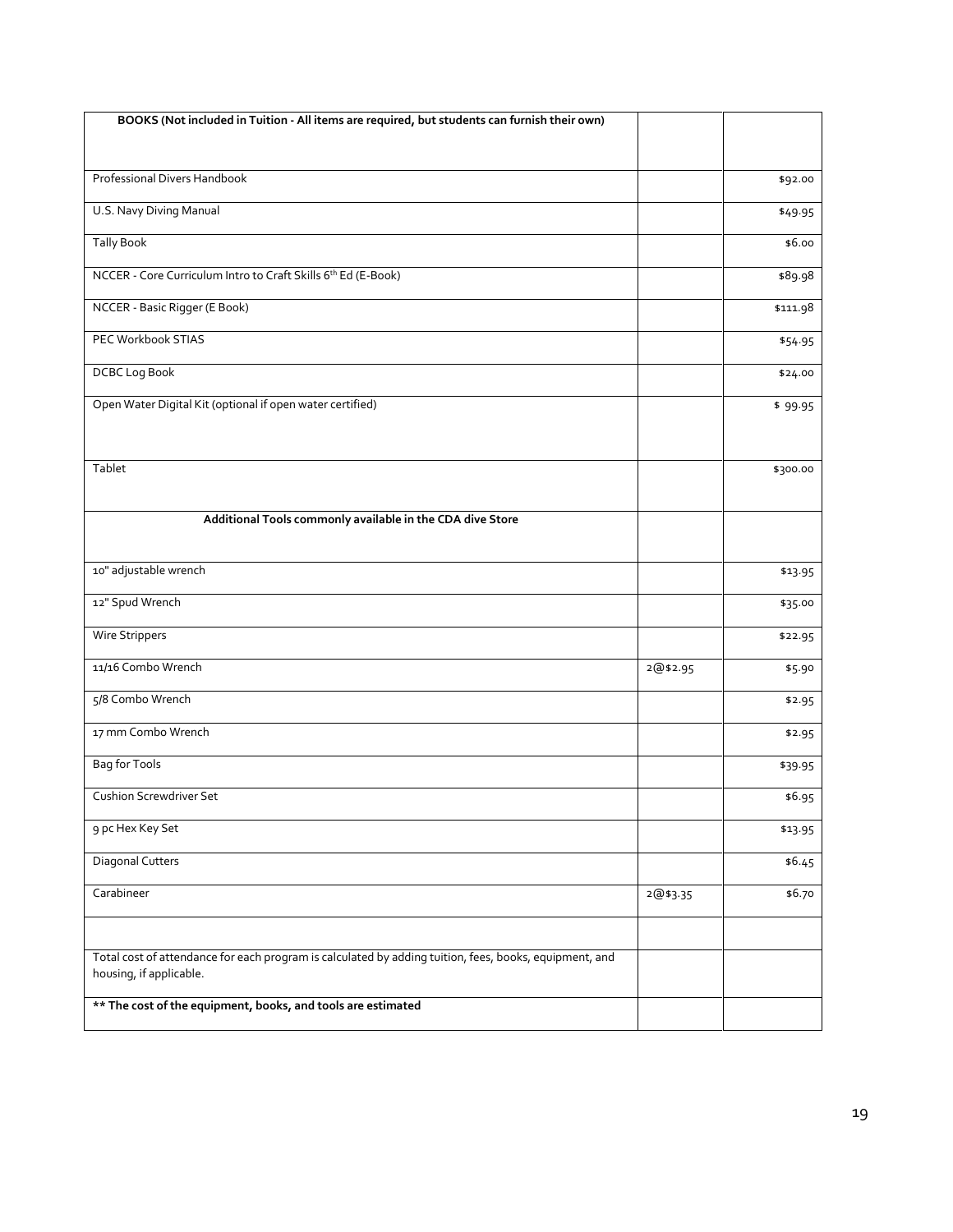## VLW 1101-VOLTAGE LINE WORKER PROGRAM

#### **(Jacksonville Location)**

<span id="page-25-1"></span><span id="page-25-0"></span>LENGTH OF COURSE

The Program of Study at CDA Technical Institute requires a minimum of 26 weeks. The maximum number of weeks a student may participate in training is 39. Classes are in session Monday through Thursday 7:00 am to 5:15 pm. The daily schedule includes a 45-minute lunch break.

| <b>Practical Experience Hours</b> | 566 |
|-----------------------------------|-----|
| Classroom Hours                   | 408 |
| <b>TOTAL CLOCK HOURS</b>          | 974 |
| Number of Weeks                   | 26  |
| Hours Per Day                     | 9.5 |

#### **VOLTAGE LINE WORKER**

CDA Technical Institute's Voltage Line Worker Program was created to prepare workers to meet demand for Trained Line Workers, Line Installers and Repairers.

The Voltage Line Worker Program introduces students to the power industry, electrical circuits and electrical theory. Students are taught how to safely and efficiently climb wooden and non-wooden poles and structures while also learning how to operate the tools and equipment of the trade.

Students will earn National Center for Construction Education and Research (NCCER) credentials in the areas of Power Line Worker Level 1, 2 and 3, Rigging, Mobile Crane, Signal Person Field Safety, Fall Protection and Core Curriculum.

Students will complete First Aid/CPR/AED/O2 Provider, Line Worker Medical Tech and OSHA 10 training. They will also receive classroom and driving instruction to prepare for the CDL written and road tests.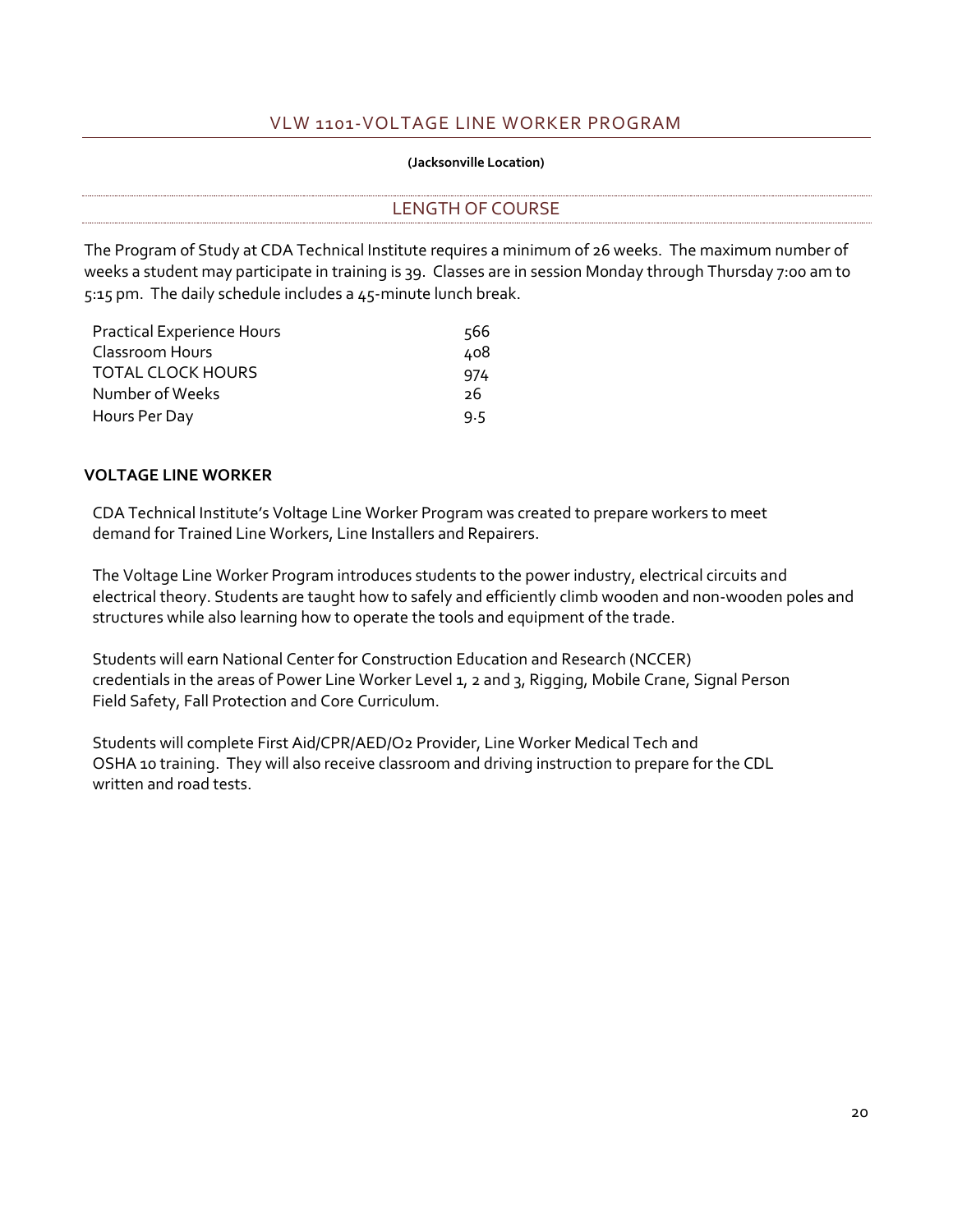## COURSE OUTLINE

<span id="page-26-0"></span>

| Course  | <b>Title of Course</b>                                    | Lecture | Lab Hours | Total   |
|---------|-----------------------------------------------------------|---------|-----------|---------|
| Number  |                                                           | Hours   |           | Contact |
|         |                                                           |         |           | Hours   |
| CDL 100 | <b>CDL Test Prep</b>                                      | 4.50    | 33.50     | 38.00   |
| ORI 100 | DOT/Orientation                                           | 4.50    | 0.00      | 4.50    |
| CPR 100 | First Aid/CPR                                             | 7.75    | 1.25      | 9.00    |
| LWS 100 | Line Worker Safety                                        | 2.75    | 0.00      | 2.75    |
| LMT 100 | <b>LMT</b>                                                | 33.50   | 4.50      | 38.00   |
| 00101   | NCCER 00101 - Basic Safety                                | 13.50   | 1.25      | 14.75   |
| 00102   | NCCER 00102 - Construction Math                           | 9.50    | 0.00      | 9.50    |
| 00103   | NCCER 00103 - Hand Tools                                  | 5.50    | 6.25      | 11.75   |
| 00104   | NCCER 00104 - Power Tools                                 | 4.50    | 5.00      | 9.50    |
| 00105   | NCCER 00105 - Intro to Construction Drawing               | 10.50   | 0.00      | 10.50   |
| 00106   | NCCER 00106 - Intro to Basic Rigger                       | 2.00    | 4.00      | 6.00    |
| 00107   | NCCER 00107 - Communication Skills                        | 9.50    | 0.00      | 9.50    |
| 00108   | NCCER -00108 - Employability Skills                       | 9.50    | 0.00      | 9.50    |
| 00109   | NCCER 00109 - Intro to Material Handling                  | 2.75    | 0.00      | 2.75    |
| 21101   | NCCER 21101 - Orientation to the Trade                    | 5.00    | 0.00      | 5.00    |
| 21102   | NCCER 21102 - Basic Principles of Crane                   | 4.00    | 19.50     | 23.50   |
| 21105   | NCCER 21105 - Operating a Crane                           | 5.00    | 24.00     | 29.00   |
| 21106   | NCCER 21106 - Crane Safety and Emergency Procedures       | 6.50    | 7.50      | 14.00   |
| 38102   | NCCER 38102 - Rigging Practices                           | 2.50    | 15.50     | 18.00   |
| 46101   | NCCER 46101 - Fundamentals of Leadership                  | 28.50   | 0.00      | 28.50   |
| 49101   | NCCER 49101 - Intro to the power industry                 | 13.25   | 0.00      | 13.25   |
| 49102   | NCCER 49102 - Power Line Worker Safety                    | 10.00   | 3.75      | 13.75   |
| 49103   | NCCER 49103 - Intro to Electrical Circuits                | 12.25   | 0.00      | 12.25   |
| 49104   | NCCER 49104 - Intro to Electrical Theory                  | 9.50    | 0.00      | 9.50    |
| 19105   | NCCER 49105 - Climbing Wooden Poles                       | 10.00   | 76.00     | 86.00   |
| 49106   | NCCER 49106 - Climbing Structures other than wood         | 4.50    | 39.75     | 44.25   |
| 49107   | NCCER 49107 - Tools of the Trade                          | 10.00   | 0.00      | 10.00   |
| 49108   | NCCER 49108 - Ariel Framing                               | 10.00   | 65.50     | 75.50   |
| 49109   | NCCER 49109 - Utility Service Equipment                   | 5.00    | 13.00     | 18.00   |
| 49110   | NCCER 49110 - Rigging                                     | 6.50    | 7.50      | 14.00   |
| 49111   | NCCER 49111 - Setting and Pulling Poles                   | 2.00    | 19.50     | 21.50   |
| 49112   | NCCER 49112 - Trenching                                   | 7.50    | 0.00      | 7.50    |
| 49113   | NCCER 49113 - Electrical Test Equipment                   | 4.50    | 2.50      | 7.00    |
| 53101   | NCCER 53101 - Crane Communications                        | 9.50    | 0.00      | 9.50    |
| 75101   | NCCER 75101 - Field Safety Intro to Safety                | 5.00    | 5.00      | 10.00   |
| 75104   | NCCER 75104 - Field Safety Work Zone Safety               | 2.25    | 2.50      | 4.75    |
| 75110   | NCCER 75110 - Field Safety Steel Erection                 | 2.75    | 0.00      | 2.75    |
| 75119   | NCCER 75119 - Field Safety Concrete and Masonry           | 2.75    | 0.00      | 2.75    |
| 75120   | NCCER 75120 - Field Safety Confined Spaces                | 3.50    | 2.00      | 5.50    |
| 75121   | NCCER 75121 - Field Safety Electrical Safety              | 1.25    | 4.25      | 5.50    |
| 75122   | NCCER 75122 - Field Safety Working from Elevations        | 1.25    | 4.25      | 5.50    |
| 75123   | NCCER 75123 - Field Safety Heavy Equip, Forklifts, Cranes | 4.00    | 0.00      | 4.00    |
| 75124   | NCCER 75124 - Intro to Material Handling                  | 2.50    | 0.00      | 2.50    |
| 80201   | NCCER 80201 - Alternating Current and Three Phase Systems | 20.50   | 1.50      | 22.00   |
| 80202   | NCCER 80202 - Intro to Aerial Distribution Equipment      | 11.00   | 15.00     | 26.00   |
| 80203   | NCCER 80203 - Cable and Conductor Installation & Removal  | 8.00    | 12.50     | 20.50   |
| 80204   | NCCER 80204 - Underground Residential Distribution        | 6.00    | 41.00     | 47.00   |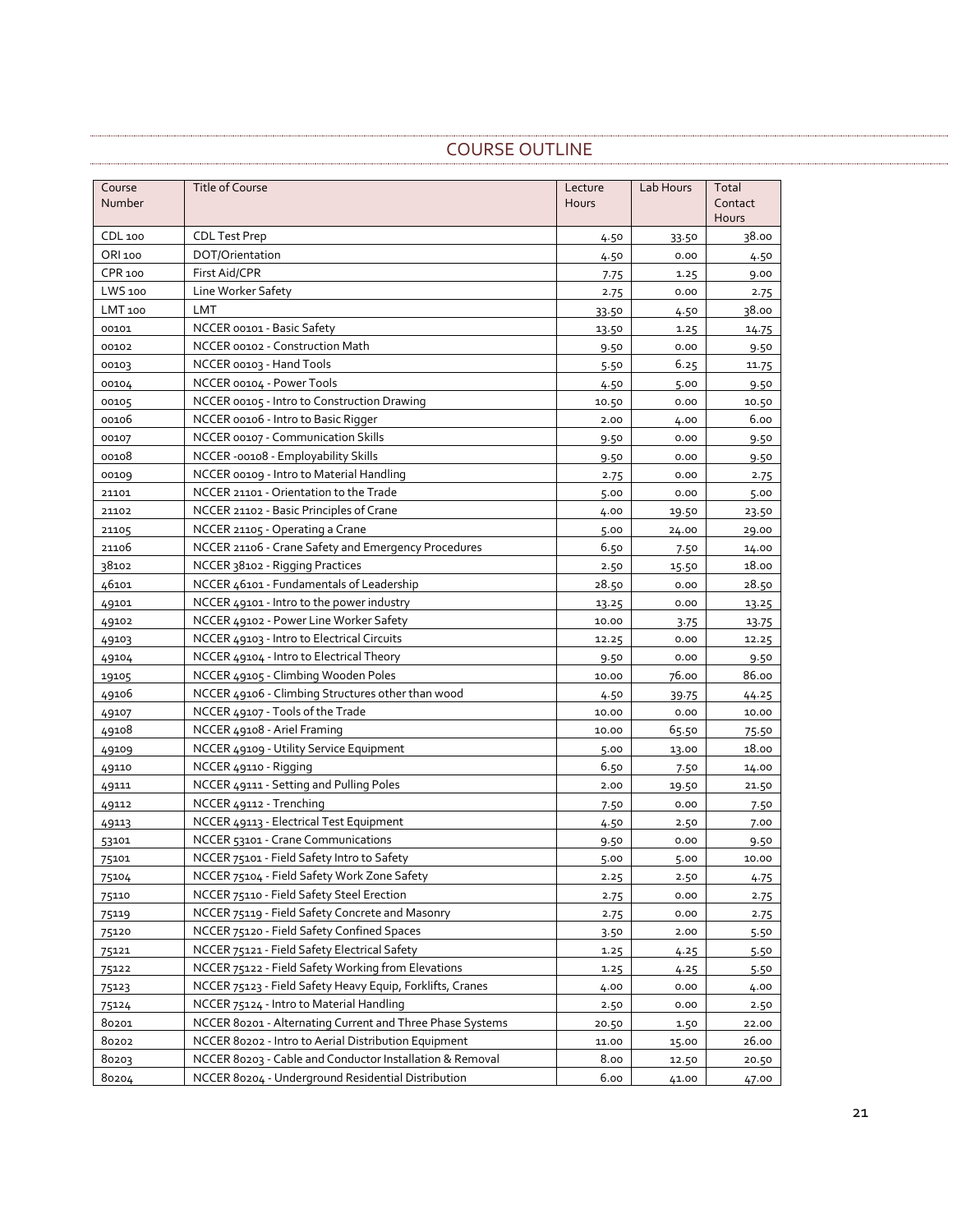| 80205         | NCCER 80205 - Overhead and URD Service Installations | 6.50   | 9.50   | 16.00  |
|---------------|------------------------------------------------------|--------|--------|--------|
| 80206         | NCCER 80206 - Distribution Line Mainenance           | 4.50   | 43.00  | 47.50  |
| 80301         | NCCER 80301 - Live Line Work Clearances/Switching    | 0.00   | 29.00  | 29.00  |
| 80302         | NCCER 80302 - Three Phase URD Systems                | 9.50   | 14.50  | 24.00  |
| 80303         | NCCER 80303 - System Protection & Monitoring         | 2.00   | 2.50   | 4.50   |
| 80304         | NCCER 80304 - Troubleshooting                        | 9.00   | 25.50  | 34.50  |
| 80305         | NCCER 80305 - Introduction to Smart Grid             | 4.50   | 0.00   | 4.50   |
| 82201         | NCCER 82201 - Introduction to Substations            | 0.00   | 4.50   | 4.50   |
| 75901         | <b>NCCER Fall Protection Orientation</b>             | 4.75   | 0.00   | 4.75   |
| OSHA 100      | OSHA 10                                              | 10.00  | 0.00   | 10.00  |
| Program Total |                                                      | 407.75 | 566.25 | 974.00 |

#### FINANCIAL INFORMATION

<span id="page-27-0"></span>

| <b>TUITION AND FEES</b>                  |            |
|------------------------------------------|------------|
| Voltage Line Worker                      | \$16,800   |
| Application Fee Non-Refundable           | \$100.00   |
| Lab Fee                                  | \$1,100.00 |
| Physical (if performed by our physician) | \$130.00   |
| Campus Parking Permit (26 weeks)         | \$260.00   |

**EQUIPMENT** (Not included in Tuition - All items are required, but students can furnish their own)

| Items                       | Cost     |
|-----------------------------|----------|
| Loggermax 9" Logger Boot    | \$224.96 |
| <b>Work Gloves</b>          | \$24.95  |
| Hard Hat                    | \$18.99  |
| Head Lamp                   | \$11.98  |
| Safety Glasses              | \$1.75   |
| Body Belt (size 18 thru 28) | \$231.80 |
| Wood Pole Fall Restraint    | \$609.00 |
| Secondary Rope Lanyard      | \$94.95  |
| Pole Climbers               | \$249.00 |
| Climber Pads                | \$134.50 |
| Gaff Guards                 | \$8.90   |
| Gaff Sharpening Kit         | \$45.40  |
| Bolt & Nut Bag              | \$28.35  |
| Lineman Tool Bag            | \$105.40 |
| 5 Pocket Tool Pouch         | \$70.70  |
| Handline Carrier            | \$4.00   |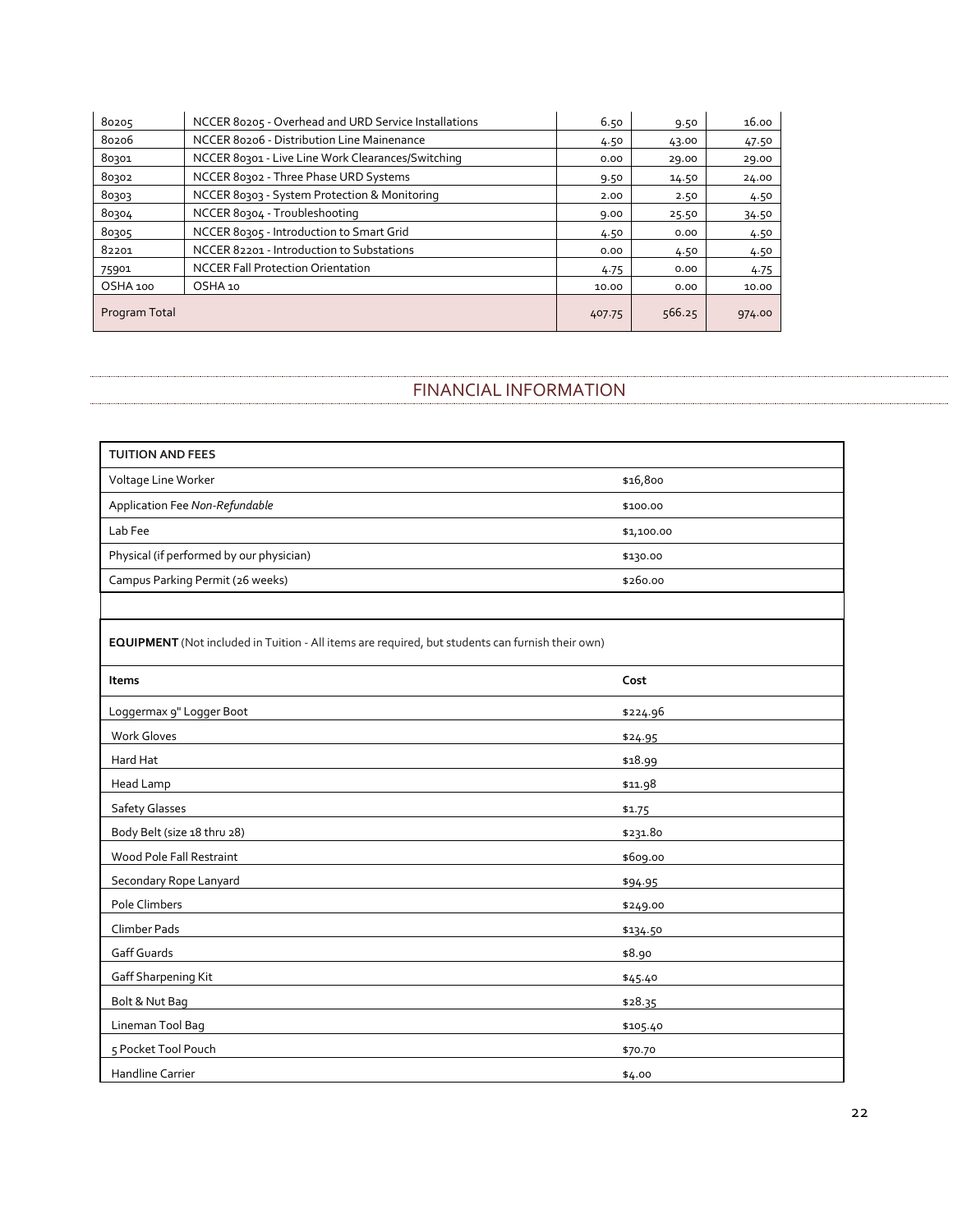| Klein Tools Ratcheting Lineman Wrench                                                        | \$115.60 |
|----------------------------------------------------------------------------------------------|----------|
| Klein Tools Adjustable Wrench                                                                | \$41.99  |
| Klein Tools Can Wrench                                                                       | \$18.33  |
| Klein Tools Lineman Pliers                                                                   | \$50.70  |
| Klein Tools Pump Pliers                                                                      | \$28.99  |
| Klein Tools Milled Faced Hammer                                                              | \$41.99  |
| Klein Tools 6pc Screwdrivers                                                                 | \$54.46  |
| Klein Tools Folding Knife (Hawkbill)                                                         | \$28.97  |
| Klein Tools Folding Ruler                                                                    | \$18.50  |
| <b>Scientific Calculator</b>                                                                 | \$16.99  |
| 4 CDA LineWorker Safety Shirts (cost 4 x \$36.00)                                            | \$144.00 |
| Water Bottle                                                                                 | \$6.25   |
| Tablet                                                                                       | \$300.00 |
| BOOKS (Not included in Tuition - All items are required, but students can furnish their own) |          |
| Core Curriculum (E-Book)                                                                     | \$89.98  |
| Introduction to Power Industry                                                               | \$29.33  |
| <b>Field Safety</b>                                                                          | \$129.33 |
| Mobile Crane Operations Level 1 (E-Book)                                                     | \$89.33  |
| Power Line Worker Level 1 (E - Book)                                                         | \$111.98 |
| Power Line Worker Level 2                                                                    | \$129.33 |
| Power Line Worker Level 3                                                                    | \$129.33 |
| <b>Fall Protection Orientation</b>                                                           | \$65.33  |

Total cost of attendance for each program is calculated by adding tuition, fees, books, equipment, and housing, if applicable.

*CDA Technical Institute offers a price guaranty and is willing to match any advertised price for the above items. Florida's 7.5% state sales tax applies to all items above. The costs listed above represent the minimum price per item and are subject to change.*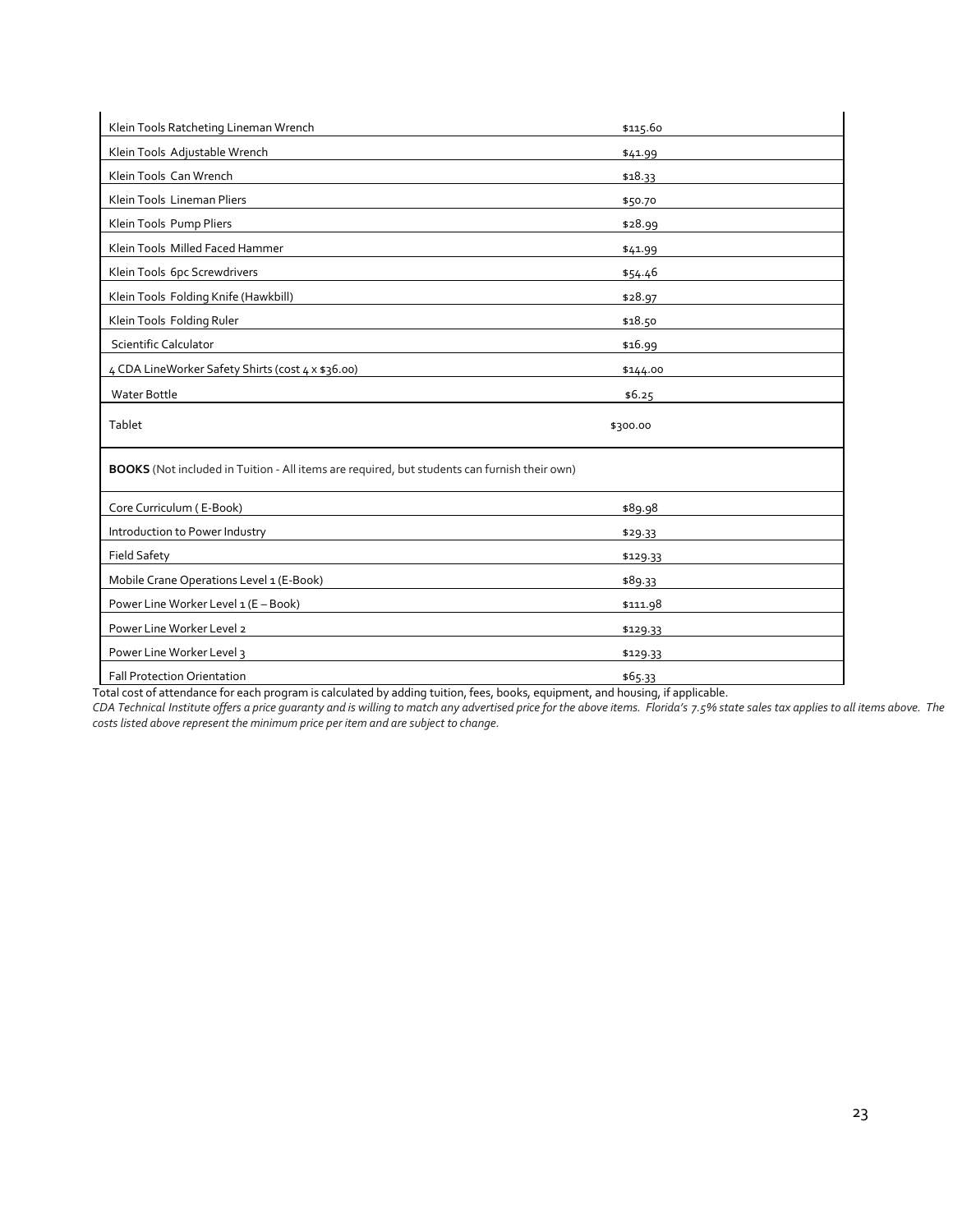## ELECTIVE PROGRAMS

#### HYPERBARIC TECHNICIAN

#### **(Jacksonville Location Only)**

## LENGTH OF COURSE

#### Hyperbaric Technician

<span id="page-29-2"></span><span id="page-29-1"></span><span id="page-29-0"></span>The Program of Study at CDA Technical Institute requires a minimum of five days. The maximum number of days a student can attend is 7.

| Classroom Hours                   | 36 |
|-----------------------------------|----|
| <b>Practical Experience Hours</b> | 8  |
| <b>TOTAL CLOCK HOURS</b>          | 44 |
| Number of Weeks                   |    |
| Hours Per Day                     |    |

#### **HYPERBARIC TECHNICIAN**

This program is approved by the National Board of Diving and Hyperbaric Medicine Technology (NBDHMT) and is an approved Hyperbaric Medicine training course.

Students will be provided knowledge and training in the following key areas:

| $\triangleright$ History of Hyperbaric Medicine | <b>Gas Laws and Pressures</b>                  |
|-------------------------------------------------|------------------------------------------------|
| $\triangleright$ Barotrauma                     | $\triangleright$ Decompression Theory          |
| $\triangleright$ Decompression Tables           | $\triangleright$ Therapeutic Mechanisms of HBO |
| $\triangleright$ Treatment Indications          | $\triangleright$ Equipment Safety              |
| $\triangleright$ Patient and Staff Safety       | $\triangleright$ Transcutaneous Oximetry       |

Those who successfully complete this training will receive a Certified Hyperbaric Technologist (CHT) diploma and become eligible to work in a clinical environment.

**Individuals applying for Certification as a Hyperbaric Technician must meet the following requirements:** Be at least 18 years of age with a high school diploma or equivalent. Must have completed a National Board of Diving & Hyperbaric Medical Technology (NBDHMT), approved hyperbaric medicine introductory training course within three years of intended CHT Certification date.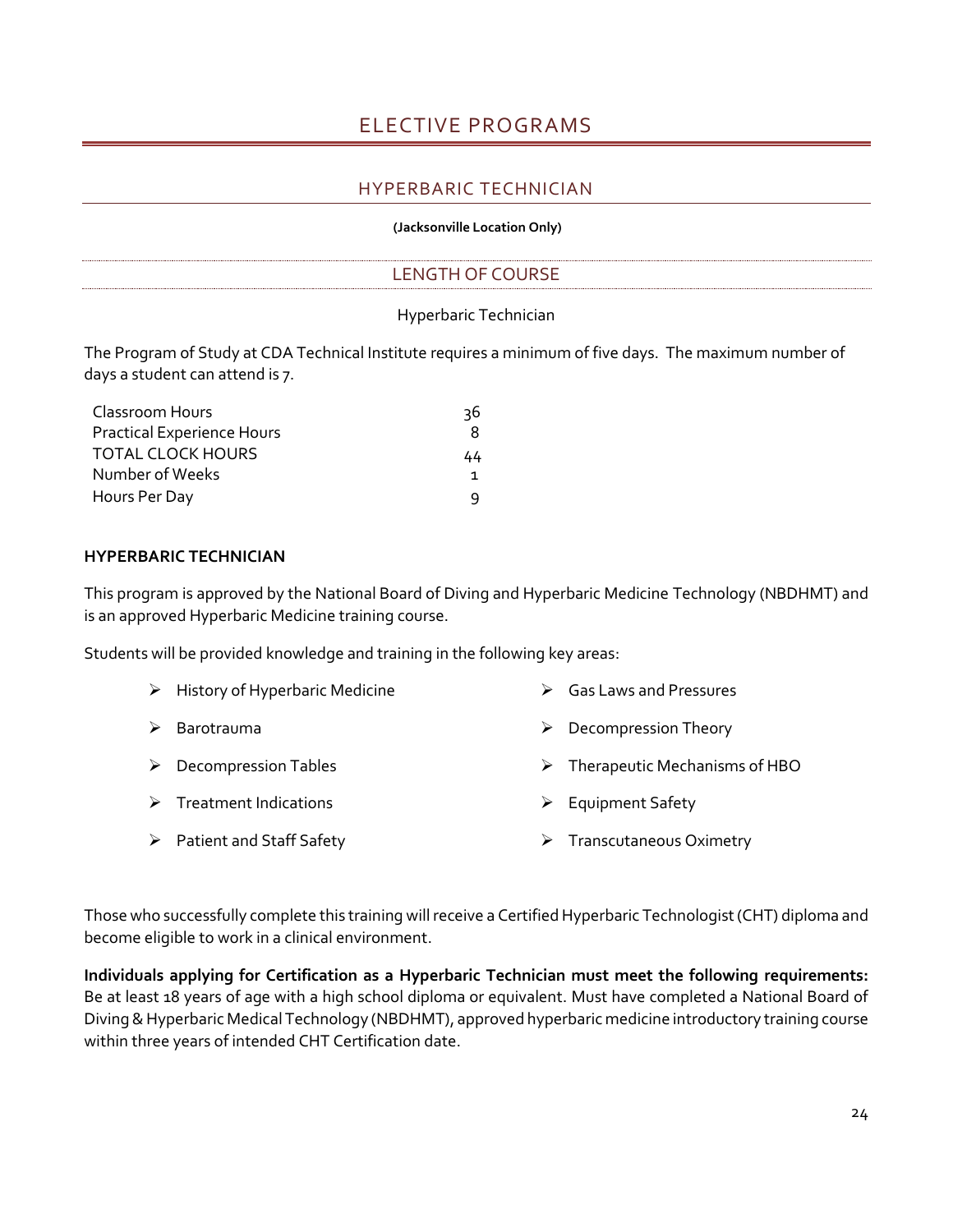Test Fee (\$150.00 USD): Retest (\$50.00 USD): Total Due: Payment Check or Money Order payable to NBDHMT

Background Verification Fee (\$25.00 USD)

Examination Registration Applicants must complete a NBDHMT Certification Examination Registration Form (available at www.ndbhmt.org) and return it to NBDHMT headquarters with the following:

1. a copy of an NBDHMT approved Introductory Hyperbaric Medicine Training Course certificate of completion.

2. A copy of qualifying vocation license or certificate.

3. Upon completing an approved course, CHT® applicant must undergo a clinical work experience of 480 hours in undersea, hyperbaric medicine or aviation medicine technology. Forty (40) hours of the requirement must be a supervised clinical internship. The Board must be notified in writing of the name of the preceptor prior to commencing the internship. The preceptor should be a CHT or a CHRN with a minimum of two years' experience.

#### **Failing and Retaking the Exam:**

If on the first attempt the examination is failed, the CHT® applicant must wait six months before retaking the exam. This should afford adequate study time. If on the second attempt the examination is again failed, the CHT® applicant is required to retake a NBDHMT Approved Hyperbaric Medicine training course in addition to waiting six (6) months before retaking the exam. If on the third attempt the examination is failed, the CHT® applicant is no longer allowed to retake the examination.

#### **Criminal Background Check**

A criminal background check (paid for by applicant) is required for all applicants for CHT® status. A felony conviction will disqualify an applicant as indicated below:

1. All those who are convicted of an offense, the degree of which disqualifies any individual from employment within a health care setting that receives government (namely Medicare and Medicaid program payments) funds is permanently ineligible to sit the CHT examination. This applies even if an individual chooses not to work in a facility that receives government funds.

2. If a subsequent background check on a current CHT notes conviction for an offense consistent with No.1 above, that CHT will immediately and permanently forfeit their certification. They will not be considered eligible for re-certification at any subsequent time period.

3. An exception to No.'s 1 and 2 above would be an individual who subsequently had their conviction overturned or otherwise expunged from their criminal record.

4. An individual who, upon application, is found to have a conviction, the degree of which would prevent that individual from employment in a health care facility (as defined in No. 1 above), for a period of five years, is likewise ineligible to sit the CHT examination for a period of five years from completion of their sentence.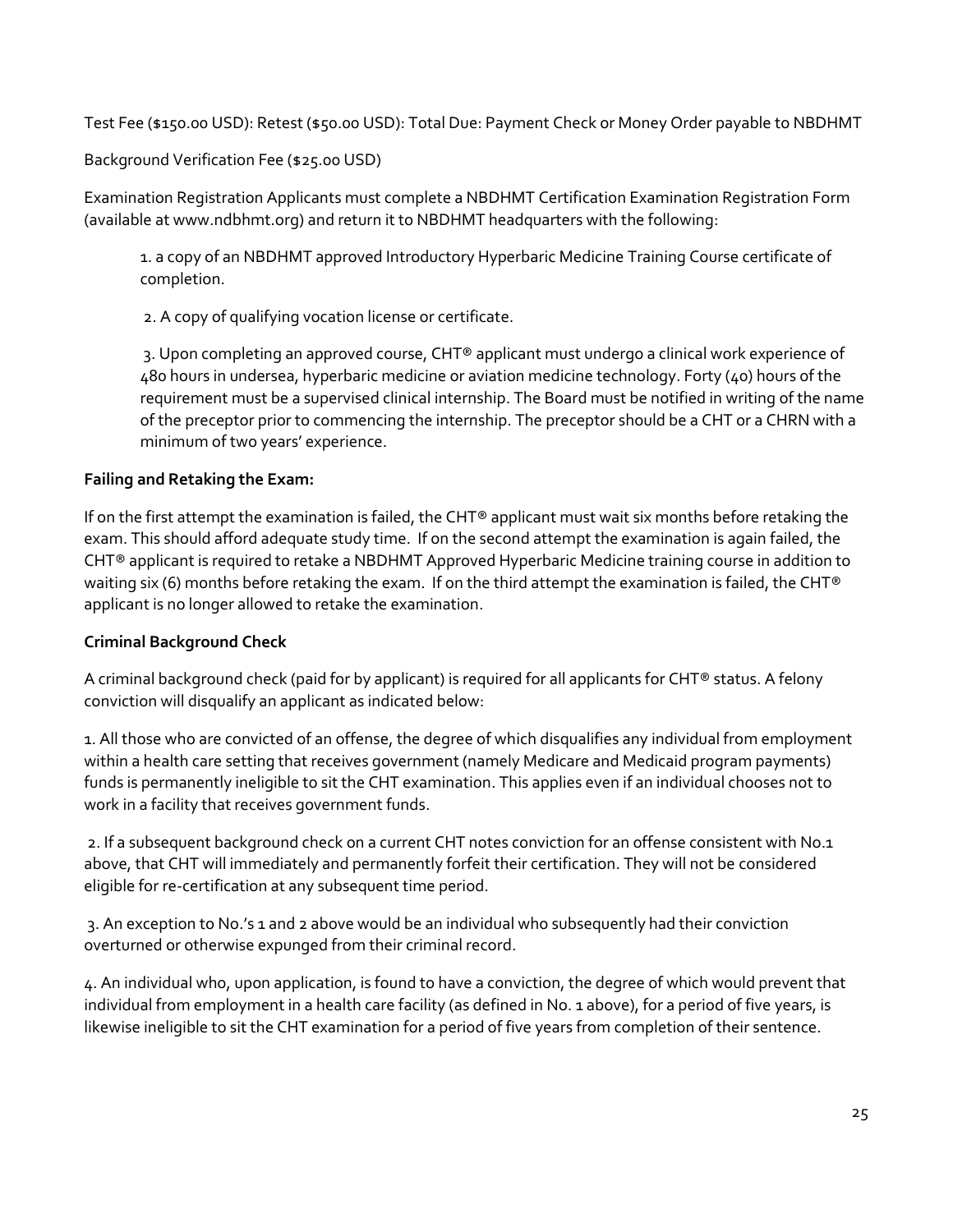5. If a subsequent background check on a current CHT notes conviction of an offense consistent with No. 4 above, they will immediately forfeit their CHT certification. They will become eligible to re-apply for CHT status, as a new applicant, following a period of five years from completion of their sentence.

<span id="page-31-0"></span>Test Location: The online test must be taken at an approved test site. Once you have been approval, contact the National Board of Diving & Hyperbaric Medical Technology for test location and times.

## COURSE OUTLINE

| Course<br><b>Number</b> | <b>Title of Course</b>         | Lecture<br><b>Hours</b> | <b>Lab Hours</b> | <b>Total Contact Hours</b> |
|-------------------------|--------------------------------|-------------------------|------------------|----------------------------|
|                         |                                |                         |                  |                            |
| H <sub>100</sub>        | History of Hyperbaric Medicine | q                       |                  | 9                          |
| H101                    | <b>Decompression Tables</b>    | 9                       |                  | 9                          |
| H <sub>102</sub>        | Patient and Staff Safety       | q                       |                  | 9                          |
| H <sub>103</sub>        | <b>Equipment Safety</b>        | q                       | 8                | 17                         |
|                         | <b>Total Program Hours</b>     | 32                      | 8                | 44                         |

## FINANCIAL INFORMATION

<span id="page-31-1"></span>Every possible effort is made by CDA Technical Institute to avoid any increases in the cost of training. CDA Technical Institute reserves the right to change the cost of tuition, books, equipment and expenses prior to the student signing the enrollment agreement and paying any fees without written notice.

| <b>TUITION AND FEES</b>                                                                             |  |    |          |
|-----------------------------------------------------------------------------------------------------|--|----|----------|
| <b>Hyperbaric Technician Tuition</b>                                                                |  | \$ | 1,503.50 |
| Application Fee Non-Refundable                                                                      |  | \$ | 100.00   |
| <b>Campus Parking Permit</b>                                                                        |  | \$ | 40.00    |
|                                                                                                     |  |    |          |
| <b>BOOKS</b> (Not included in Tuition - All items are required, but students can furnish their own) |  |    |          |
| Hyperbaric Oxygen Therapy Indications                                                               |  | \$ | 25.00    |
| Certified Hyperbaric Technologist Exam Secrets                                                      |  | \$ | 45.00    |
| UHMS Guidelines for Hyperbaric Facility Operations                                                  |  | \$ | 25.00    |

*Total cost of attendance for each program is calculated by adding tuition, fees, books, equipment, and housing, if applicable. Tuition includes books and equipment. The costs listed above represent the minimum price per item and are subject to change.*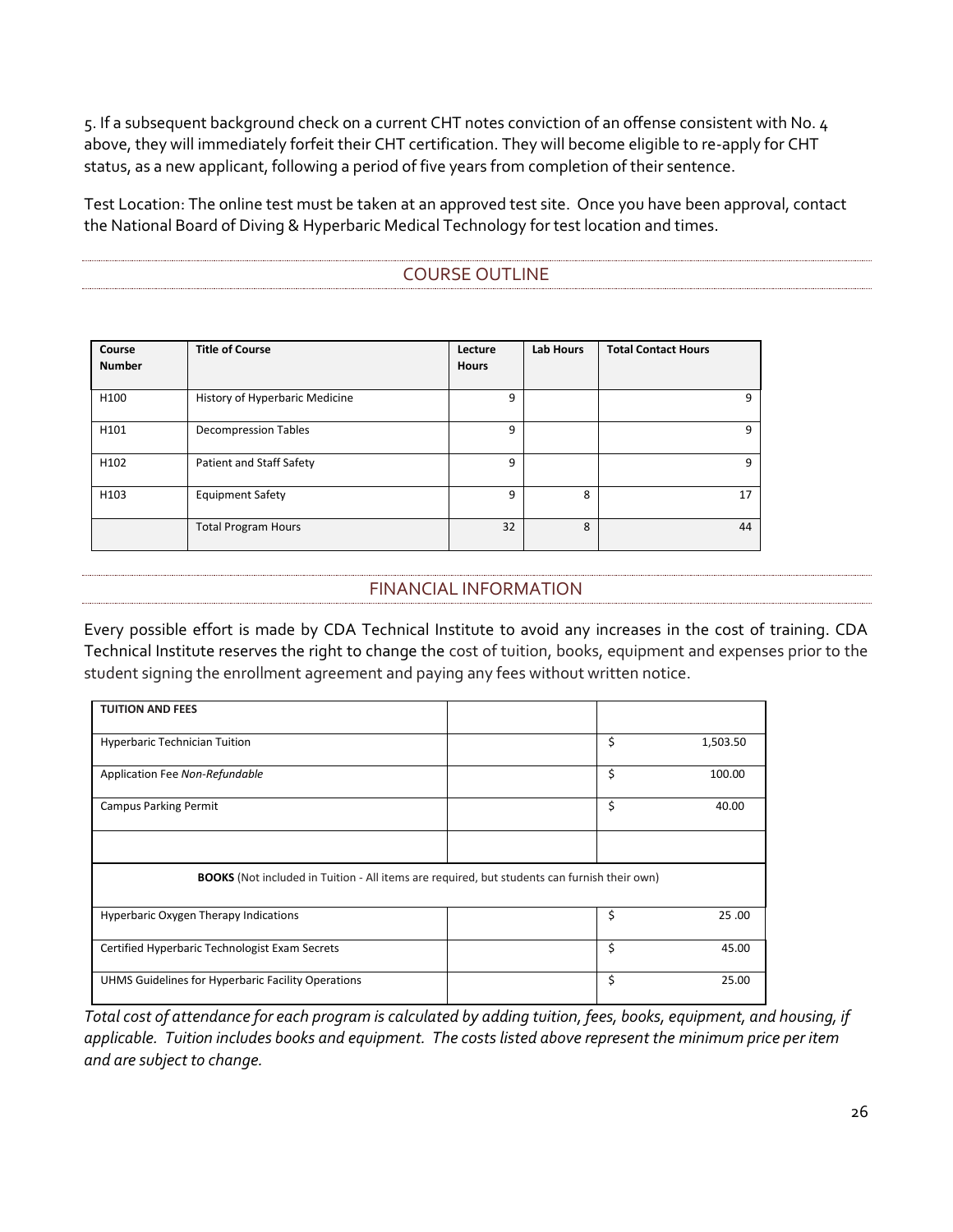## DIVE MEDICAL TECHNICIAN

#### **(Jacksonville Location)**

## <span id="page-32-1"></span><span id="page-32-0"></span>LENGTH OF COURSE

The Program of Study at CDA Technical Institute requires a minimum of 7 days. The maximum number of days a student may participate in training is 10.

| <b>Practical Experience Hours</b> |     |
|-----------------------------------|-----|
| Classroom Hours                   | 32. |
| <b>TOTAL CLOCK HOURS</b>          | 40. |
| Number of Weeks                   |     |
| Hours Per Day                     | ц   |

#### **DIVE MEDICAL TECHNICAN:**

CDA Technical Institute offers a comprehensive Dive Medical Technician (DMT) program, which is recognized by the National Board of Diving and Hyperbaric Medical Technology (NBDHMT) as minimum requirement for Dive Medical Technician and commonly referred to as Module 16. DMTs are required on-site in all offshore diving operations. Our program of study is an intensive forty (40) hour program providing both clinical and practical training in hyperbaric medicine.

Students will be provided knowledge and training in the following key areas:

- ➢ Hyperbaric chamber operations ➢ Science of diving
	-

- 
- ➢ Treatment tables ➢ Diver safety and injury prevention
- $\triangleright$  O2 therapy to treat dive injuries

The student who successfully completes this program will qualify as a Dive Medical Technician (DMT). Upon completion of Module 16, the student is then eligible to seek certification by examination from the National Board of Diving and Hyperbaric Medical Technology (NBDHMT) organization.

## **Individuals applying for the Dive Medical Technician certification must meet the following requirements:**

Applicate must complete the 40-hour diver medic training course taught by an NBDHMT approved instructor and/ or at an approved facility. Upon satisfactory completion of this course the individual is then required to pass a standardized certification examination. The applicant for certification as a DMT must then provide:

1. A "Fitness to Work in a Pressurized Setting" medical certificate. The applicant does not have to be deemed fit to dive. Rather, they should be considered medically fit to pressure-up in a recompression chamber.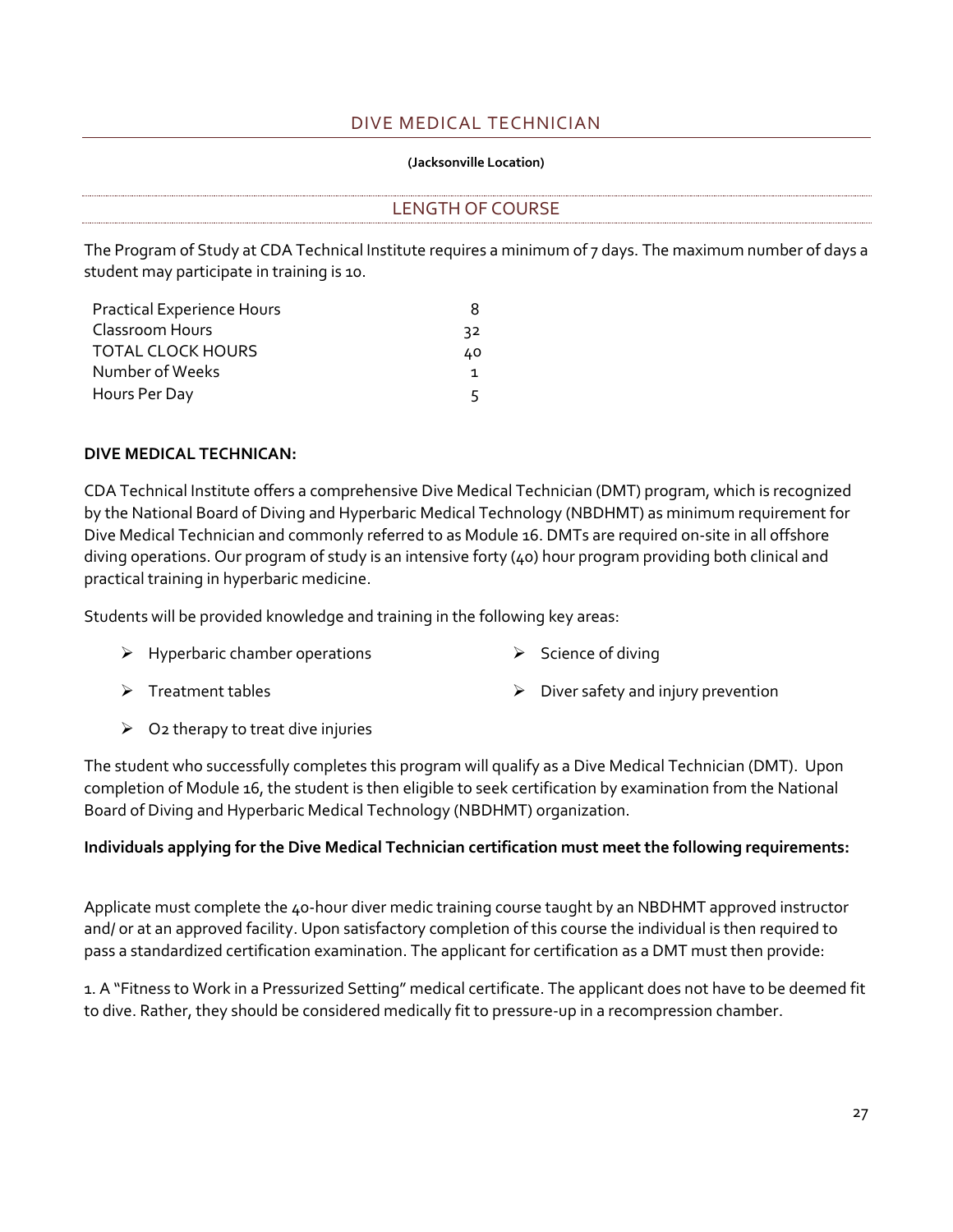2. A copy of an in-date emergency medicine training completion certification. Documentation can include any of the following: DOT/NHTSA approved training course certificate, Current National Registry of EMT or paramedic certification or Current State EMT licensure/certification card.

3. A completed Instructor Evaluation form. [www.nbdhmt.org/forms/instructor-evaluation.pdf](http://www.nbdhmt.org/forms/instructor-evaluation.pdf)

4. A completed Diver Medic certification application form

[www.nbdhmt.org/forms/DMT-certification-application.pdf](http://www.nbdhmt.org/forms/DMT-certification-application.pdf)

- A completed DMT Use Agreement form
- http://nbdhmt.org/forms/dmt-bls-acls-statement.pdf

Unsatisfactory completion of this course or incomplete instructor evaluation form will disqualify the applicate for the exam.

Test Location: The online test must be taken at an approved test site. Once you have been approval, contact the National Board of Diving & Hyperbaric Medical Technology for test location and times.

#### Exam Application Fee: \$125.00

Every possible effort is made by CDA Technical Institute to avoid any increases in the cost of training. CDA Technical Institute reserves the right to change the cost of tuition, books, equipment and expenses prior to the student signing the enrollment agreement and paying any fees without written notice.

<span id="page-33-0"></span>

| Course<br><b>Number</b> | <b>Title of Course</b>               | Lecture<br><b>Hours</b> | <b>Lab Hours</b> | <b>Total</b><br>Contact<br><b>Hours</b> |
|-------------------------|--------------------------------------|-------------------------|------------------|-----------------------------------------|
| <b>DMT100</b>           | <b>Hyperbaric Chamber Operations</b> | 8                       | 8                | 16                                      |
| <b>DMT101</b>           | Science of Diving                    | 8                       |                  | 8                                       |
| <b>DMT102</b>           | Diver Safety and Injury Prevention   | 8                       |                  | 8                                       |
| <b>DMT103</b>           | 02 Therapy to test Dive Injuries     | 8                       |                  | 8                                       |
|                         | <b>Total Program Hours</b>           | 32                      | 8                | 40                                      |

#### COURSE OUTINE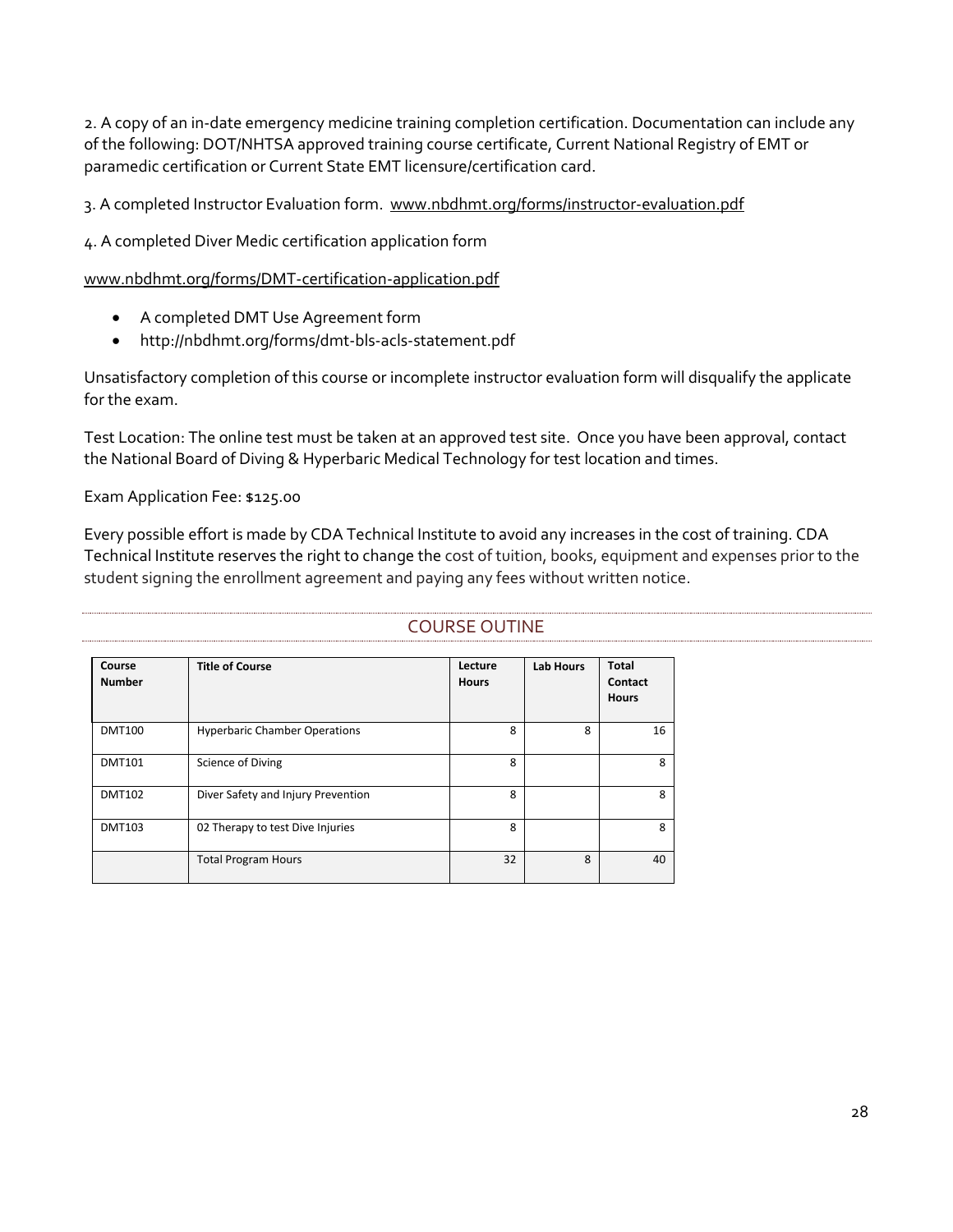## FINANCIAL INFORMATION

<span id="page-34-0"></span>Every possible effort is made by CDA Technical Institute to avoid any increases in the cost of training. CDA Technical Institute reserves the right to change the cost of tuition, books, equipment and expenses prior to the student signing the enrollment agreement and paying any fees without written notice.

| <b>TUITION AND FEES</b>                                                                             |    |          |
|-----------------------------------------------------------------------------------------------------|----|----------|
|                                                                                                     |    |          |
|                                                                                                     |    |          |
| Dive Medical Technician Tuition                                                                     | \$ | 1,603.50 |
|                                                                                                     |    |          |
|                                                                                                     |    |          |
| Application Fee Non-Refundable                                                                      | \$ | 100.00   |
|                                                                                                     |    |          |
|                                                                                                     |    |          |
| <b>Campus Parking Permit</b>                                                                        | \$ | 40.00    |
|                                                                                                     |    |          |
|                                                                                                     |    |          |
| Testing and Exam Fee                                                                                | Ś  | 125.00   |
|                                                                                                     |    |          |
|                                                                                                     |    |          |
| <b>BOOKS</b> (Not included in Tuition - All items are required, but students can furnish their own) |    |          |
|                                                                                                     |    |          |
|                                                                                                     |    |          |
| U.S. Navy Diving Manual                                                                             | Ś  | 35.00    |
|                                                                                                     |    |          |
|                                                                                                     |    |          |

Total cost of attendance for each program is calculated by adding tuition, fees, books, equipment, and housing, if applicable.

*The costs listed above represent the minimum price per item and are subject to change. The Student is required to provide a pair of black pants and shoes/boots for their clinical training.*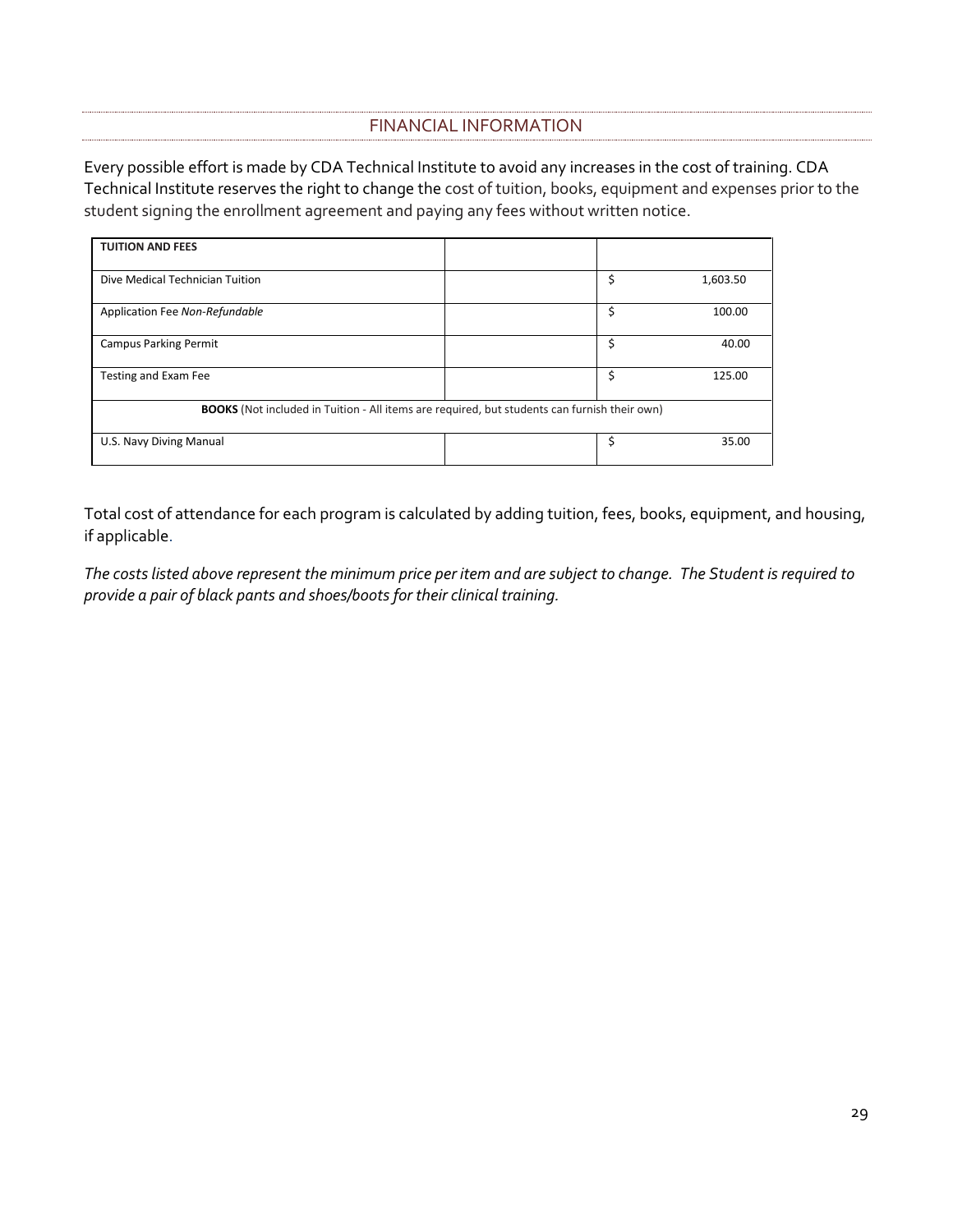## SDI SPORT DIVING INSTRUCTOR

#### Veterans' Education Assistance is not available for this program

#### LENGTH OF COURSE

<span id="page-35-1"></span><span id="page-35-0"></span>The Program of Study at CDA Technical Institute requires a minimum of sixteen (16) weeks. The maximum number of weeks a student may participate in training is twenty-four (24) weeks. Hours per day and days per week vary according to the Air/Mix Gas Commercial Diver program schedule; please contact our admission office for scheduling details.

| <b>Practical Experience Hours</b> | 200 |
|-----------------------------------|-----|
| Classroom Hours                   | 40  |
| <b>TOTAL CLOCK HOURS</b>          | 240 |
| Number of Weeks                   | 16  |
| Hours Per Day                     | 10  |

#### **SDI SPORT DIVING INSTRUCTOR**

This program teaches students all aspects of recreational diving. Students are equipped with leadership skills and the certification that is necessary for others to learn to dive.

Students will be provided knowledge and training in the following key areas:

- ➢ Introduction to Night and Limited
- ➢ Visibility Diving
- ➢ Nitrox Diving
- ➢ Navigation during diving
- ➢ Surface Rescue Skills
- ➢ Rescue Scenarios
- ➢ Underwater Search Techniques
- ➢ CPR/FA/AED/02 Skills
- ➢ Advanced Buoyancy Skills
- ➢ Additional Navigation Skills
- ➢ Additional Rescue Skills
- ➢ Intro to Dive Master
- ➢ Planning and Leading Dives
- $\triangleright$  Pre-dive and post dive briefs
- $\triangleright$  Intro to the role of an Instructor
- $\triangleright$  Intro to teaching Theory
- ➢ Intro to teaching In water lessons
- ➢ Practical experience on Teaching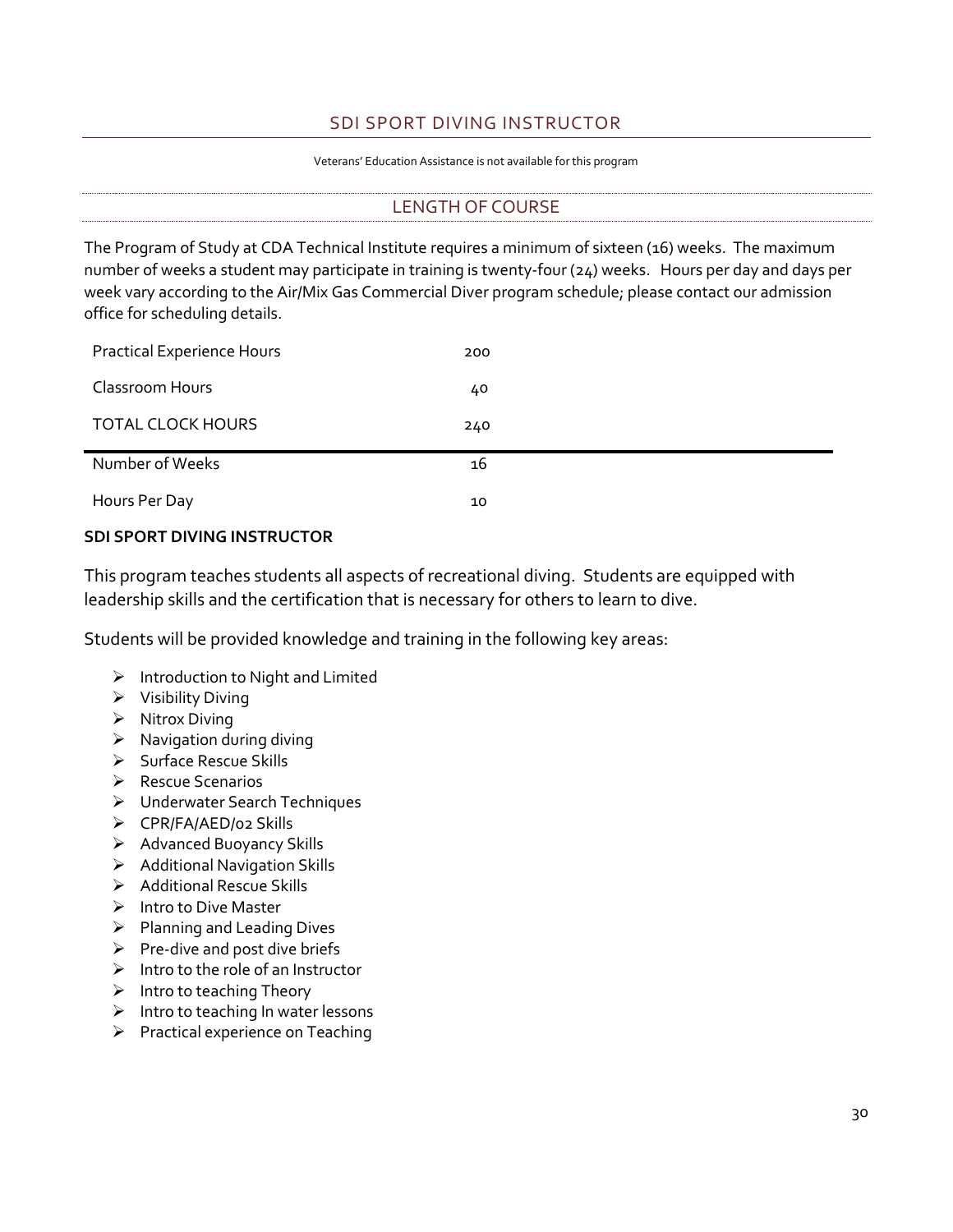## COURSE OUTLINE

<span id="page-36-0"></span>

| Course<br><b>Number</b> | <b>Title of Course</b>      | Lecture<br><b>Hours</b> | <b>Lab Hours</b> | <b>Total Contact</b><br><b>Hours</b> |
|-------------------------|-----------------------------|-------------------------|------------------|--------------------------------------|
| SDI100                  | Introduction to Deep Diving | 10                      | 10               | 20                                   |
| SDI101                  | <b>Rescue Diver</b>         | 10                      | 10               | 20                                   |
| SDI102                  | <b>Instructor Training</b>  | 10                      | 100              | 110                                  |
| SDI103                  | Master Scuba Diver          | 10                      | 80               | 90                                   |
|                         | <b>Total Program Hours</b>  | 40                      | 200              | 240                                  |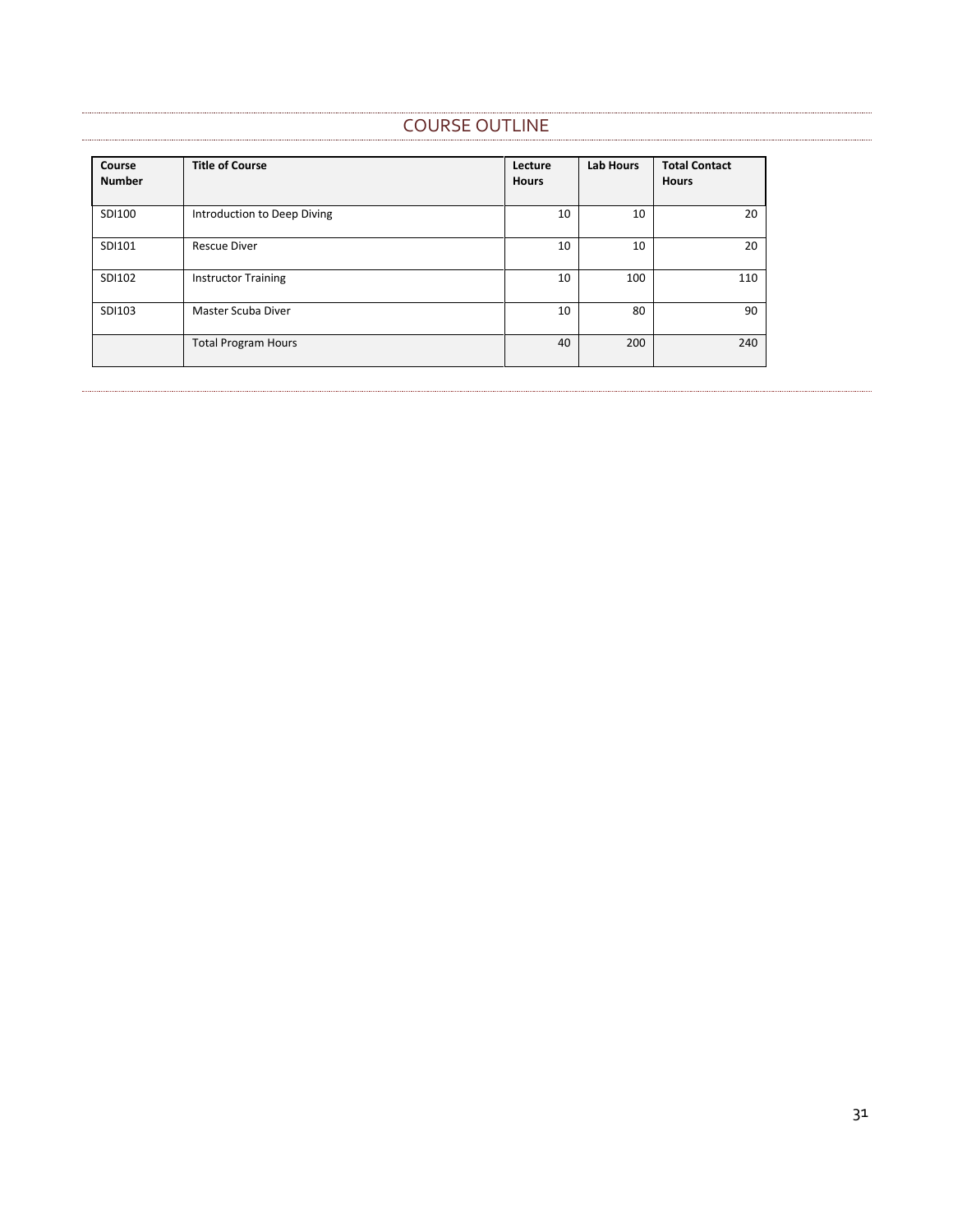## FINANCIAL INFORMATION

<span id="page-37-0"></span>Every possible effort is made by CDA Technical Institute to avoid any increases in the cost of training. CDA Technical Institute reserves the right to change the cost of tuition, books, equipment and expenses prior to the student signing the enrollment agreement and paying any fees without written notice.

| <b>TUITION AND FEES</b>                                                                                 |           |                                   |  |
|---------------------------------------------------------------------------------------------------------|-----------|-----------------------------------|--|
| SDI Sport Diving Instructor Tuition                                                                     |           | \$<br>8,920.00                    |  |
| Application Fee Non-Refundable                                                                          |           | \$<br>100.00                      |  |
| <b>Campus Parking Permit</b>                                                                            |           | \$<br>40.00                       |  |
| <b>EQUIPMENT</b> (Not included in Tuition - All items are required, but students can furnish their own) |           |                                   |  |
| Items                                                                                                   |           | Cost                              |  |
| <b>Buoyancy Compensation Device (B.C.D)</b>                                                             |           | \$190.40-\$349.00                 |  |
| Dive Computer                                                                                           |           | \$325.00-\$864.00                 |  |
| Submersible PSI & Depth Gauge/Hose (optional)                                                           |           | \$<br>216.95                      |  |
| PSI Gauge (required)                                                                                    |           | \$<br>93.45                       |  |
| 1st & 2nd Stage with Alternate air source                                                               |           | \$<br>399.95                      |  |
| Weight Belt (optional)                                                                                  |           | \$<br>79.00                       |  |
| Wet Suit (3/2mm one piece)                                                                              |           | \$<br>225.00                      |  |
| <b>Hard Sole Dive Boots</b>                                                                             |           | \$<br>54.00                       |  |
| Scuba Mask                                                                                              |           | \$<br>44.99                       |  |
| Snorkel                                                                                                 |           | \$<br>19.99                       |  |
| Fins                                                                                                    |           | \$<br>117.00                      |  |
| Dive Gloves                                                                                             | ä         | \$<br>7.80                        |  |
| Dive Lights (2)                                                                                         | 2@\$69.95 | \$<br>139.90                      |  |
| cylinder (Visual/Stamped/Hydro) (optional)                                                              |           | $\overline{\mathsf{S}}$<br>159.00 |  |
| Gear Bag (optional)                                                                                     |           | \$<br>60.00                       |  |
| 5 x 7 White Slates with Pencil (2)                                                                      | 2@\$7.95  | \$<br>15.90                       |  |
| Dive Knife or Scissors                                                                                  | ä,        | \$25.95-100.00                    |  |
| BOOKS (Not included in Tuition - All items are required, but students can furnish their own)            |           |                                   |  |
| NASE Deluxe Instructor Library                                                                          |           | \$<br>499.00                      |  |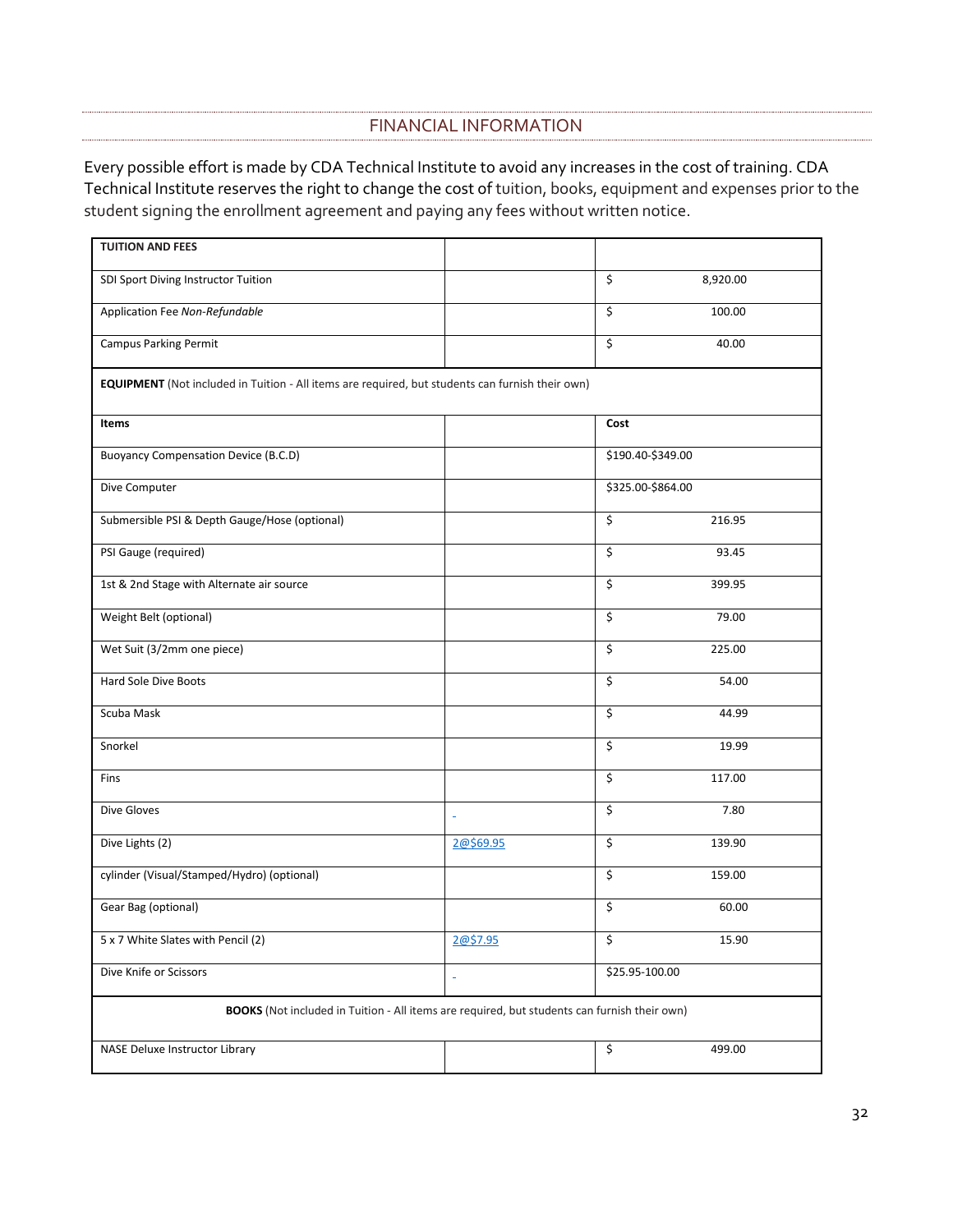\*\*\*\* Cylinders and weights are provided.

\*\*\*\* All equipment must be in proper working order and meet all standards.

\*\*\*\* Other recommended items: laptop computer for presentations. Total cost of attendance for each program is calculated by adding tuition, fees, books, equipment, and housing, if applicable.

*CDA Technical Institute offers a price guaranty and is willing to match any advertised price for the above items. Florida's 7.5% state sales tax applies to all items above. The costs listed above represent the minimum price per item and are subject to change.*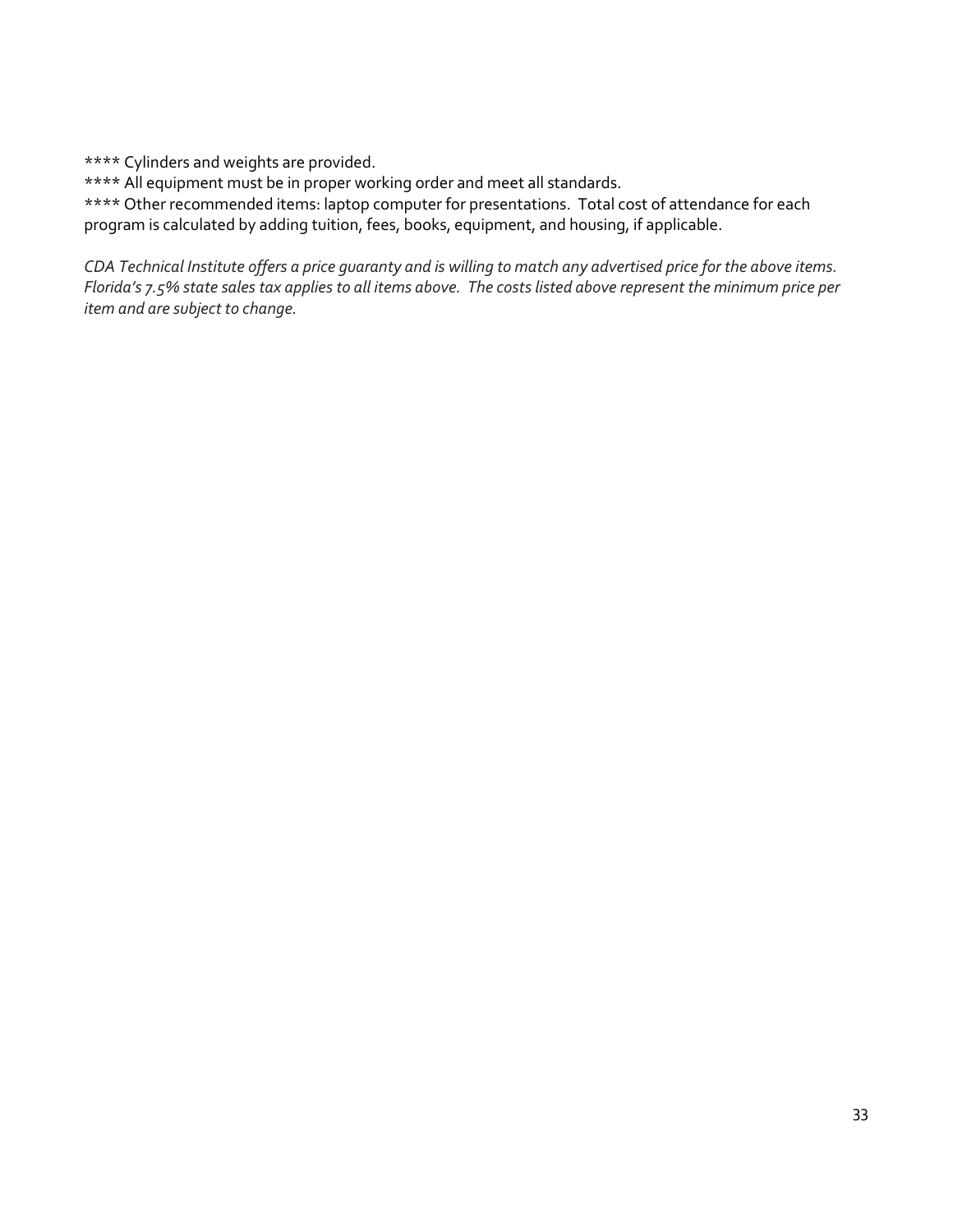## FINANCIAL POLICY

## ELIGIBILITY FOR FEDERAL STUDENT AID

#### <span id="page-39-1"></span><span id="page-39-0"></span>**Educational Requirements:**

- ➢ High school diploma, General Education Development Certificate (GED) or proof of completing a high school education in a home setting approved under applicant's state law.
- $\triangleright$  Student must be enrolled as a regular student working toward a certificate in an eligible program.
- ➢ Student must meet satisfactory academic progress standards set by the CDA Technical Institute.

#### **Legal Requirements:**

- $\triangleright$  Student must be a U.S. citizen or eligible non-citizen.
- ➢ Student must have a valid Social Security number.
- $\triangleright$  Student must certify that they will use federal student aid only for educational purposes.
- ➢ Student must also certify that they are not in default on a federal student loan and do not owe money on a federal student grant.
- ➢ Student must comply with Selective Service registration, if required.
- ➢ Student may not be eligible if they've been convicted under federal or state law of selling or possessing illegal drugs.
- $\triangleright$  Incarcerated students have limited eligibility.

#### **Types of Aid:**

CDA Technical Institute is designated as an eligible institution by the U.S. Department of Education for participation in the following programs:

- ➢ Federal Pell Grant
- ➢ William D. Ford Federal Direct Subsidized and Unsubsidized Student Loans
- ➢ William D. Ford Federal Direct Parent PLUS Loans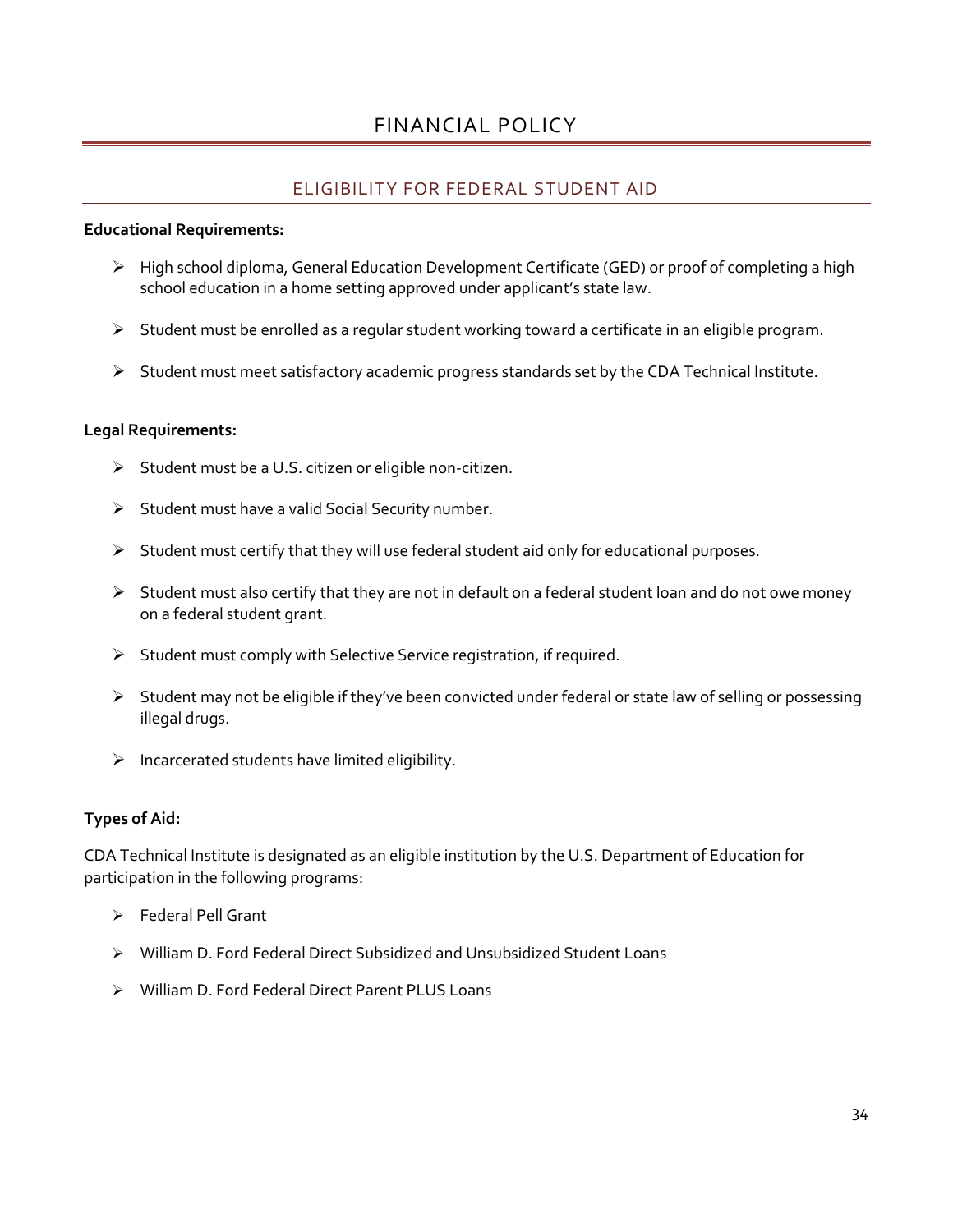#### **Financial Need**

Need is determined by subtracting the Expected Family Contribution (EFC) from the Cost of Attendance (COA). The EFC is a measure of the family's financial strength and is calculated using the information reported on the Free Application for Federal Student Aid (FAFSA); the EFC is calculated according to a formula established by law. Your family's income, assets, and benefits may all be considered in determining the EFC. Also considered is the family size and the number for family members who will attend a college or career school.

## RETURN OF TITLE IV FUNDS

<span id="page-40-0"></span>The CDA Technical Institute will determine the earned and unearned Title IV aid a student has earned as of the date the student ceased attendance based on the amount of time the student spent in attendance. The calculation of Title IV funds earned by the student has no relationship to the student's incurred institutional charges.

Up to the 60% point in each payment period or period of enrollment, a pro rata schedule is used to determine the amount of Federal Student Aid funds the student has earned at the time of withdrawal. After the 60% point in the payment period or period of enrollment, a student has earned 100% of the Title IV funds he or she was scheduled to receive during the period.

#### **Order of return of Title IV funds:**

- ➢ Unsubsidized Federal Stafford loans
- ➢ Subsidized Federal Stafford loans
- ➢ Federal PLUS loan
- ➢ Federal Pell Grants for which a return of funds is required

## VETERANS EDUCATIONAL ASSISTANCE

<span id="page-40-1"></span>The U.S. Department of Veterans Affairs (VA) administers education benefits through the GI Bill ® program and other educational assistance programs. CDA Technical Institute offers programs which are approved for Veterans Training. Please contact the Director of Compliance and/or Financial Aid personnel for information regarding program eligibility.

Prospective students seeking to gain admission into one of the approved programs should begin the application process for VA educational assistance early to ensure eligibility for benefits.

CDA Technical Institute uses the published Refund and Cancellation Policy for students using VA benefits. If students using VA educational assistance withdraw from school for any reason, the school refunds tuition subject to the current Refund & Cancellation Policy listed in this Catalog (see page 40) with the exception Vocational Rehabilitation. For Vocational Rehabilitation, all unused tuition will be refunded upon termination from the program to the VA.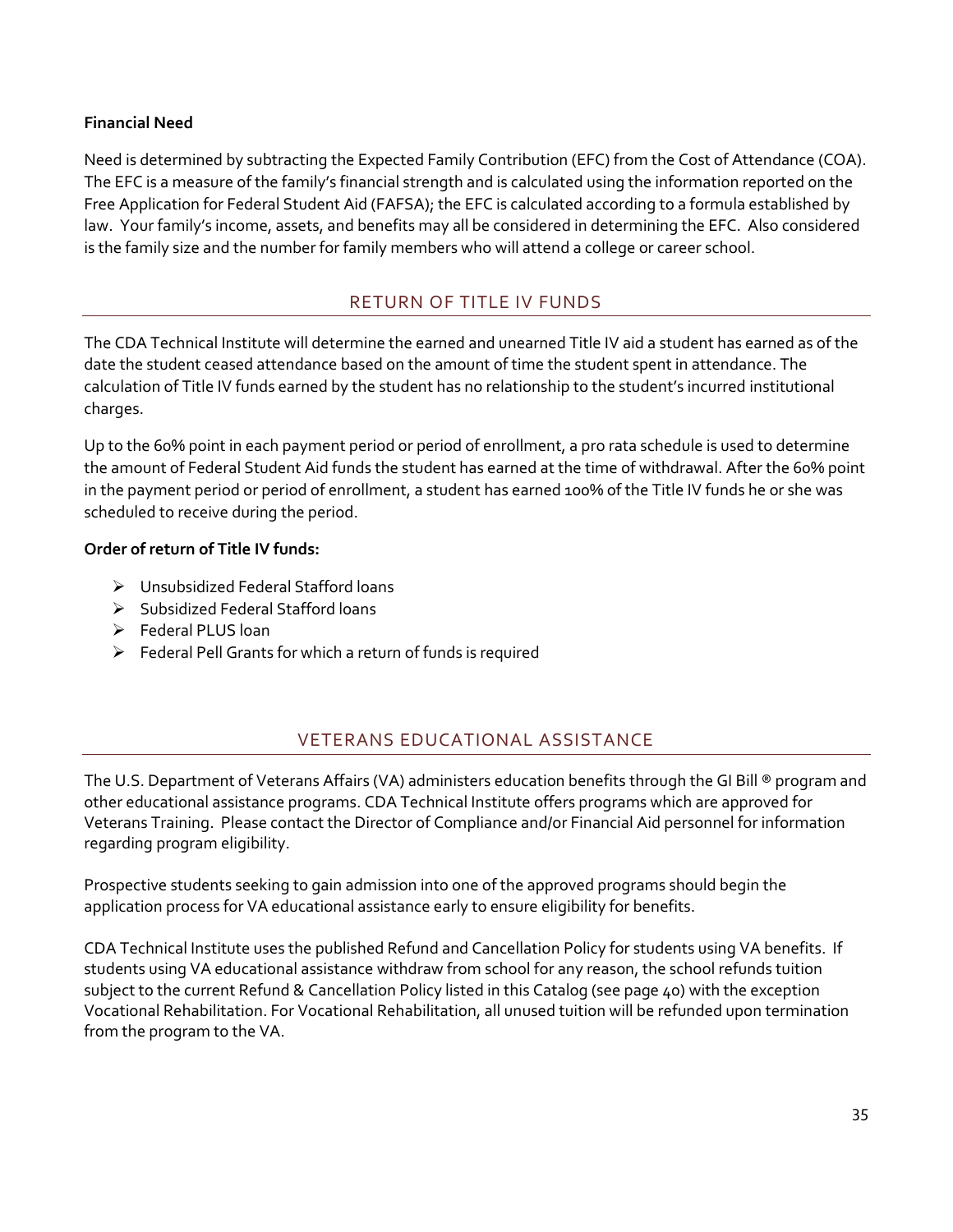For Post 9/11 GI Bill® (Ch 33) students and VA Vocational Rehabilitation and Employment (Ch 31) students, our tuition policy complies with 38 USC 3679(e) which means Post 9/11 and Vocational Rehabilitation and Employment students will not be charged or otherwise penalized due to a delay in VA tuition and fee payments. For eligibility consideration, a Post 9/11 GI Bill student must submit a VA Certificate of Eligibility (COE) and a Vocational Rehabilitation Student must provide a VAF 28-1905 form.

## ATTENDANCE STANDARDS FOR STUDENT RECEIVING VA BENEFITS

<span id="page-41-0"></span>Excused and non-excused absences are considered the same when computing maximum number of allowable absences. Accordance with the Veteran's Educational Benefit regulations, when the attendance standards are violated (3 days in a mod or 6 days in the program); the Veterans' certification for benefits will be terminated. If the Veteran returns to school, they will be on Attendance Probation and must show acceptable attendance for 30 days, at that time the Veteran will be eligible to be recertified for VA benefits.

## VETERAN'S WAIVER DISCLOSURE

<span id="page-41-1"></span>CDA Technical Institute is committed to keeping tuition for military personnel as low as possible. CDA Technical Institute will offer a 5% tuition waiver and a waiver of the application fee for all active duty military including reserves and National Guard members; and any discharged military personnel with a character of service showing honorable or general under honorable. The following documents will be required prior to enrollment to receive the Waiver:

- ➢ DD214 Member 4 copy showing character of service as "honorable" or "General under honorable"
- $\triangleright$  Active Military ID for active duty military personnel.
- ➢ Tuition Waiver Disclosure Form

This program comes with restrictions and requirements for the veteran. Veterans found violating the code of conduct, as stated in this school catalog are subject to termination of the tuition waiver.

CDA housing is available for students during the program and does not cover any school breaks. Students are responsible for making their arrangements during these breaks as the student housing is closed.

For additional information on our veteran programs or dorm polices including break closures, please contact our Admissions Team at 888-974-2232 or 904-766-7736.

## OTHER FINANCIAL ASSISTANCE

<span id="page-41-2"></span>Although most guidelines for awarding financial aid to students are determined by the Office of Financial Aid, some financial aid programs are administered by groups and agencies to which the student applies directly.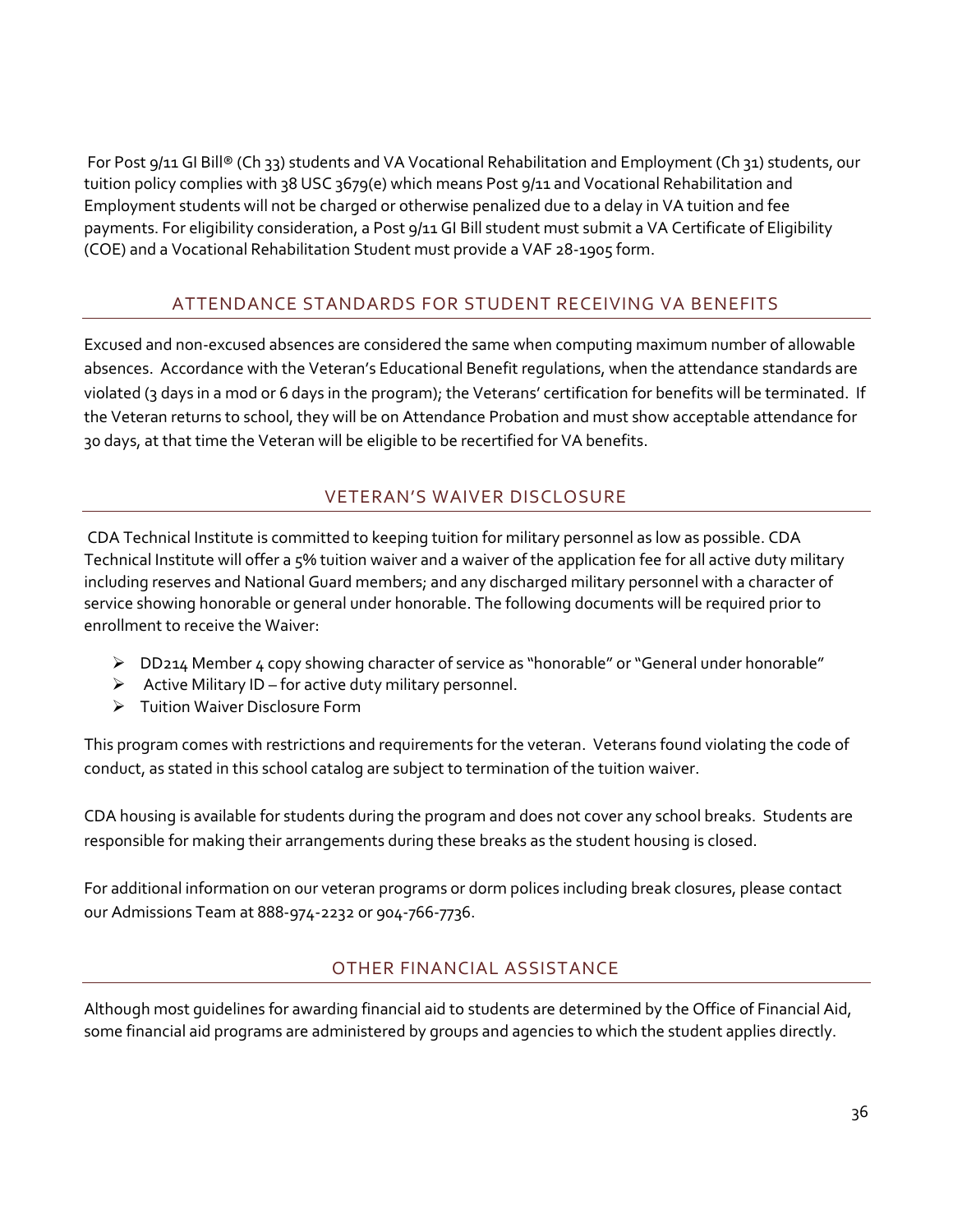Such programs include

- ➢ U.S. Department of Veterans Affair's Educational Assistance Programs
- ➢ Children of Veterans Scholarships
- ➢ Division of Vocational Rehabilitation

<span id="page-42-0"></span>For more information about these sources, students should contact the Office of Admissions or contact the administering agency directly.

## PAYMENT OPTIONS

**Method and Terms of Payment** – Financial Aid is available to students who qualify. CDA also has several payment plans available. Additional information about the payment plan options are available in the Financial Aid Department. Payments may be made by credit card, cash, money order, or check. A \$30 fee will be charged for all returned checks. If a check is returned subsequent checks will not be accepted. A \$25 late payment fee will be charged for late payments.

- ➢ All charges are paid in full three (3) weeks prior to the start of class using one of our approved payment methods.
- ➢ All charges (not covered by Financial Aid) are paid in two installments: 50% six weeks before start date and the remaining 50% due the eighth week of school.
- ➢ All charges (not covered by Financial Aid) are paid in three installments: \$10,000 due six weeks before start date, remaining balance due the fourth week, eighth week, and twelfth week of the classes in three installments. Late payment fee of \$25.00 is charged for all late payments, not exceeding \$75.00 total per term.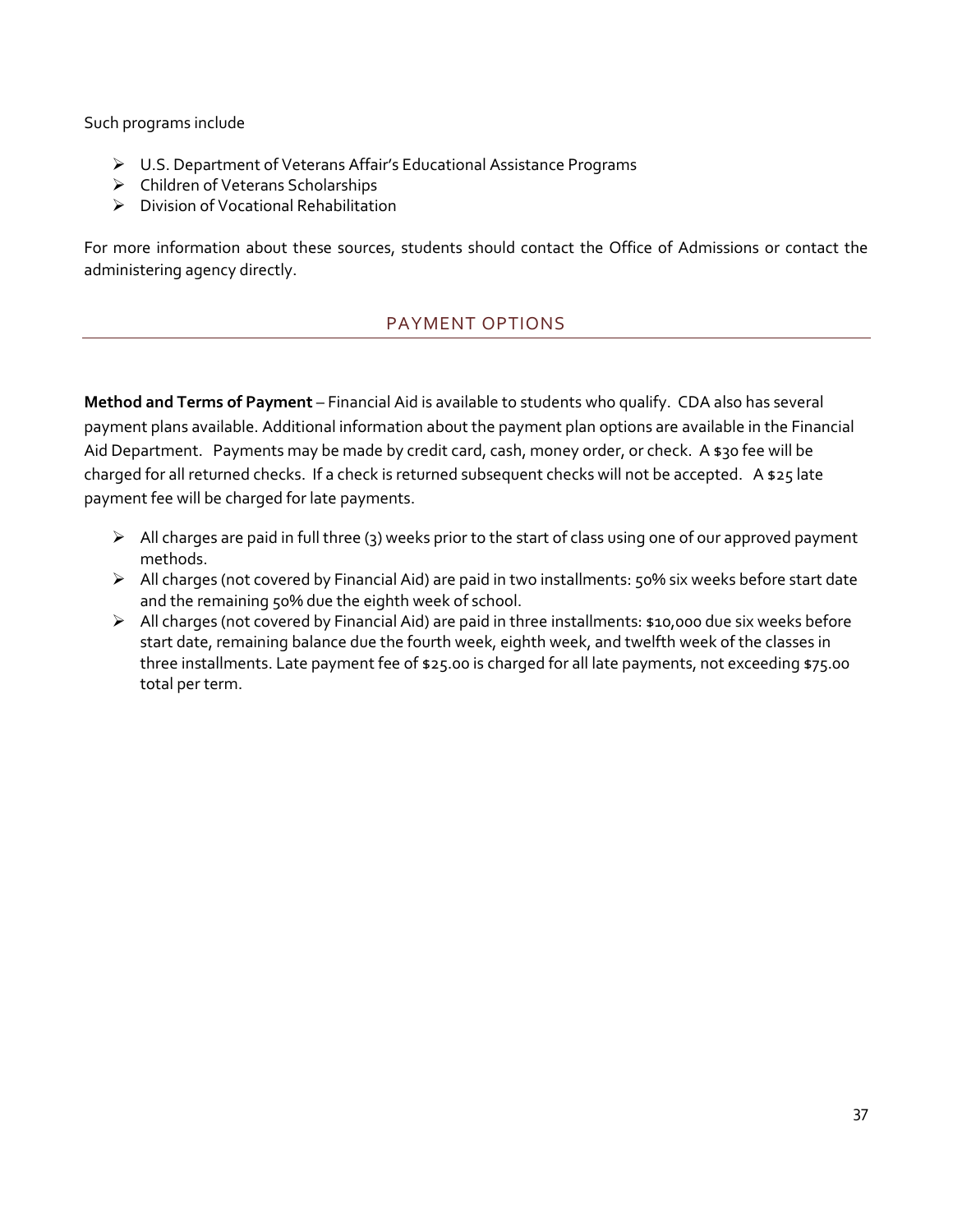## CANCELLATION POLICY

<span id="page-43-0"></span>Cancellations should be made in person, email, or certified mail. All money will be refunded if the student cancels within three (3) business days after signing the enrollment agreement and making the initial payment. Cancellation after the third ( $3^{rd}$ ) business day, but before the first day of class, will result in a refund of all money paid, except the application fee.

Cancellation due to rejection of the enrolled applicant by the institution: If an applicant is rejected for enrollment by an institution, or if a prospective international student has his/her visa application rejected, a full refund of all monies paid will be refunded to the applicant, with the exception of the application fee.

Cancellation due to program cancellation by the institution: If the institution cancels a program subsequent to a student's enrollment, the institution will refund all monies paid to the student.

## REFUND POLICY

<span id="page-43-1"></span>Withdraws within the add/drop period (first five days of class) will result in 100% tuition refund. Room & board, meal plans, and parking will be charged on a pro-rata charge for one week. Non-refundable fees include the application fee, physical, and any books/equipment (up to 30 days from the date of purchase), that cannot be resold as new. Withdraws after add/drop period but prior to completion of 50% of the program result in a prorata refund calculated on the number of clock hours completed to the total program hours. Withdraw after completion of 50% of the program will result in no refund. Any unused modules of room and board or meal plans will be refunded. The date used for the refund calculation is the last date of attendance by the student. Refunds will be made within 30 days of the date of determination. The date of determination is defined as the date the institution receive an official withdrawal notification from the student or the day after the student violates the attendance policy.

## REFUND POLICY FOR VETERANS EDUCATIONAL ASSISTANCE

<span id="page-43-2"></span>CDA Technical Institute uses the published Refund and Cancellation Policy for students using VA benefits. If students using VA educational assistance withdraw from school for any reason, the school refunds tuition subject to the current Refund & Cancellation Policy listed in this Catalog (see page 40) with the exception of Vocational Rehabilitation. For Vocational Rehabilitation, all unused tuition will be refunded upon termination from the program to the VA.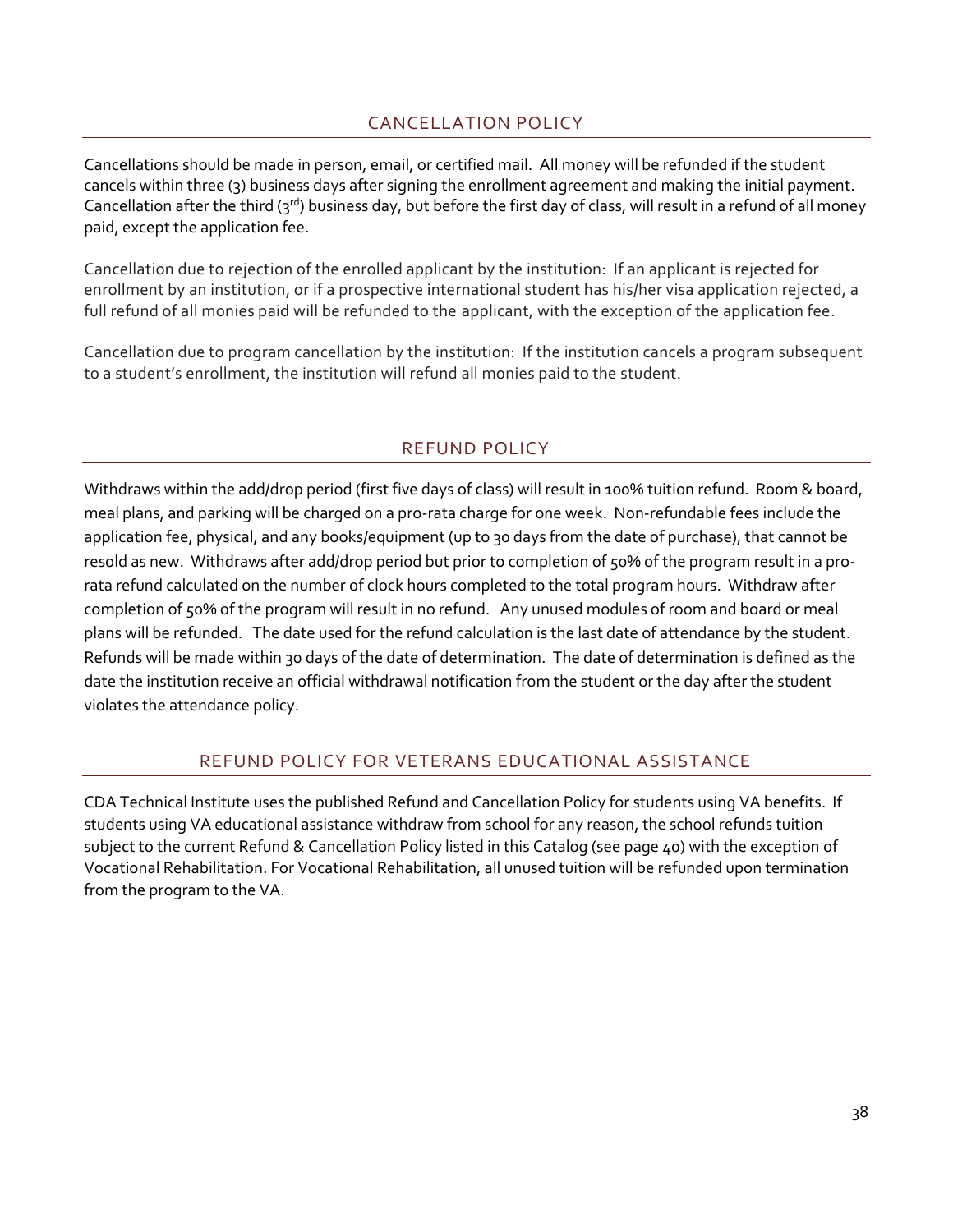## COLLECTIONS

<span id="page-44-1"></span><span id="page-44-0"></span>All delinquent tuition payments will be turned over to an outside collection agency when the account is more than ninety (90) days past due. The student will be responsible for any collection fees and/or attorney fees associated with the collection procedure.

## ACADEMIC POLICY

## ATTENDANCE POLICY

<span id="page-44-2"></span>Successful completion of training at CDA Technical Institute can only be achieved through regular, punctual attendance. Each student's progress is monitored on a daily basis for academic progress (a score of 70% or better) as well as attendance.

Students enrolled in Air/Mixed Gas Commercial Diver Program may not miss more than three (3) days or 27 clock hours in any module and not more than six (6) days or 54 clock hours in the total program. The student must be in attendance a minimum of 93.8%.

Students enrolled in the Voltage Line Worker Program may not miss more than three (3) days or 27.75 clock hours in any module and not more than six (6) days or 55.5 clock hours in the program. The student must be in attendance a minimum of 94.3% of the program.

Students enrolled in the Hyperbaric Technician, Dive Medical Technician, and SDI Sport Diving Instructor electives may not miss more than ten (10) percent of the total course, 4.4 Clock hours for Hyperbaric Technician, 4 clock hours for Dive Medical Technician, and SDI Sport Diving Instructor 2.5 clock hours.

Students absent more than the maximum number of days allowed during any module will have to repeat the module. Students will receive a written warning prior to violating the attendance policy. Students who are absent more than the maximum allowed days in a given program will be administratively withdrawn from that program. All absences and tardy occurrences are recorded in the student's permanent record. Those students with 2 days of absence will be advised by the Instructor, Dean or Campus Director.

<span id="page-44-3"></span>Students who are present, but missing up to 25% of the training day will be marked tardy. Those attending less than 75% of the training day will be marked absent.

## TARDINESS

Tardy is defined as being late for or leaving early from any class or official school function. Students arriving after attendance has been taken will be marked tardy. Those leaving early will be marked tardy. Three (3) tardies during a module will convert to one (1) absence. Tardy marks do not carry forward to the next module (month) unless enough were accumulated to convert to an absence. Absences converted from instances of being tardy do count in the cumulative total. There are critical training days and these days cannot be missed. Missing one of these days may constitute dismissal.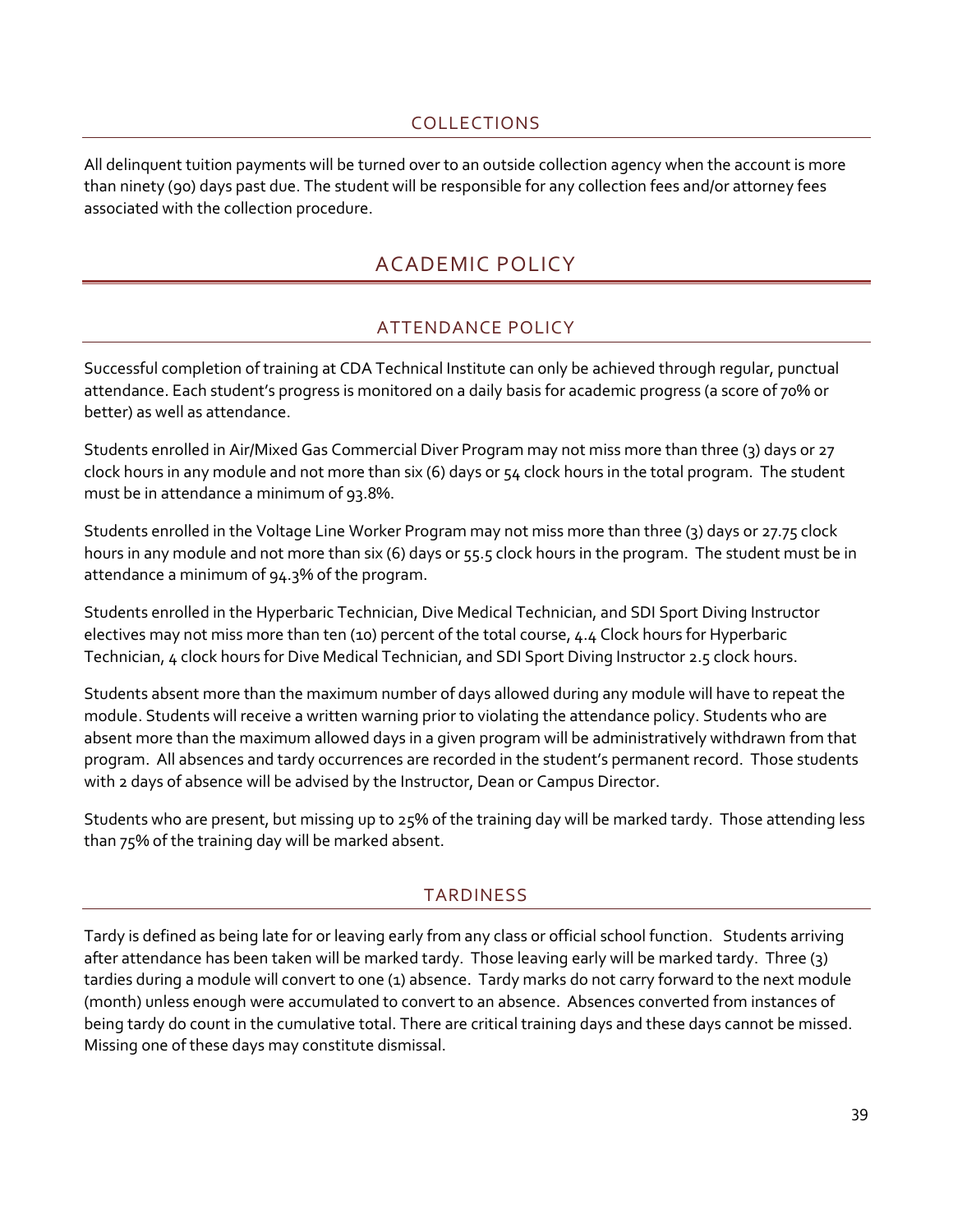## EXCUSED ABSENCE

<span id="page-45-0"></span>Eligibility for a student to have an excused absence is at the discretion of the Dean or Medical Supervisor. The student must submit official documentation to the Dean or Medical Supervisor for evaluation. If the student is granted an excused absence, the missed hours will still count when computing maximum number of allowable absences, unless the time is made-up. An excused absence will impact the eligibility for the perfect attendance award. See Make-Up policy on page 41.

## LEAVE OF ABSENCE

<span id="page-45-1"></span>A leave of absence may be granted for emergency situations such as a serious illness, debilitating injury, or death in the immediate family. Only one leave of absence will be granted in a 12-month period and it must not exceed 50% of the program's length.

Student must submit a written request for a leave of absence in advance of the beginning date of the leave of absence, unless unforeseen circumstances prevent the student from doing so. If a student does not request a leave of absence within a timeframe consistent with the institution's consecutive absence policy, he/she must be withdrawn.

The student must sign and date the leave of absence request and specify a reason for the leave. The reason must be identified in order for the institution to have a reasonable expectation of the student's return within the timeframe of the leave of absence as requested.

The student must attest to understanding the procedures and implications for returning or failing to return to his/her course of study.

The institution must document its approval decision relative to the leave of absence request in accordance with its published policy.

Students using Veterans Educational Assistance Benefits must be withdrawn during all periods of absence. If a student violates attendance, a thirty-day probationary period will be enforced and the student will not receive benefits during the thirty days after returning from the attendance violation. A refund may be granted according to the Refund Policy.

Maximum allowable leave of absence is equal to one-half (.5) of the published program length for all programs.

Multiple leave of absences may be permitted provided the total days missed does not exceed the limit for each specific program.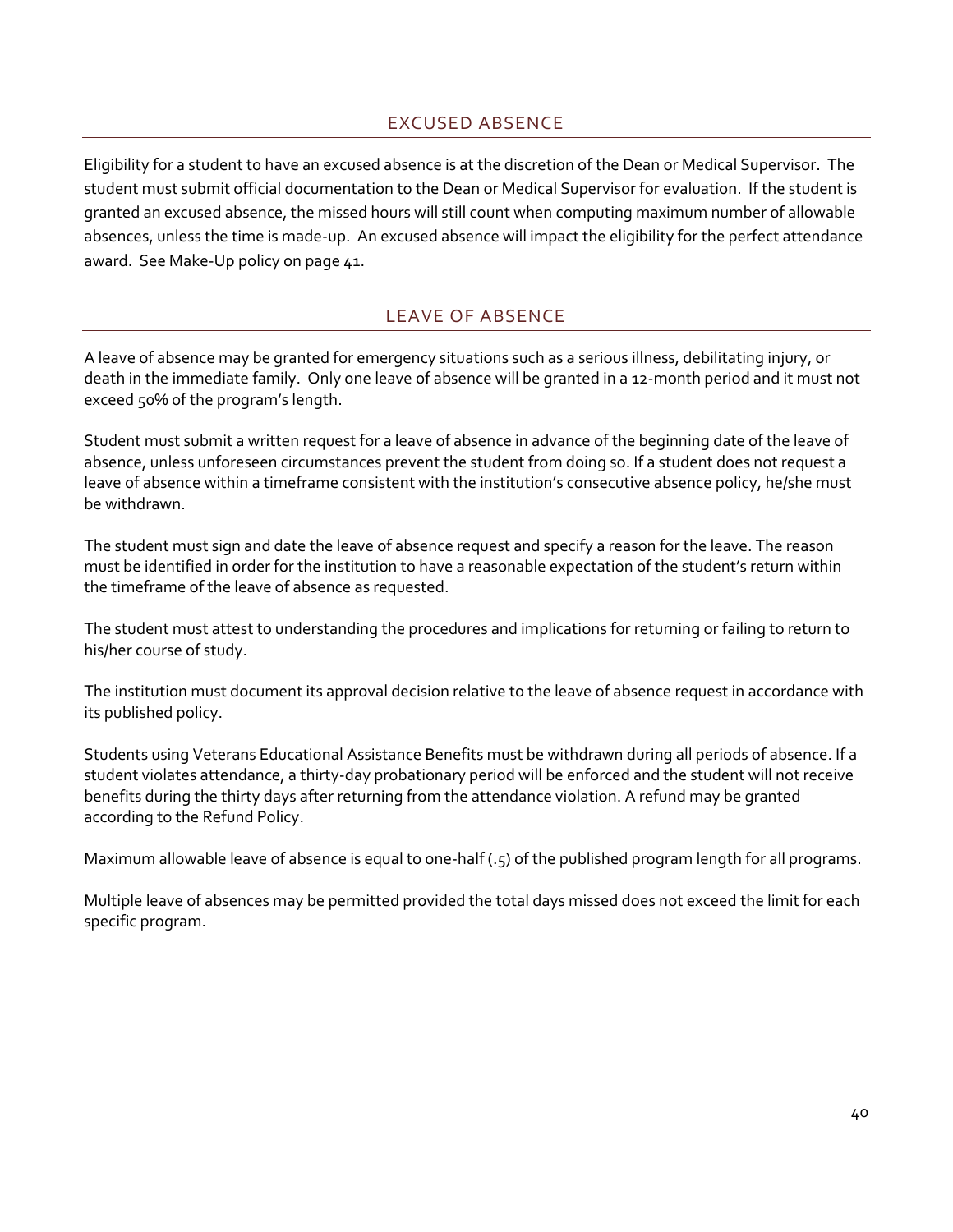#### RE-ENTRY

<span id="page-46-1"></span><span id="page-46-0"></span>A student who have been suspended, terminated or withdrawn from CDA may seek re-admission under certain circumstances by submitting a new application and a \$100 re-entry fee. The Dean will interview the student and the final decision will be made by the Dean, Director of Compliance or President. Also, if the student has a written appeal, the final decision will be made by the School President. The school may require a drug test and additional documentation. The school is not obligated to readmit a student.

## GRADING SYSTEM POLICY

## DEFINITIONS

<span id="page-46-2"></span>The definition of a full-time student is a minimum of twenty-four (24) clock hours per week. The definition of an academic year is a minimum of nine hundred (900) clock hours or twenty-six (26) weeks. The definition of one (1) clock hour is equal to fifty (50) minutes of instructor-led training followed by an appropriate break.

## CLASS INSTRUCTOR RATIOS

<span id="page-46-3"></span>CDA Technical Institute has a maximum student to teacher ratio of thirty-five (35) students to one (1) instructor/assistant in lab situations and thirty-five (35) students to one (1) instructor/assistant in classroom situations. The curriculum varies for each program and has been designed to prepare students to go to work upon graduation.

## ACADEMIC GRADE

<span id="page-46-4"></span>Passing grades are a minimum of 70% out of a possible 100%. Work is graded according to the following schedule:

| Grade | Definition  |
|-------|-------------|
| A     | 90-100      |
| B     | 80-89       |
| C     | 70-79       |
| F     | 69 OR BELOW |
| l*    | Incomplete  |
| R     | Repeat      |
|       | Withdrawal  |

\*Incomplete grades will convert to a failing grade (F) if the student does not contact the school or make up missed course work within five  $(5)$  calendar days after the end of the course.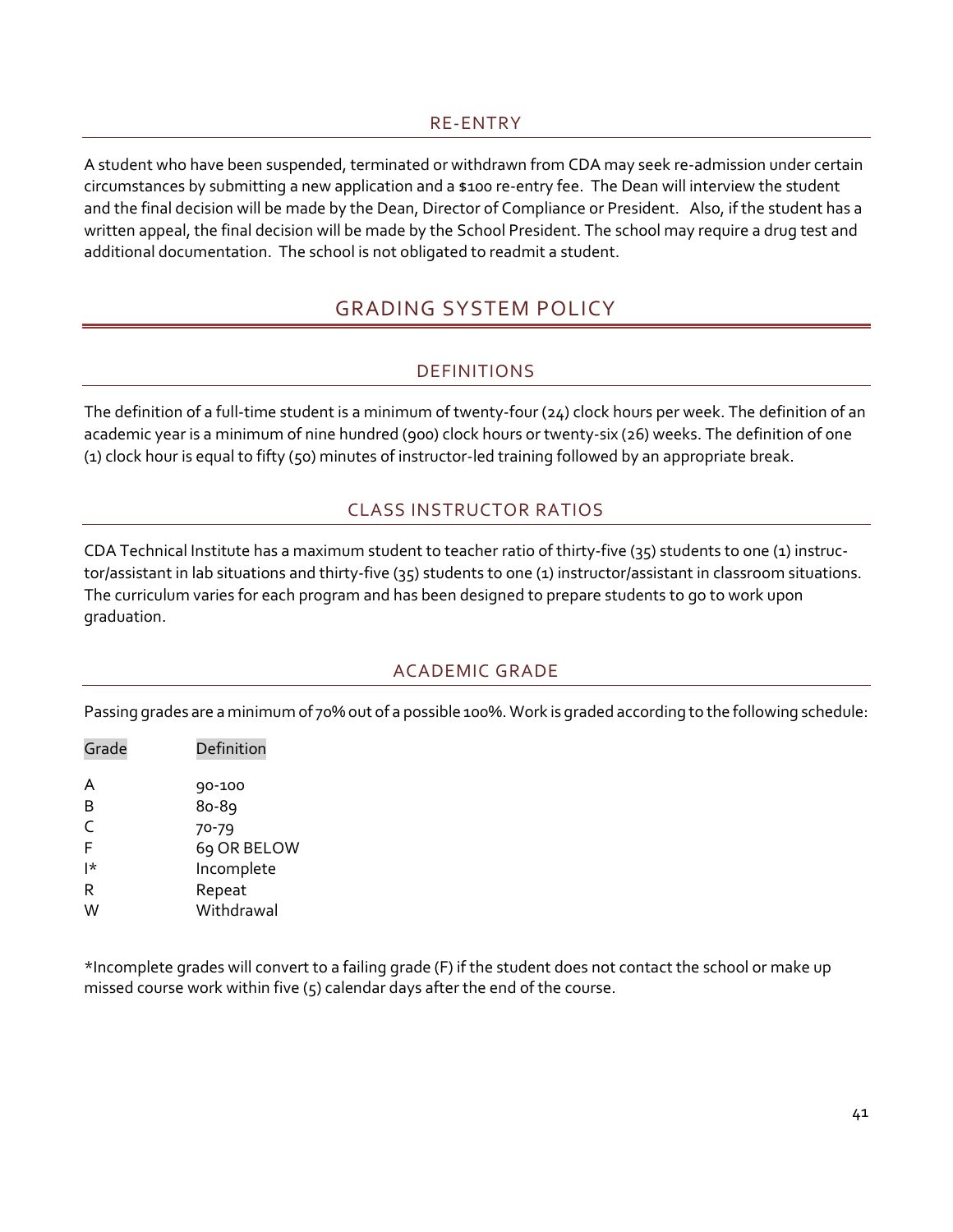| <b>OVERALL GRADE</b>     |          |
|--------------------------|----------|
| Daily Participation      | = २८%    |
| All Quizzes and Tests    | = 45%    |
| Midpoint and Final Exams | $= 20\%$ |

#### INCREMENTS FOR EVALUATION

<span id="page-47-1"></span><span id="page-47-0"></span>Students will be evaluated at the End of each Module within the program. At this point the student must have a cumulative grade of 70% or better to be considered as maintaining Satisfactory Academic Progress.

## PRACTICAL GRADE

The student is given a daily grading score on his/her ability to interact with the classmates, instructors and subject matter, both lecture and lab.

Factors such as LATENESS, ATTITUDE and GENERAL WORK ETHICS, will affect the grade. Any absent day will result in a ZERO for that day.

#### **WEEKLY – DAILY GRADE / EXAMPLES:**

| M |    | W |    |    |    | <b>AVERAGE</b> |
|---|----|---|----|----|----|----------------|
|   | 95 |   | 90 | 92 | 95 | 91.4           |

#### PRACTICAL FINAL AVERAGE

<span id="page-47-3"></span><span id="page-47-2"></span>Total weekly average divided by weeks = Practical Final Average

#### MAKE-UP WORK

Every effort will be made to accommodate a student who requires make-up work or for which a grade of "failure" or "incomplete" was earned. It is the responsibility of the student to make arrangements to complete the required work. CDA reserves the right to charge students for additional instruction time and make-up work. **All make up work must be completed by the Saturday following the last day of the current module. Make up times will be set by management.**

#### TUTORING

<span id="page-47-4"></span>Every effort is made to ensure students achieve academic success during normal class time. On occasion, extra tutoring may be needed. Tutoring will be made available to those students that request it or at the recommendation of an Instructor. Additional cost may apply.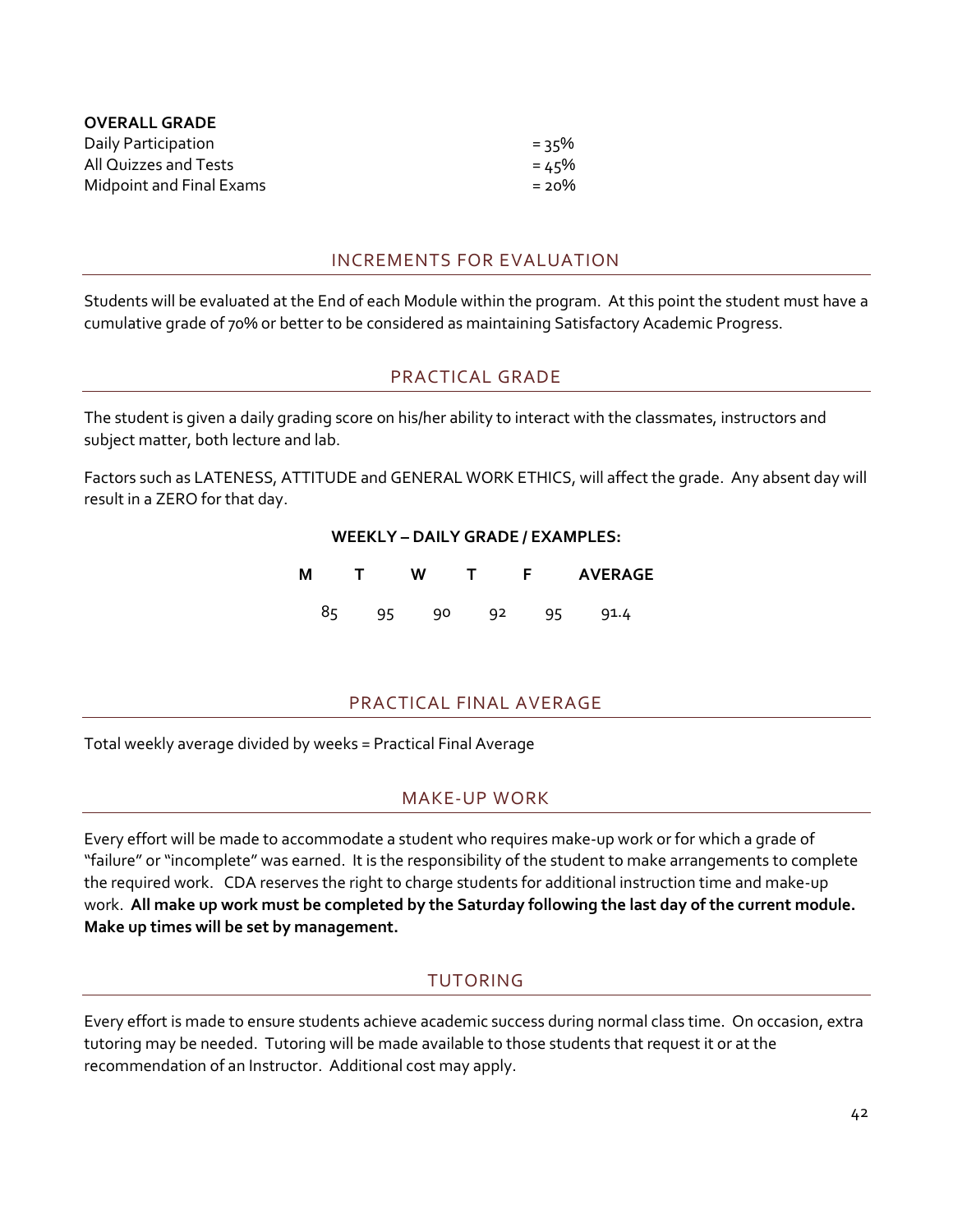## SATISFACTORY ACADEMIC PROGRESS POLICY (SAP)

<span id="page-48-0"></span>Student progress will be informally monitored at the end of each course. This process is conducted for ALL students. An informal academic review will occur at the conclusion of each module. In order for a student to graduate on time, remain in good standing and avoid the possibility of additional tuition cost, they must maintain satisfactory academic progress or SAP. SAP consists of both qualitative and quantitative elements (see details below). Students must complete all program requirements within the "maximum time frame". The maximum time frame may not exceed 150% of the length of the program (measured in weeks) as stated in the catalog.

## QUANTITATIVE ELEMENT

<span id="page-48-1"></span>An informal evaluation period is defined as one (1) Module, and a formal evaluation period is defined as a payment period (1/2 of the scheduled hours and ½ of the scheduled weeks). During each evaluation period, students are required to maintain a minimum of 90% completion hours. CDA Technical Institute's specific program requirements are listed on page 44 of this catalog, or must be evaluated in a ratio of "attempted" to "earned" hours.

If a student fails to meet the quantitative (attendance) element, he or she will be placed on warning and required to make up missed time by the end of the next module. Students on warning remain eligible for financial aid. Administrative withdrawal from the program will result if the student does not achieve SAP during the warning period.

## QUALITATIVE ELEMENT

<span id="page-48-2"></span>Students are required to maintain a minimum grade of 70% at the end of each informal evaluation period. The qualitative element of SAP will be evaluated at the mid-point and end of the program.

A student who achieves less than a score of 70% on a written or practical quiz, test or exam will be allowed complete a retake within five (5) school days, with a waiting period of 2 days. Provided a passing grade is achieved (70% or greater) for the retake, the maximum score given for the quiz, test or assessments will be 70%. Students failing the retake will be required to repeat the entire module. If, after repeating the module, the student still fails to meet the minimum requirements as detailed above, that student will be administratively dismissed from the program.

Mid-point and final assessments are administered in addition to the module quizzes and tests. All require a minimum score of 70%. A student must achieve a passing score on all module quizzes and tests before they will be allowed to take the mid-point or final assessment.

Students that do not achieve satisfactory academic progress at the midpoint evaluation will be placed on warning for the remaining payment period. Failing to meet and maintain the overall grade requirement 70% while on warning will result in administrative dismissal.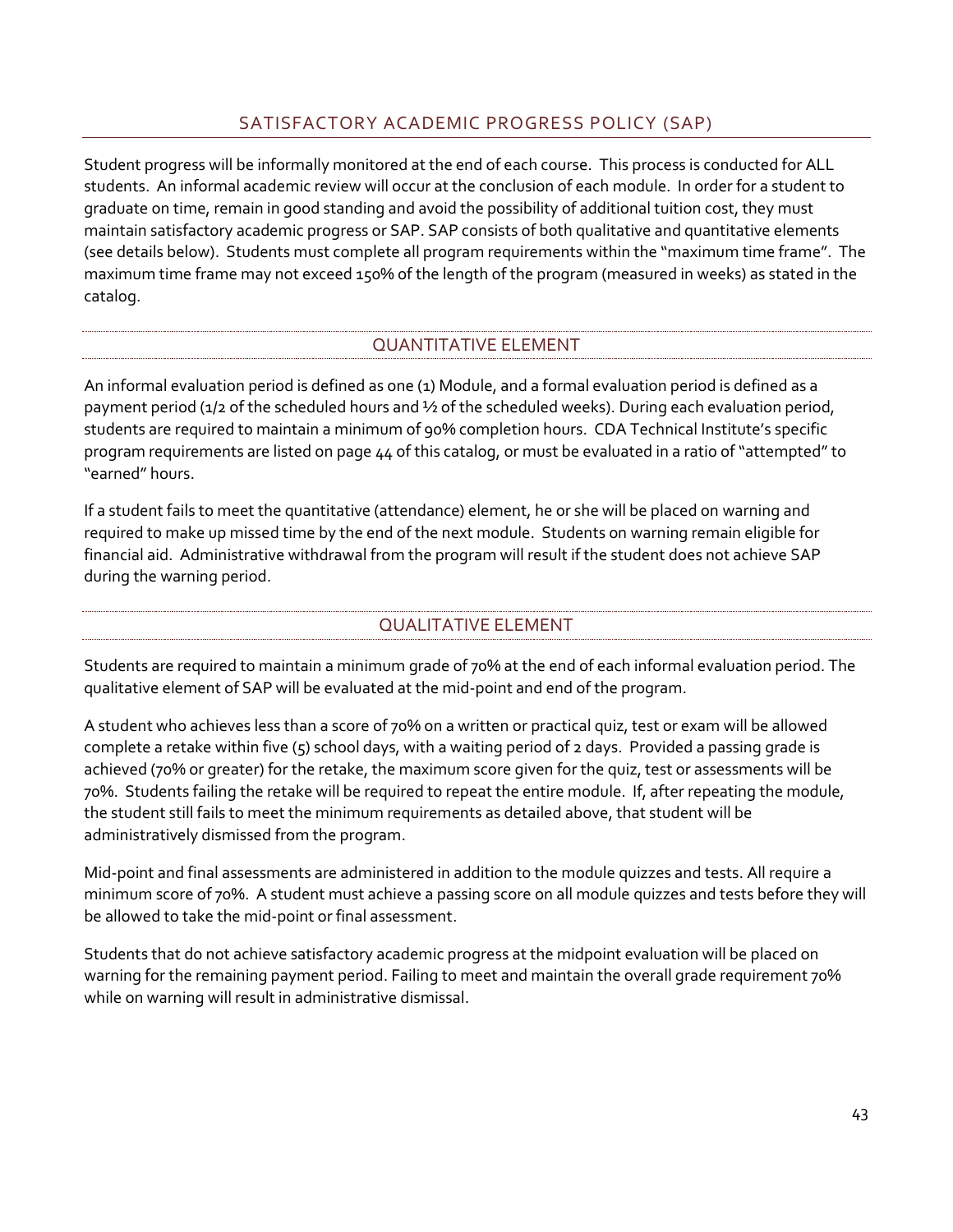## FINANCIAL AID WARNING

<span id="page-49-0"></span>Financial Aid Warning is the status assigned to a student after he/she fails to meet Satisfactory Academic Progress standards. Students may continue to receive Title IV aid for one payment period. A Financial Aid Warning period may not exceed one payment period. Failure to meet SAP by the end of the warning period will be academically dismissed from the program, unless they have an approved appeal on file.

#### APPEALS

<span id="page-49-1"></span>Students who have been dismissed may appeal in writing within five (5) school days.

The appeal process is as follows:

- $\triangleright$  Written appeal submitted to Dean of Students along with documentation of the mitigating circumstances that have prevented the student from attaining satisfactory academic progress.
- $\triangleright$  The appeal will be reviewed by the Chief Administrative Officer/Dean and the Director of Compliance; the student will be notified in writing within five  $(5)$  school days of the decision.
- $\triangleright$  The appeal decision is final.
- $\triangleright$  Students reinstated upon appeal are on a probationary status for the next evaluation period, during which time they must meet the terms and conditions set forth.
- $\triangleright$  At the end of the evaluation period, the student's academic status will be reviewed.
- <span id="page-49-2"></span> $\triangleright$  The student may continue on probation as long as he/she meets the terms of the probation, until such time as satisfactory academic progress status is regained.

## GRADUATION REQUIREMENTS

All candidates for graduation must meet the following criteria to receive a diploma from CDA Technical Institute:

- ➢ Satisfactory attendance record in accordance with the attendance policy.
- ➢ Successful completion of all required practical, lab, clinical externship and academic coursework
- $\triangleright$  A minimum cumulative grade of 70 or higher
- $\triangleright$  Has fulfilled all financial obligations
- ➢ Complete an exit interview with the Financial Aid department if a student participates in any student loan program.

If a student fails to fulfill the requirements listed above, he/she will not be permitted to obtain job placement assistance. Further, no certificates of achievement will be issued and no transcripts will be released for students who are not in good financial standing.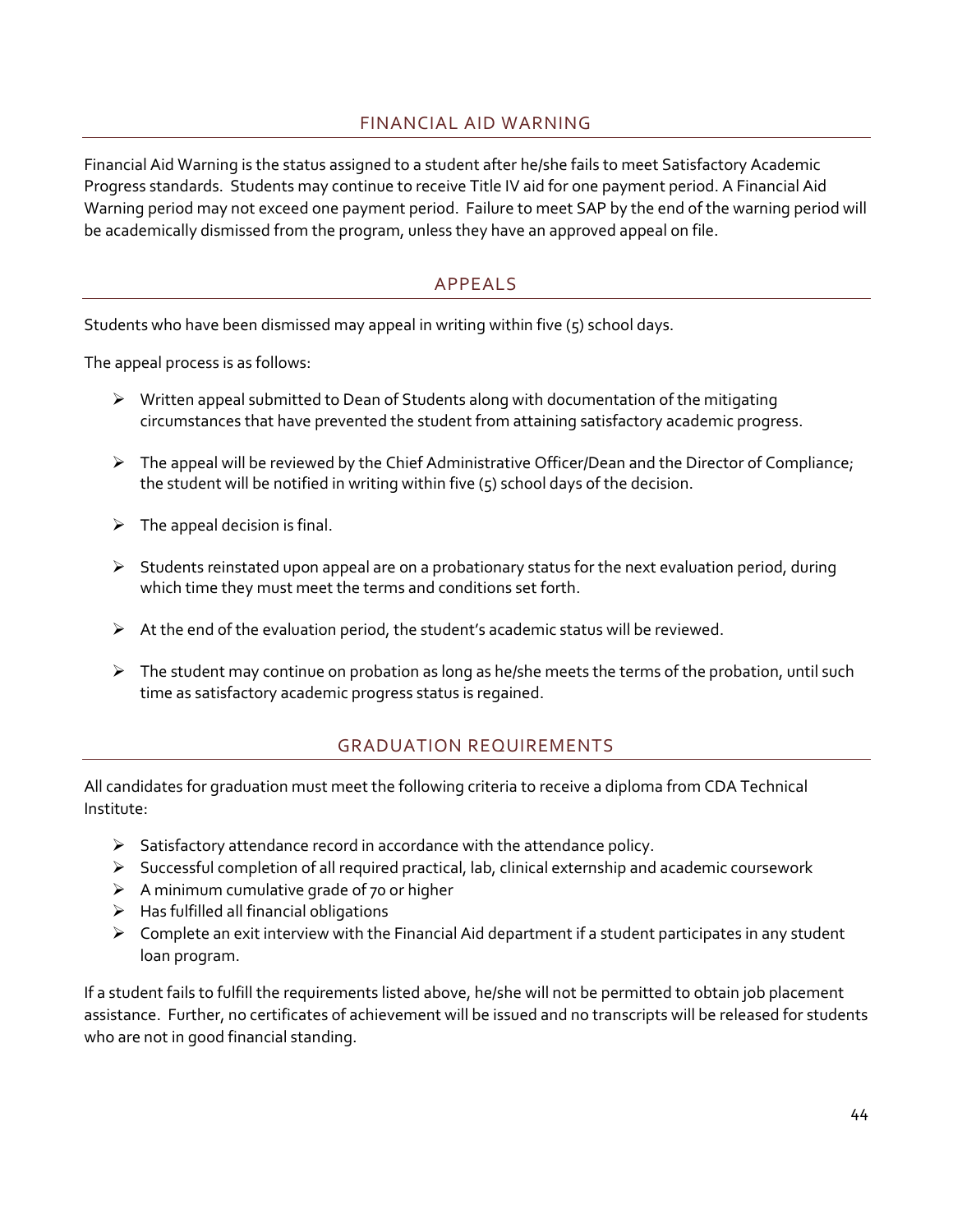## DIPLOMA AND CERTIFICATES

<span id="page-50-0"></span>Upon meeting all requirements for graduation as set forth in this catalog in effect at the time of entrance into the program, the graduate will be awarded a diploma which attests to the student's proficiency.

### AIR/MIXED GAS COMMERCIAL DIVER

<span id="page-50-1"></span>Upon successful completion of the course the student will be awarded a CDA Technical Institute diploma for Air/Mixed Gas Commercial Diver, and credentials including:

- ➢ ADCI Tender/diver
- ➢ ADCE Tender/diver
- ➢ CDA Tech Certificate of completion for Underwater Visual Testing level 1
- ➢ Underwater Ultrasonic Testing Thickness levels 1 & 2
- ➢ Underwater Magnetic Particle Inspection Level 1 & 2
- $\triangleright$  CDA Tech entry level underwater welding
- $\triangleright$  CDA Tech entry level underwater burning
- ➢ CDA Tech Hazwoper certification as outlined in 29CFR 1910.120 of Occupational Health and Safety Administration (OSHA) regulations
- ➢ NCCER credentials for Core Curriculum
- ➢ NCCER credentials for Basic Rigger
- ➢ NASE WORLDWIDE Certification in accordance with ASHI for CPR/First Aid, AED & 02 provider
- ➢ PEC safety-SafeGulf/SafeLand
- ➢ NASE WORLDWIDE Open Water Diver certification (if not already certified).
- <span id="page-50-2"></span>➢ CDA Tech Certification of Completion for a 24-hour, commercial Diving ops and a night dive.

#### VOLTAGE LINE WORKER

Upon successful completion of the course the student will be awarded a CDA Technical Institute diploma for Voltage Line Worker, and credentials including:

- ➢ Credentials from National Center for Construction Education and Research (NCCER):
	- Core Curriculum
	- Power Line Worker Level 1
	- Power Line Worker Distribution Level 2
	- Power Line Worker Distribution Level 3
	- Mobile Crane Operations Level 1
	- Basic Rigger
	- Field Safety
	- Signal Person
- ➢ Wilderness/Line Worker Medical Technician Certification
- ➢ CPR/First Aid, AED & O2 Provider Certification from American Safety and Health Institute (ASHI)
- ➢ OSHA 10 Certification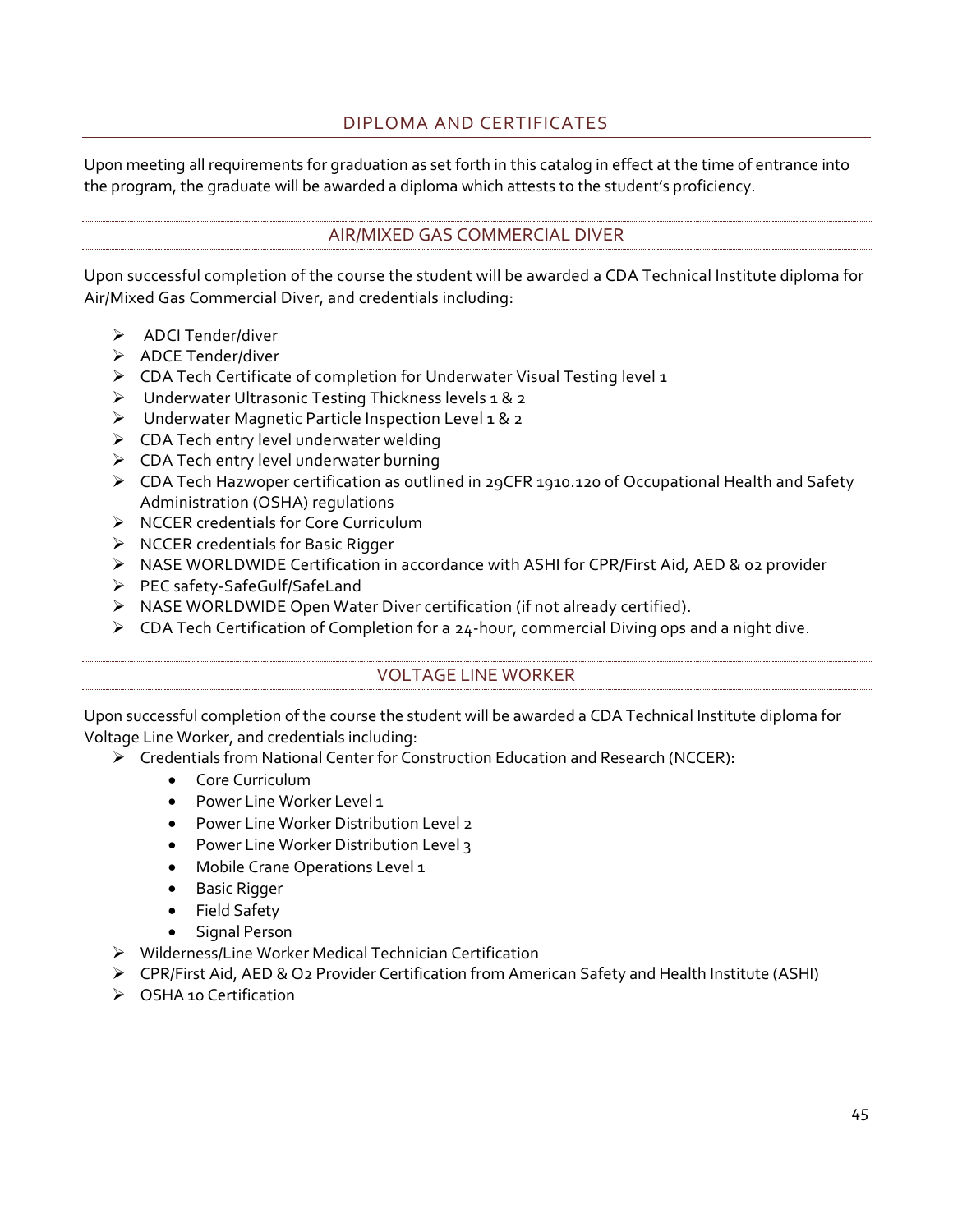#### HYPERBARIC TECHNICIAN

<span id="page-51-0"></span>➢ Certified Hyperbaric Technologist (CHT) diploma and become eligible to work in a clinical environment. The student will also be eligible to take the CHT examination upon completion of 480 hours of documented preceptorship.

#### DIVE MEDICAL TECHNICIAN (DMT)

<span id="page-51-1"></span> $\triangleright$  A diploma of course completion which enables graduates to seek certification by examination, upon completion of Module 16, from the National Board of Diving and Hyperbaric Medical Technology (NBDHMT) organization.

#### SDI SPORT DIVING INSTRUCTOR

<span id="page-51-2"></span>➢ A National Academy of Scuba Educators (NASE) Scuba Instructor certification.

## FAMILY EDUCATIONAL RIGHTS AND PRIVACY ACT (FERPA)

<span id="page-51-3"></span>The Family Educational Rights and Privacy Act (FERPA) is a Federal law that is administered by the Family Policy Compliance Office (Office) in the U.S. Department of Education (Department). 20 U.S.C. § 12. Defined as those records that contain information directly related to a student and which are maintained by CDA Technical Institute or by a party acting on behalf of the school. The eligible student has:

- 1. The right to gain access to inspect and review their educational records within forty-five  $(45)$  days of submitting a request. Students should submit in writing their request to the Registrar, Campus Director, or other appropriate School Official. The written requests should identify the record(s) they wish to inspect. The CDA Technical Institute official will make arrangements for access and notify the student of the time and place where the records may be inspected. If the records being requested are not maintained by the school, we will direct the student to the appropriate agency or official to fulfill
	- 2. The right to request that inaccurate or misleading information in his or her education records is amended.

The eligible student should:

the request.

- A. submit a written request to the Registrar, Campus Director or other appropriate School Official
- B. clearly identify the part of the record they want amended
- C. specify why it is inaccurate or misleading

If the school decides not to amend a record in accordance with an eligible student's request, the school must inform the student of their right to a hearing on the matter. If, as a result of the hearing, the school still decides not to amend the record, the eligible student has the right to insert a statement in the record.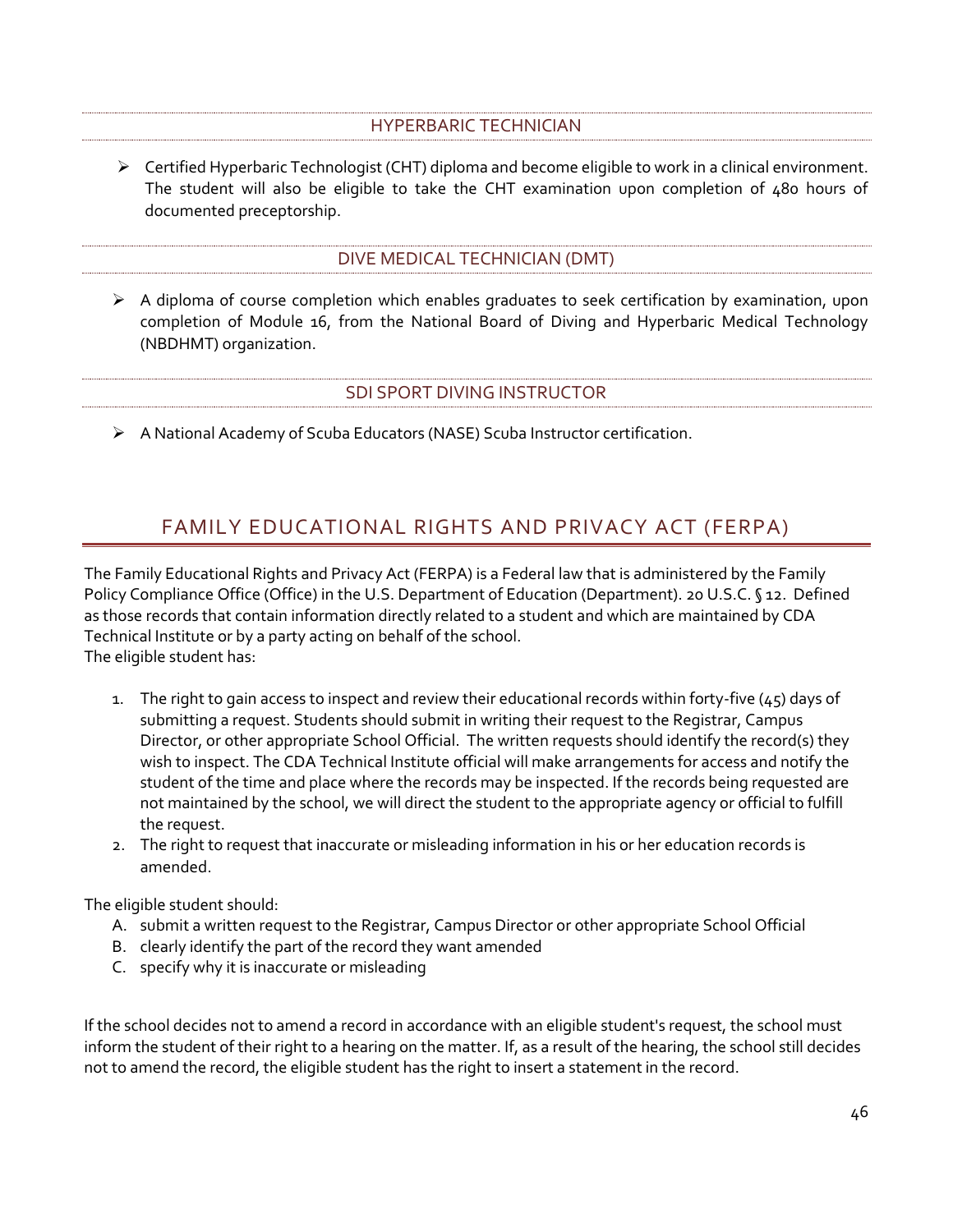- 3. The right to consent to disclosures of personally identifiable information contained in the student's education records, except to the extent that FERPA authorizes disclosure without consent. One exception which permits disclosure without consent is disclosure to CDA Technical Institute officials with legitimate educational interests. A CDA Technical Institute official is a person employed by the CDA Technical Institute in an administrative, supervisory, academic or research, or support staff position (including law enforcement unit personnel and health staff); a person or company with whom the CDA Technical Institute has contracted (such as an attorney, auditor, or collection agency).
- 4. Upon request, the school may disclose education records without consent to officials of another school, in which a student seeks or intends to enroll. [Note: FERPA requires an institution to make a reasonable attempt to notify the student of the records request unless the institution states in its annual notification that it intends to forward records on request.]
- 5. The right to file a complaint with the U.S. Department of Education concerning alleged failures by state schools to comply with the requirements of FERPA. You can review the FERPA regulations, frequently asked questions, significant opinions of the Office, and other information regarding FERPA by visiting the website as follows: [www.ed.gov/policy/gen/guid/fpco/index.html](http://www.ed.gov/policy/gen/guid/fpco/index.html)

The name and address of the Office that administers FERPA is listed below: Family Policy Compliance Office U.S. Department of Education 400 Maryland Avenue, SW. Washington, DC, 20202-8520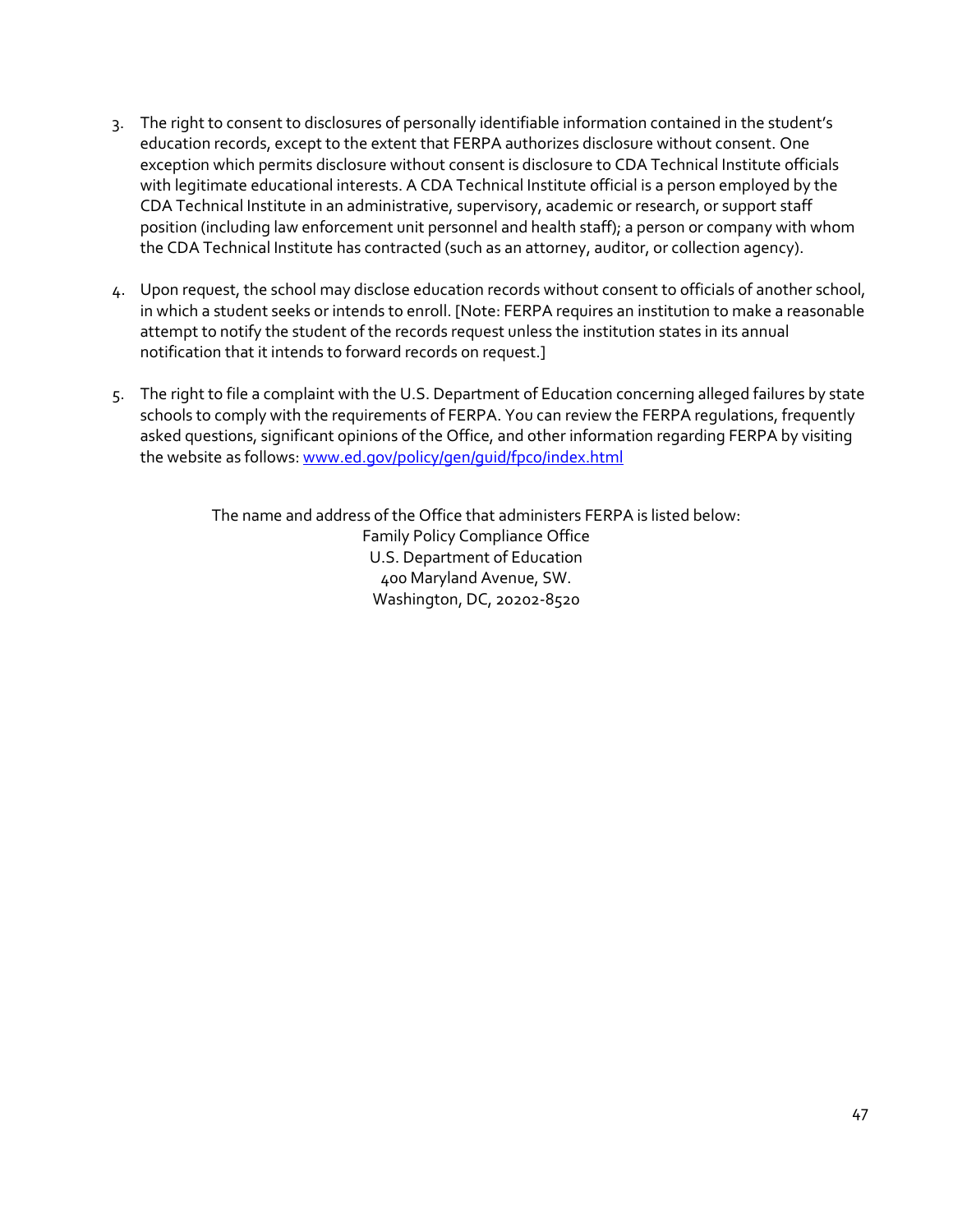## COMPLAINT PROCEDURE

<span id="page-53-0"></span>If a student has a complaint or grievance that has not been resolved through meetings with either faculty or staff, he or she should present the matter to the Vice President (VP). The VP will meet with the appropriate parties within a twenty-four (24) hour period and will present his findings and resolution to the student within forty-eight (48) hours. If the grievance is not resolved to the student's satisfaction, he or she may wish to refer the matter to the Accrediting Council for Continuing Education & Training (ACCET).

## ACCET COMPLAINT PROCEDURE

<span id="page-53-1"></span>This institution is recognized by the Accrediting Council for Continuing Education & Training (ACCET) as meeting and maintaining certain standards of quality. It is the mutual goal of ACCET and the institution to ensure the quality of the educational training programs provided. When problems arise, students should make every attempt to find a fair and reasonable solution through the institution's internal complaint procedure, which is required of ACCET accredited institutions and frequently requires the submission of a written complaint. Refer to the institution's written complaint procedure which is published in the institution's catalog or otherwise available from the institution, upon request. Note that ACCET will process complaints which involve ACCET standards and policies.

In the event that a student has exercised the institution's complaint procedure and the problem has not been resolved, the student has the right and is encouraged to take the following steps:

- 1. Complaints should be submitted in writing and mailed, or emailed to the ACCET office. Complaints received by phone will be documented, but the complainant will be requested to submit the complaint in writing.
- 2. The letter of complaint must contain the following:
	- a) Name and location of the ACCET institution,
	- b) A detailed description of the alleged problem(s),
	- c) The approximate date(s) that the problem(s) occurred,
	- d) The names and titles/positions of all individual(s) involved in the problem(s), including faculty, staff, and/or other students,
	- e) What was previously done to resolve the complaint, along with evidence demonstrating that the institution's complaint procedure was followed prior to contacting ACCET,
	- f) The name, email address, telephone number, and mailing address of the complainant. If the complainant specifically requests that anonymity be maintained, ACCET will not reveal his or her name to the institution involved and
	- g) The status of the complainant with the institution (e.g. current student, former student, etc.).
- 3. In addition to the letter of complaint, copies of any relevant supporting documentation should be forwarded to ACCET (e.g. student's enrollment agreement, syllabus or course outline, correspondence between the student and the institution).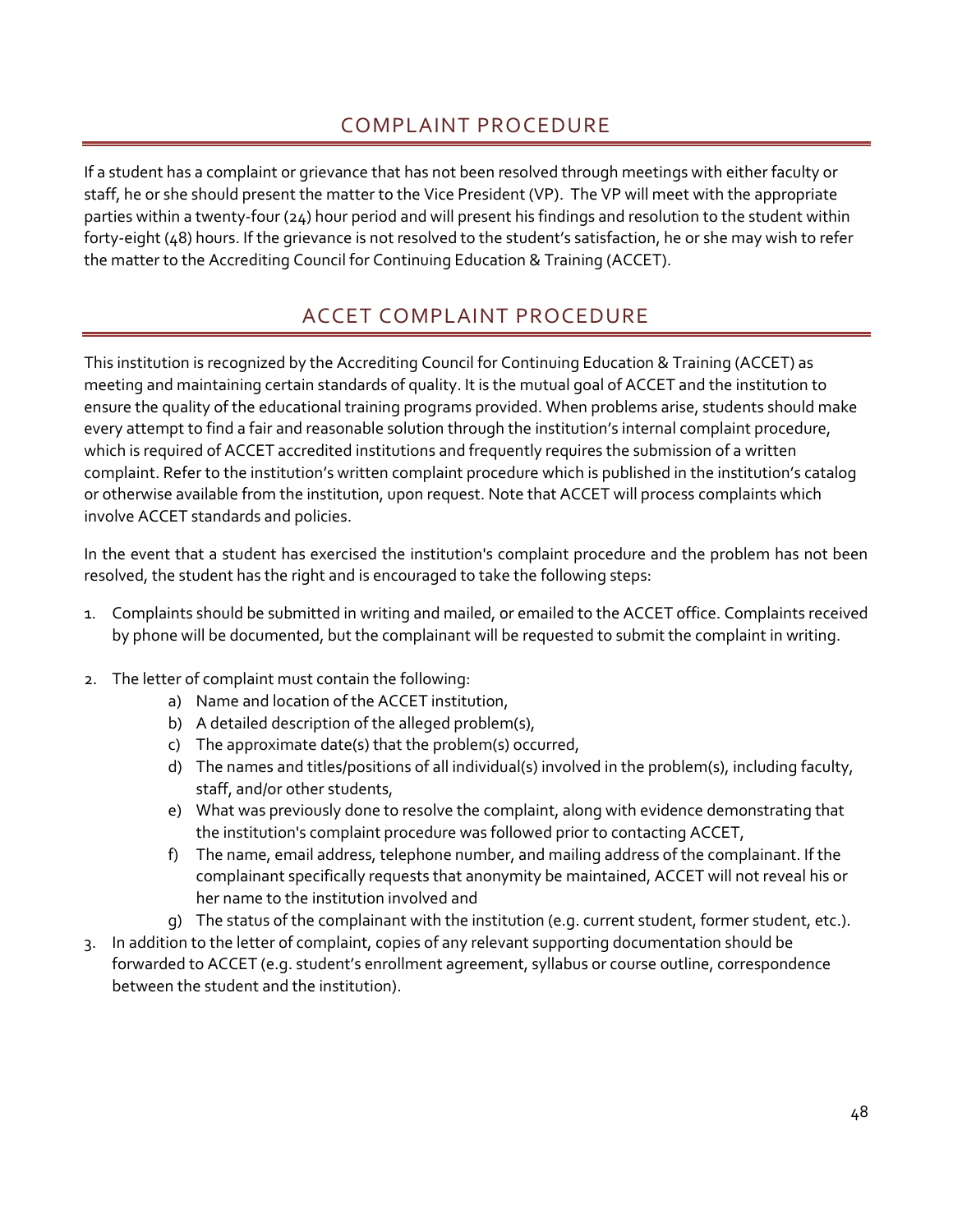4. **SEND TO:** 

ACCET CHAIR, COMPLAINT REVIEW COMMITTEE 1722 N. Street, NW, Washington, DC 20036 Telephone: (202) 955-1113 Fax: (202) 955-1118 or (202) 955-5306 Email[: complaints@accet.org](mailto:complaints@accet.org)

<span id="page-54-0"></span>**Note:** Complainants will receive an acknowledgement of receipt within 15 days.

## FLORIDA DEPARTMENT OF EDUCATION (CIE) COMPLAINT PROCESS

To file a complaint against a nonpublic postsecondary institution in Florida, please write a letter or send an e-mail containing the following information:

- 1. Name of Student (or Complainant)
- 2. Complainant Address
- 3. Phone Number
- 4. Name of Institution
- 5. Location of the Institution (City)
- 6. Dates of Attendance
- 7. A full description of the problem and any other documentation that will support your claim such as enrollment agreements, correspondence, etc.
- 8. The complaint process of the Commission involves contacting the institution to obtain their response to your complaint. If you do not want the Commission to contact the institution you are attending, you must state so in your complaint; however, doing so will greatly hinder the Commission's ability to assist you with your complaint.

Send Letter To: Commission for Independent Education 325 W. Gaines Street, Suite 1414 Tallahassee, FL. 32399-0400

Or E-mail[: cieinfo@fldoe.org](mailto:cieinfo@fldoe.org?subject=) Or Fax: 850-245-3238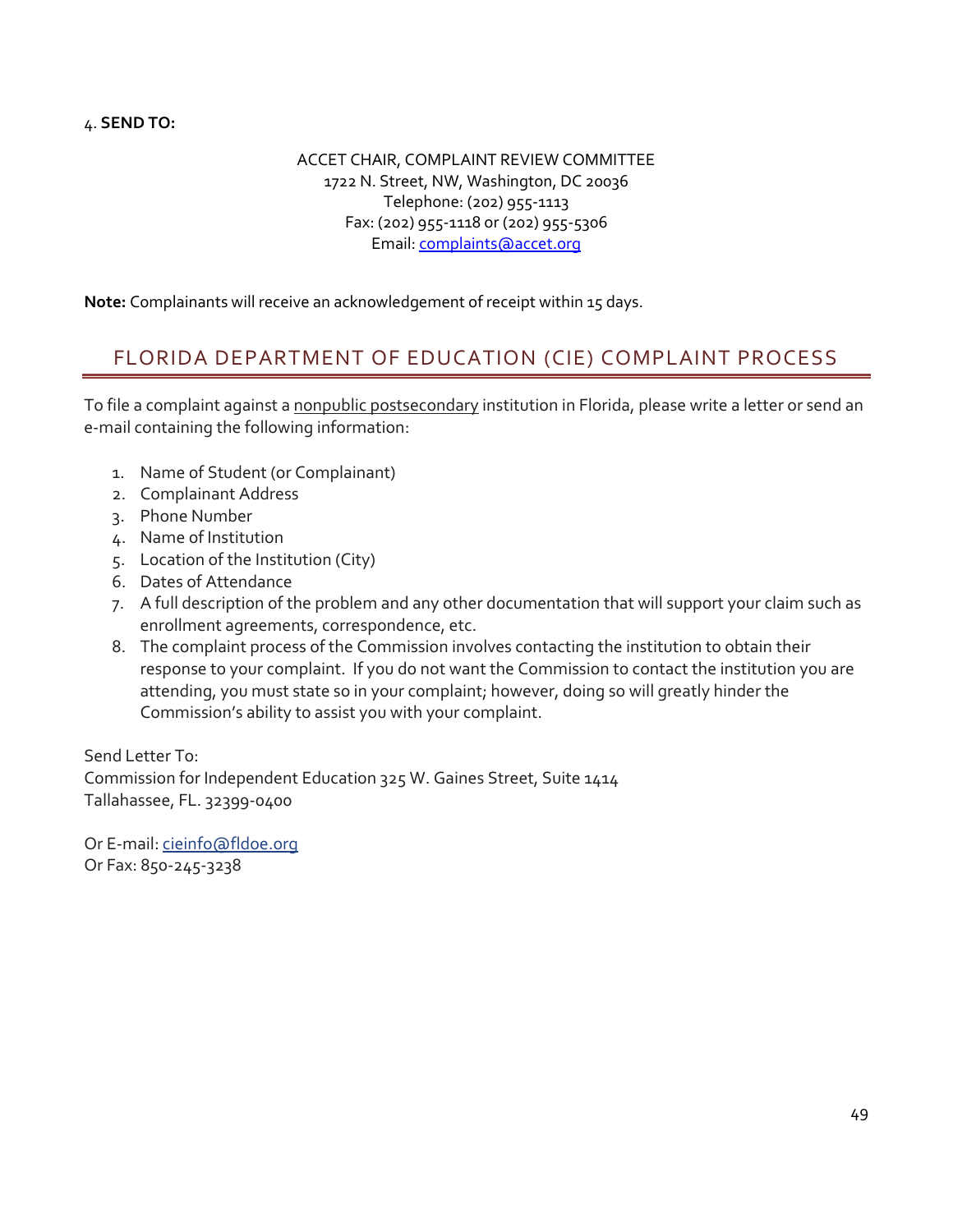## CAMPUS SAFETY AND SECURITY

<span id="page-55-0"></span>Students should report any criminal activity to the CDA campus patrol and the Campus Director, Vice President, who are responsible for reporting any criminal activity to the police or other appropriate authorities. The school has security patrol to monitor the campus, classrooms, dorms and offices.

<span id="page-55-1"></span>CDA does not accept liability for a student's car, personal belonging or safety while on campus or in parking lot and /or off-site locations. Students are expected to carry their own medical and personal property insurance and act accordingly to ensure their own safety.

## CAREER SERVICES

## CAREER COUNSELING AND PLACEMENT ASSISTANCE

<span id="page-55-2"></span>CDA Technical Institute maintains a career counseling and job assistance service. Through its many contacts throughout the related industries, the school is committed to assisting graduates with finding entry level employment. Further, CDA Technical Institute also extends this service to its alumni through the use of the CDA Website and the CDA Facebook page. A Career Services staff member is available, via phone or email, to provide assistance to all CDA Alumni and students year-round.

All students complete a Communication Skills and Employability Skills course prior to graduation. Course objectives include developing a resume, writing cover letters, researching companies, conducting job searches, making a good impression and preparing for an interview.

Course objectives include:

#### Employability Skills:

Describe the opportunities in the construction businesses and how to enter the

- 1. Construction workforce.
- 2. Explain the importance of critical thinking and how to solve problems.
- 3. Explain the importance of social skills and identify ways good social skills are applied in the construction trades.

#### Communication Skills:

- 1. Describe the communication, listening, and speaking processes and their relationship to job performance.
- 2. Describe good reading and writing skills and their relationship to job performance.

CDA students complete Cover Letters and Resumes over a month prior to graduation and begin the process of applying for jobs. The Career Services Administrator provides job listings via email to Senior's, and all alumni, that have not secured a permanent position prior to and after graduation. The Career Services staff member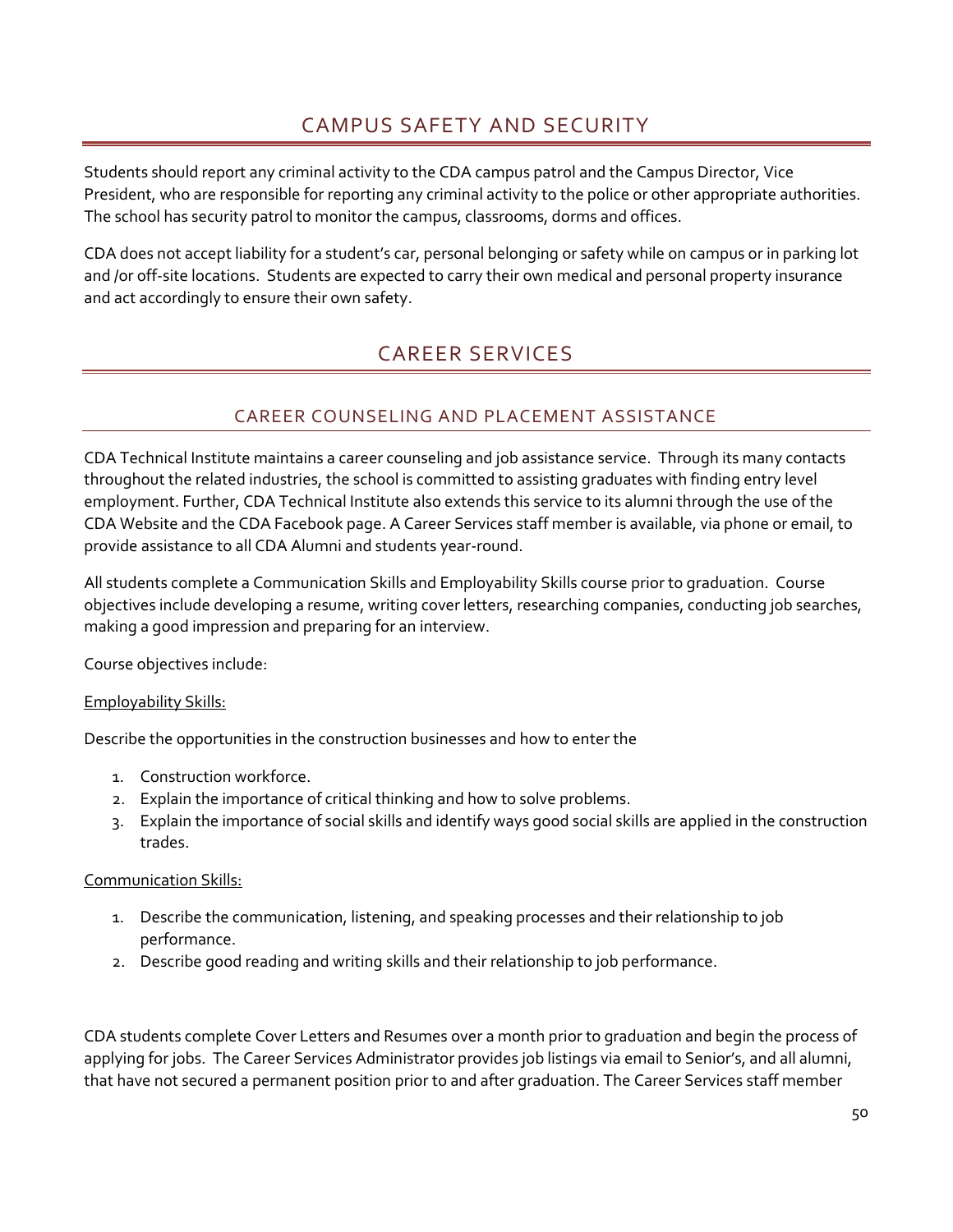also schedules employers to visit the campus, meet with and interview students, and provide insight into the diving/welding industry.

Career Services are provided on an individual basis throughout the year, in the classroom setting, in a formal Career Services class and again on the day of graduation. The progress of each graduate is tracked, documented, and personal contacts are made weekly from the Career Services Administrator to all graduates who have not secured a permanent position.

<span id="page-56-0"></span>CDA Technical Institute does not guarantee students employment upon graduation from any of its classes.

## CAREER OPPORTUNITIES:

Graduates of CDA Technical Institute are prepared to perform tasks that require a high degree of complexity and utmost dedication to safety. The objective of each program is to develop the necessary skills to successfully compete in the employment arena. Although it is impossible to guarantee each student a job or a specific wage rate, the school works diligently to provide appropriate leads and arrange specific interviews.

**Commercial Divers**, including DMT are employed to perform a multitude of tasks, including inspections, surveying, life support operation, operating hyperbaric chamber, drilling support (oil fields), underwater jetting, platform construction, salvage, search and recovery, underwater welding and cutting, and underwater installation, repair and maintenance, operation and maintenance, and operating hyperbaric chamber.

#### **PROGRAM INFORMATION:**

| 6-digit OPEID:                                        | 039853                         |
|-------------------------------------------------------|--------------------------------|
| Name of Program:                                      | Air Mixed Gas Commercial Diver |
| Department of Education 6-digit CIP for program:      | 49.0304                        |
| Occupations for which this program prepares students: | 49-9092.00                     |

**Voltage Line Workers** install, maintain, or repair power lines that move electricity as well as identifying defective devices, voltage regulators, transformers and switches. The Line Worker will install and maintain the network of power lines that moves electricity from generating plants to customers. Line Workers who maintain the interstate power grid work in crews that travel to locations throughout a large region to service transmission lines and towers.

#### **PROGRAM INFORMATION:**

<span id="page-56-1"></span>6-digit OPEID: 039853 Name of Program: Voltage Line Workers Department of Education 6-digit CIP for program: 46.0301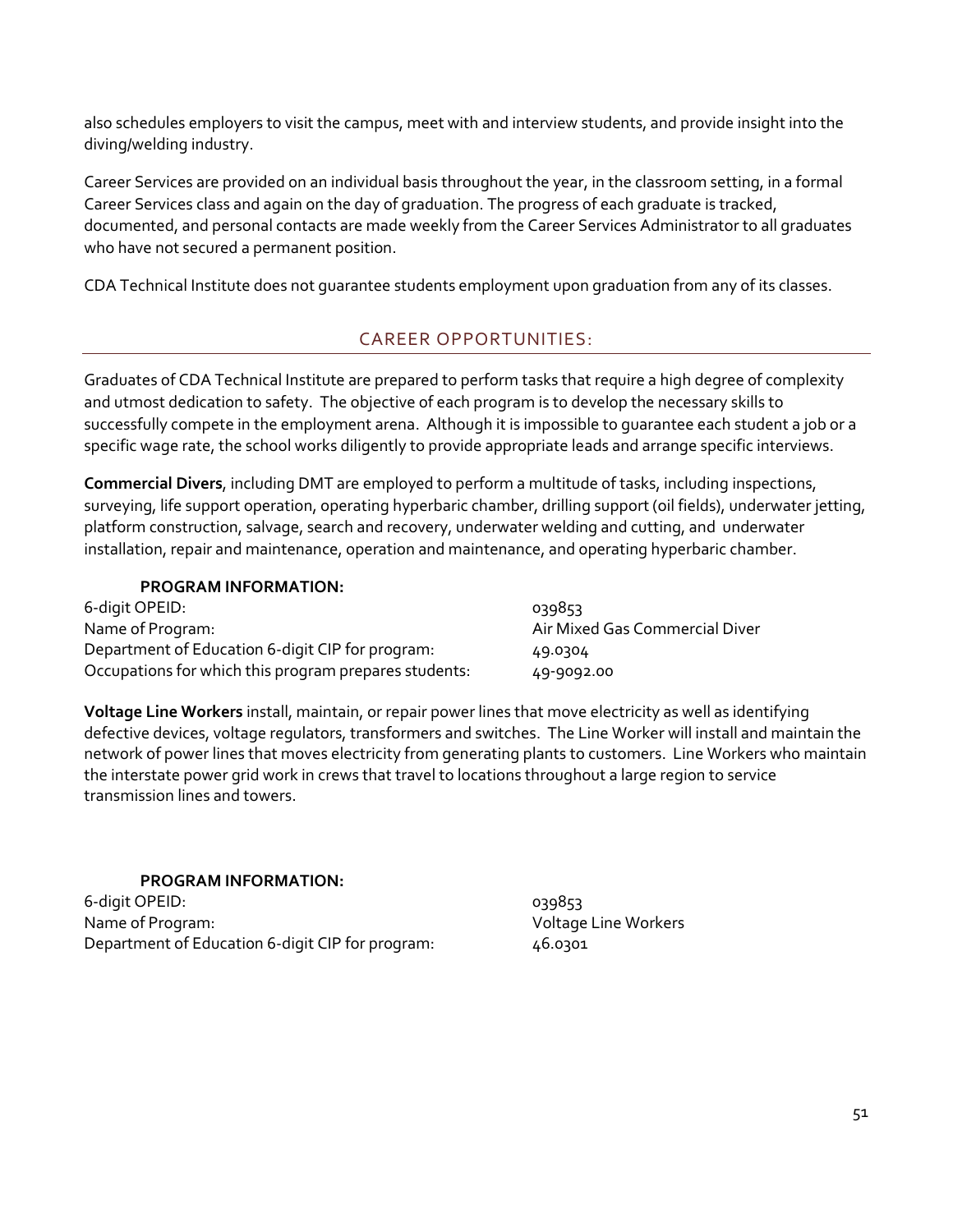## STUDENT CONDUCT

## CODE OF CONDUCT:

<span id="page-57-0"></span>CDA specifically prohibits conduct that can disrupt or prevent successful continuation of training. This applies particularly to actions conducted on CDA property, and includes items both disruptive and/or illegal. Activities that are conducted off CDA property are prohibited if they pose an obvious risk of disruption/continuation of training.

Any student found to have committed or to have attempted to commit misconduct is subject to the appropriate disciplinary action under this policy.

Examples include but are not limited to the following:

- ➢ Weapons Students will not possess, or have in vehicles, firearms, ammunition, explosives, knives (excluding working dive/line workers tools of the trade) or weapons of any kind.
- ➢ Illegal or Unauthorized Possession or Use of Drugs, Controlled Substances, or Paraphernalia. Students will not possess, consume, distribute, or be under the influence of illegal drugs while on school property or at any school sponsored event.
- ➢ Possession or consumption of alcohol Students will not possess or consume alcohol while on campus (including dorms), or be under the influence of alcohol while attending classes.
- ➢ Theft, Property Damage, and Vandalism Theft, possession of stolen property, unauthorized possession, wrongful sale/gift, or vandalism of property to include institution, housing, customer, staff or other students' property will not be tolerated.
- ➢ Threatening, Harassing, or Assaultive Conduct Any unwelcome action whether physical, verbal, or nonverbal; that is intimidating, hostile or creates an offensive environment, the use of force or threat of force to engage a person in sexual activities without the person's willing consent, or involvement in hazing or threatening the physical safety and comfort of others or a display of violence that results in physical contact.
- ➢ Dishonesty Any acts of dishonesty in any academic or related matter and any knowing or intentional help, attempt to help, or conspiracy to help, another student commits an act of academic dishonesty, including cheating, plagiarism, fabrication and misrepresentation.
- ➢ Disorderly Conduct Exhibiting disruptive behavior that impairs interferes with or obstructs the orderly conduct, processes and functions of the school.
- ➢ Unsafe Conduct Students will observe all safety regulations, including the use of appropriate PPE equipment, and adhere to the proper use of tools, equipment, and motorized vehicles.
- ➢ Refusal to Comply Failure to act on verbal instructions of instructors or staff, including all safety procedures.
- ➢ Unauthorized Entry Students will not enter or attempt to break and enter into any locked or unauthorized room, building, storage area, vehicle, computer, or data storage device. This includes using keys without authorization.
- ➢ Unauthorized Use of Institution Facilities and Services Wrongfully using institution properties or facilities; misuse, alteration, or damage to fire-fighting equipment, safety devices or other emergency equipment or interfering with the performance of those specifically charged to carry out emergency services.
- ➢ Tobacco Use Violating non-smoking and tobacco usage rules.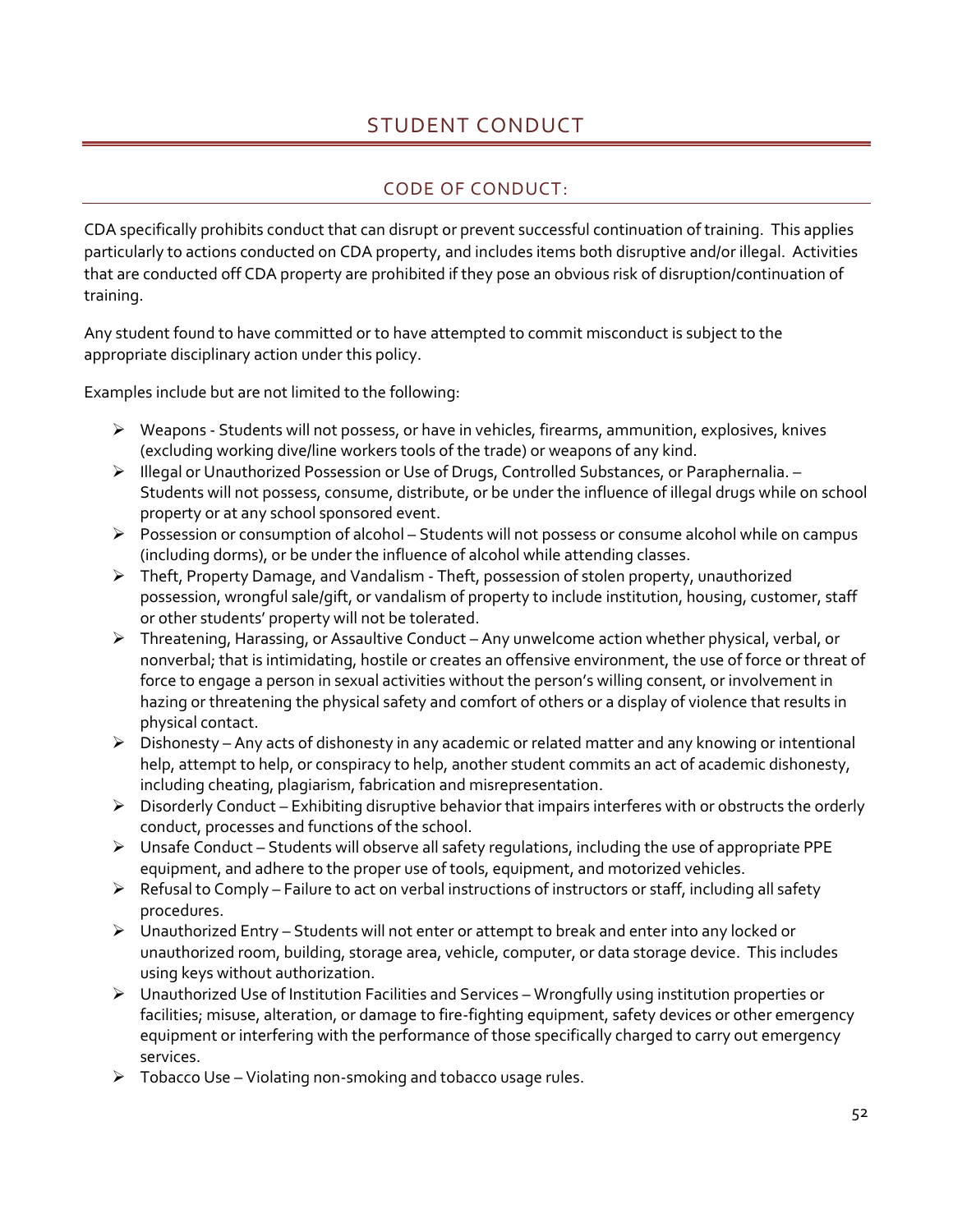- ➢ Discrimination Students will not use any verbal or non-verbal discrimination towards any individual or group.
- ➢ Attempts to Injure or Fraud Making, forging, printing, reproducing, copying, or altering any record, document, writing, or identification used or maintained by the institution when done with intent to injure, defraud, or misinform.
- ➢ Computer, Internet, and Network Use Use of school computers, internet and networks in a manner that constitutes a violation of the institution code or local, state, and federal law, endangers system integrity, or accessing sites containing inappropriate content.
- ➢ Hazing Any act taken on the institutions' property or in connection with any institution-related group or activity that endangers the mental or physical health or safety of an individual (including, without limitation, an act intended to cause personal degradation or humiliation), or that destroys or removes public or private property, for the purpose of initiation in admission to, affiliation with, or as a condition for continued membership in a group or organization.
- ➢ Violation of Institution Rules Engaging in conduct that violates institution or departmental regulations that have been posted or publicized.
- ➢ Violation of Federal or State Laws Engaging in conduct that violates a federal or state law, including, but not limited to, laws governing alcoholic beverages, drugs, gambling, sex offenses, indecent conduct or arson.

Violations of any student code of conduct may result in any of the following actions:

- $\triangleright$  Warning An oral or written warning or reprimand.
- ➢ Probation A condition imposed for a defined period of time and includes the probability of more severe disciplinary action if the student is found to violate any institutional regulation during the probationary period.
- $\triangleright$  Required Compliance Satisfying institutional requirements.
- ➢ Confiscation Confiscation of goods used or possessed in violation of institution regulations or confiscation of falsified identification or identification wrongly used.
- $\triangleright$  Restitution Making compensation for loss, injury, or damage.
- $\triangleright$  Restriction of Privileges The denial or restriction of specified privileges.
- ➢ Suspension Separation of the student from the institution for a defined period of time, after which the student is eligible to return to the institution.
- $\triangleright$  Expulsion The permanent separation of the student from the institution.
- ➢ Withholding of Diploma or Degree The withholding of diploma or degree otherwise earned for a defined period of time or until the completion of assigned action.

In addition, failure to adhere to the attendance policy, unsatisfactory academic performance, and default in the payment of an obligation constitutes grounds for termination.

## SEXUAL HARASSMENT POLICY

<span id="page-58-0"></span>CDA Technical Institute is committed to providing an environment that is free of sexual harassment and will not tolerate harassing behavior by any CDA Technical Institute employee, student or third party in connection with the educational program. We will act quickly and impartially to address claims of sexual harassment and discrimination and remedy discriminatory effects of inappropriate acts of harassment.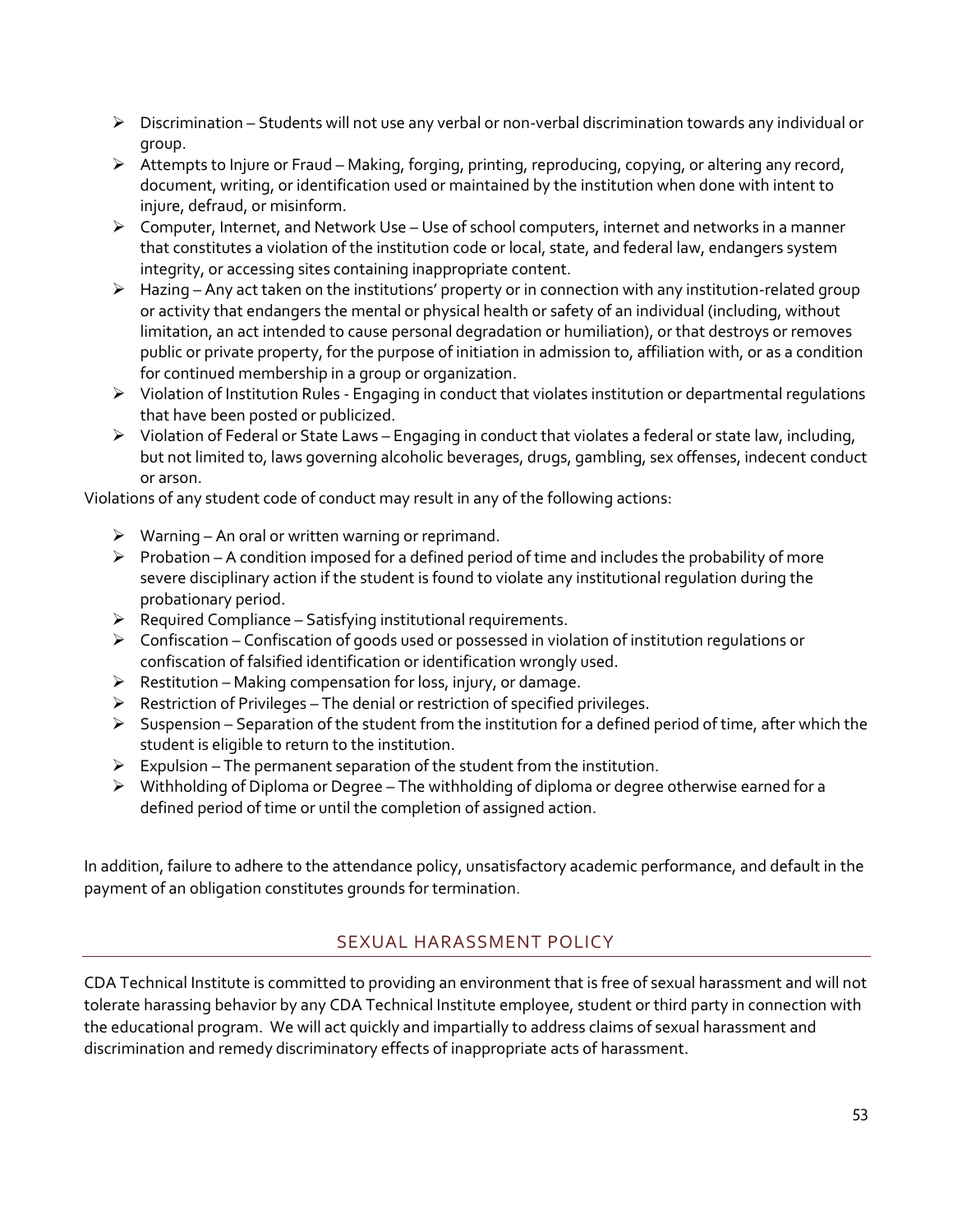We encourage all individuals to inform CDA Technical Institute about behavior that may be inappropriate or constitute harassment promptly, before it becomes so serious that it interferes with your work or academic environment. We will work with students and employees to review their options for addressing the harassing behavior and tailor a response appropriate to the circumstances that effectively ends and prevents any further misconduct.

## DRUG POLICY

<span id="page-59-0"></span>The consumption and/or possession of alcohol by any person younger than 21 years of age are forbidden by state law and campus policy.

No student shall unlawfully manufacture, distribute, dispense, possess or use any narcotic drug, hallucinogenic drug, amphetamine, barbiturate, marijuana, alcohol or any other controlled substance as defined in Federal and Florida law on school property. Violation of this policy shall be considered an act of serious misconduct. Alcohol, drugs, paraphernalia, or other related substances confiscated shall be released to an appropriate law enforcement officer.

## COPYRIGHT POLICY

<span id="page-59-1"></span>Copyright is the ownership and control of the intellectual property in original works of authorship which are subject to copyright law. It is the policy of CDA Technical Institute that all rights, including intellectual property on the internet, in copyright shall remain with the creator unless the work is a work-for-hire (and copyright vests in CDA under copyright law), is supported by a direct allocation of funds through CDA for the pursuit of a specific project, is commissioned by CDA, makes significant use of CDA resources or personnel, or is otherwise subject to contractual obligations.

## Single Copies

- $\triangleright$  One chapter from a book
- $\triangleright$  One article from a journal issue or newspaper
- $\triangleright$  Multiple excerpts from a single book or journal issue will be accepted only if the total length of the submission is 10% or less of the total length of the book or journal issue.
- $\triangleright$  A short story, short essay, or short poem
- $\triangleright$  A chart, diagram, drawing, graph, cartoon, or picture

➢ Illustration: One chart, graph, diagram, drawing, cartoon or picture per book or periodical issue Cumulative Effect

- $\triangleright$  The copying of the material is for only one course, with no more than one copy per student in the course.
- $\triangleright$  Not more than one short article, story, essay or two excerpts may be copied from the same author, nor more than three from the same collective work or periodical volume during a term.
- ➢ There shall not be more than nine instances of such multiple copying for one course during a term.

Infringement of copyright law or the copyright policy will result in criminal liability and /or prosecution.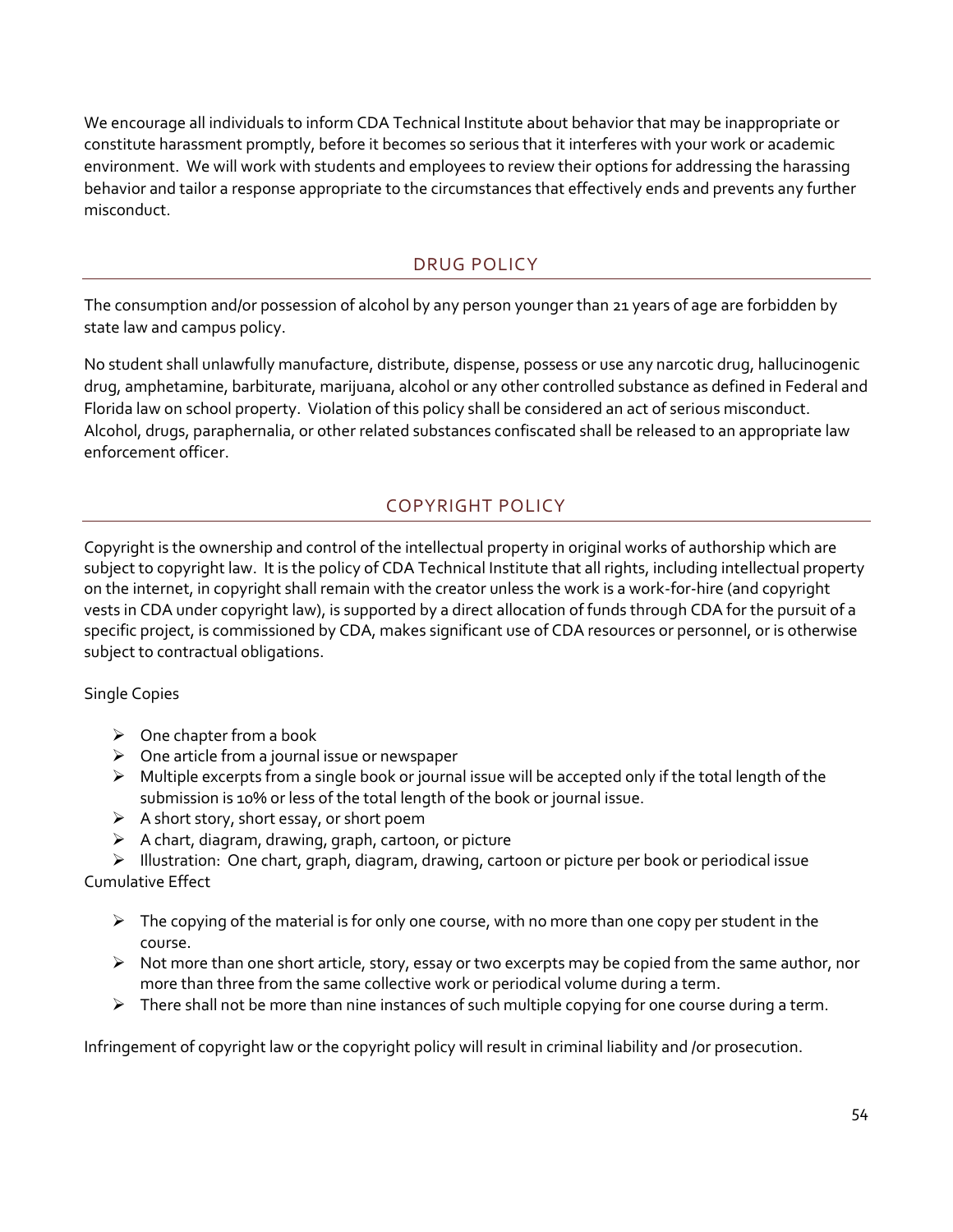## STUDENT SERVICES

#### **HOUSING**

<span id="page-60-1"></span><span id="page-60-0"></span>CDA Technical Institute offers an on-campus barrack-style dormitory for specific programs at both the Jacksonville and Ocala locations. Dormitory's will be closed during all breaks. Please call Admissions for details.

There are various types of residential facilities available in the adjacent areas, including apartments and condominiums, to accommodate enrolled students. Although the school does not accept responsibility for locating off-campus housing for students, the school will make every effort to assist and direct students in obtaining affordable housing while attending CDA Technical Institute. Campus crime statistics are available in the Registrar's office.

#### MEAL PLAN

<span id="page-60-2"></span>CDA Technical Institute is pleased to offer an in-house meal plan at both locations. The plan consists of three (3) meals per day, seven (7) days a week. The plan covers the entire length of the program when school is in session and is mandatory for all students living in the dormitory.

<span id="page-60-3"></span>Student living off campus are not required to purchase the meal plan.

AIR MIXED GAS COMMERCIAL DIVER PROGRAM

| Housing and Meals                                         |            |
|-----------------------------------------------------------|------------|
| Room and Board 20 weeks                                   | \$5,425.00 |
| Room and Board 4 weeks                                    | \$1,085.00 |
| 3 Meal Per Day Plan (Monday - Friday for Off Campus Only) | \$1,800.00 |
| 2 Meal Per Day Plan (Monday - Friday for Off Campus Only) | \$1,500.00 |

#### VOLTAGE LINE WORKER PROGRAM

<span id="page-60-4"></span>

| Housing and Meals                                           |            |  |
|-------------------------------------------------------------|------------|--|
| Room and Board 26 weeks                                     | \$7,052.50 |  |
| 3 Meal Per Day Plan (Monday - Thursday for Off Campus Only) | \$2,925.00 |  |
| 2 Meal Per Day Plan (Monday - Thursday for Off Campus Only) | \$1,950.00 |  |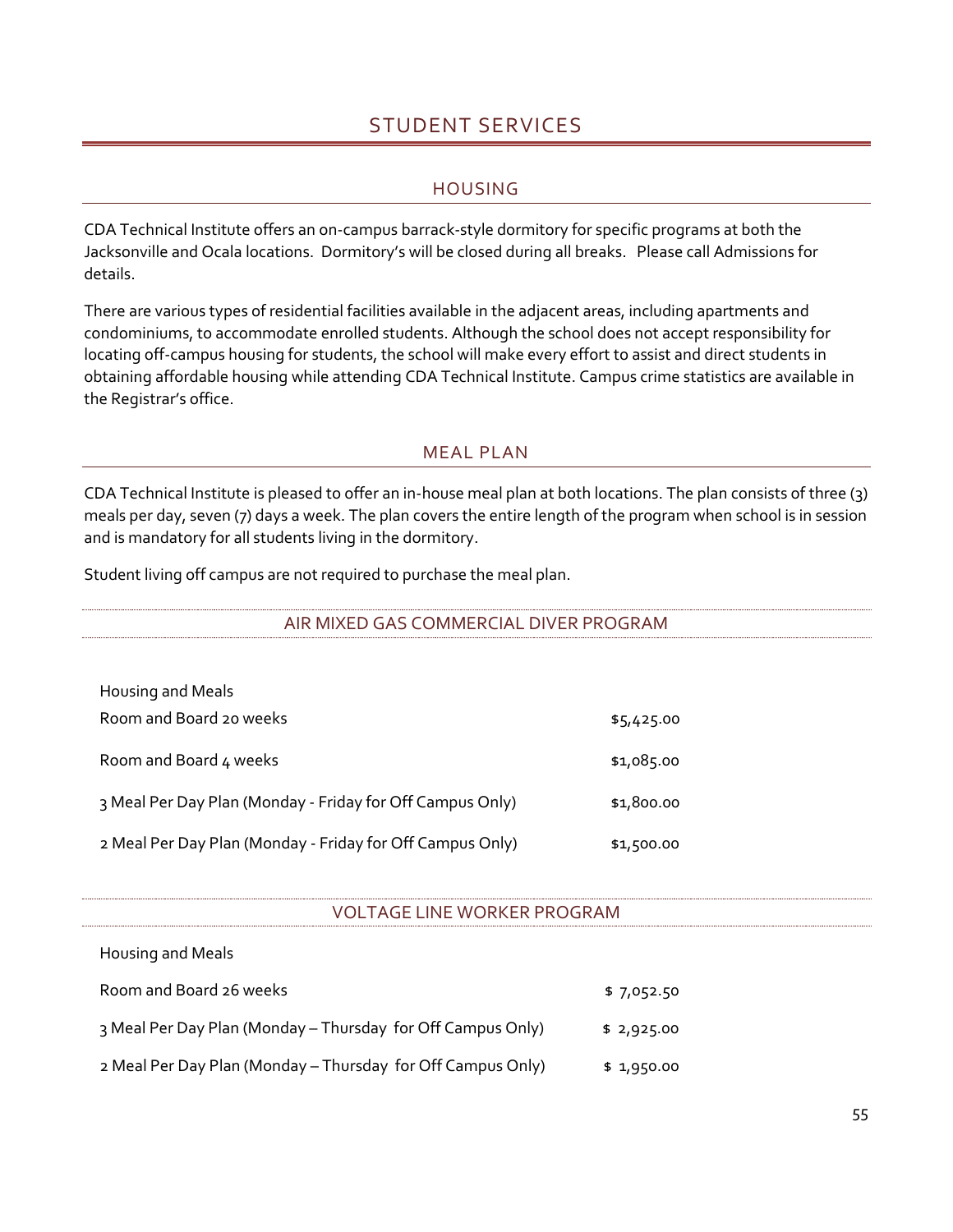## STUDENT PARKING

<span id="page-61-0"></span>Student parking in located at 5806 Main Street North, Jacksonville, FL 32208, approximately 1 mile from the main campus, behind America's Donuts. Vans drop off and pick up from the parking lot in the morning from 6:45am – 7:30am and in the evening from  $5:00$ pm –  $5:30$  pm.

## HEALTH SERVICES

<span id="page-61-1"></span>First aid emergency medical supplies are strategically located in and near the classrooms and on all of the floating laboratories. Referral to the services of a physician is available through the campus Medical Supervisor. No prescription medications are dispensed while attending CDA. Each student is encouraged to purchase short term insurance before registration, unless he or she is already adequately covered. In the event of an injury accident, CDA Technical Institute reserves the right to request a drug test.

## NORMAN KETCHMAN LIBRARY

<span id="page-61-2"></span>The Norman Ketchman Library is a resource center for faculty and students. Computers are available in the library and are connected to the internet for research.

## PRO SHOP

<span id="page-61-3"></span>The Pro Shop supplies students with all required texts and classroom consumables. It also can supply the items at a cost well below the average dive shop. Items such as tee shirts, caps and mugs with our logo affixed are also available. The Pro Shop hours are posted and are also available by appointment.

## STUDENT RECORDS

<span id="page-61-4"></span>The Registrar's office maintains all student records, to include transcripts of total academic history. The final official transcript is permanently retained by the school and is available to students upon individual request. Student records will be provided to potential employers only after written request has been made by the student.

Students are provided a copy of their official transcript as a part of the graduation paper work. Additional copies are available by written request and an administrative fee will be charged.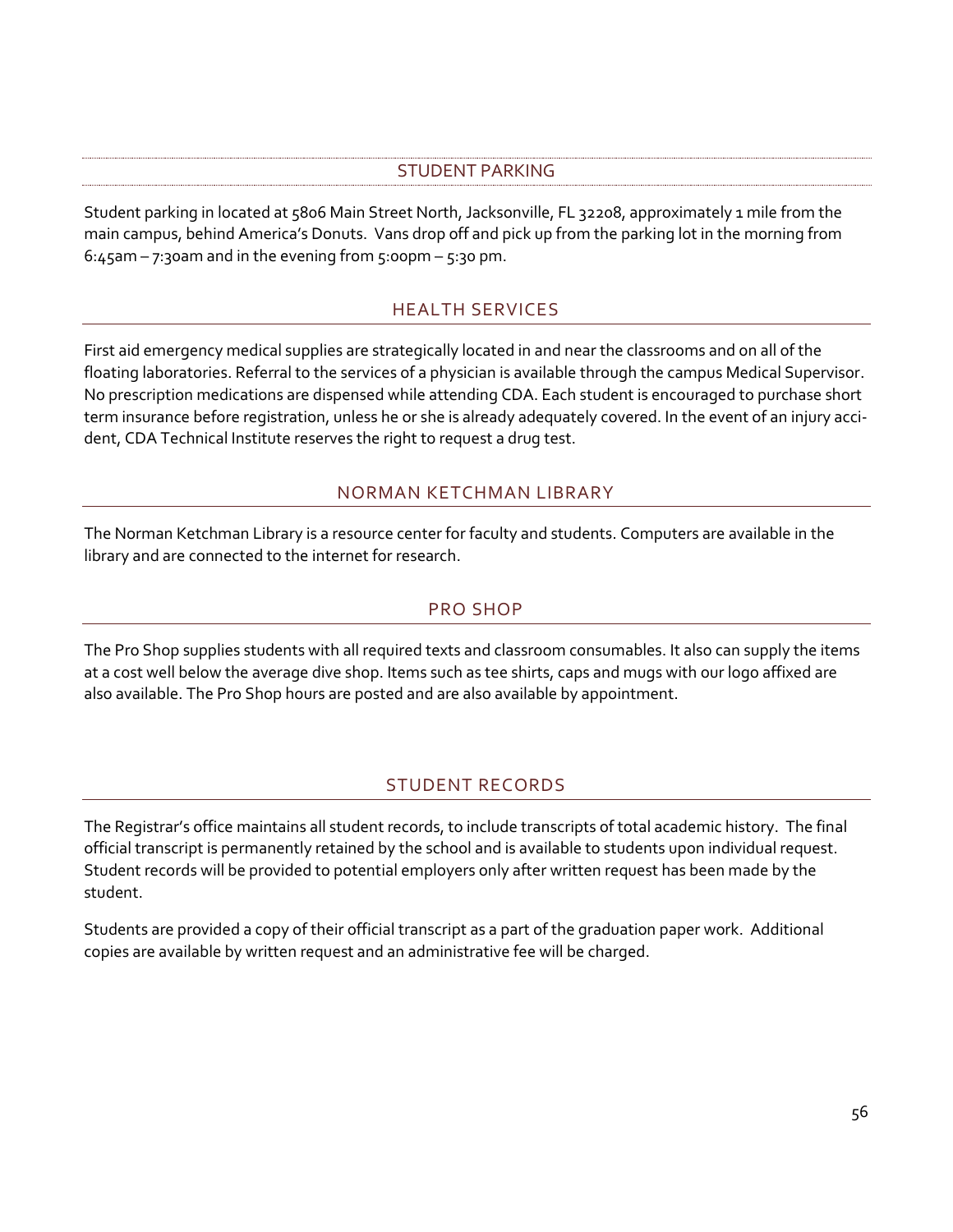## PART-TIME JOB OPPORTUNITIES

<span id="page-62-0"></span>Some students may require a part-time job to help finance their training. Within major port cities such as Jacksonville, job opportunities are available. It is strongly recommended that students limit any part-time work to Saturday and Sunday only, so as to not interfere with class and study schedules. (VLW students Friday – Sunday)

U.S. Citizenship and Immigration Services (USCIS) restrict permission for international students to accept employment off-campus. Any application for off-campus practical training must be approved by USCIS, only for training purposes for a temporary period. If approved, the student will be allowed to have one month of practical training for every four months of study completed, limited to six months total practical training time.

## ACADEMIC ADVISING AND STUDENT COUNSELING

<span id="page-62-1"></span>Instructors are available to help students with academic issues and refer them to tutoring also conducted by instructors.

CDA Technical Institute does not have a pastoral or professional counselor; therefore, the school doesn't have a policy pertaining to this area. Students requesting these services are referred to various community resources.

## FINANCIAL AID ADVISEMENT:

<span id="page-62-2"></span>Students are encouraged to speak with our Financial Aid team for advisement throughout their academic program.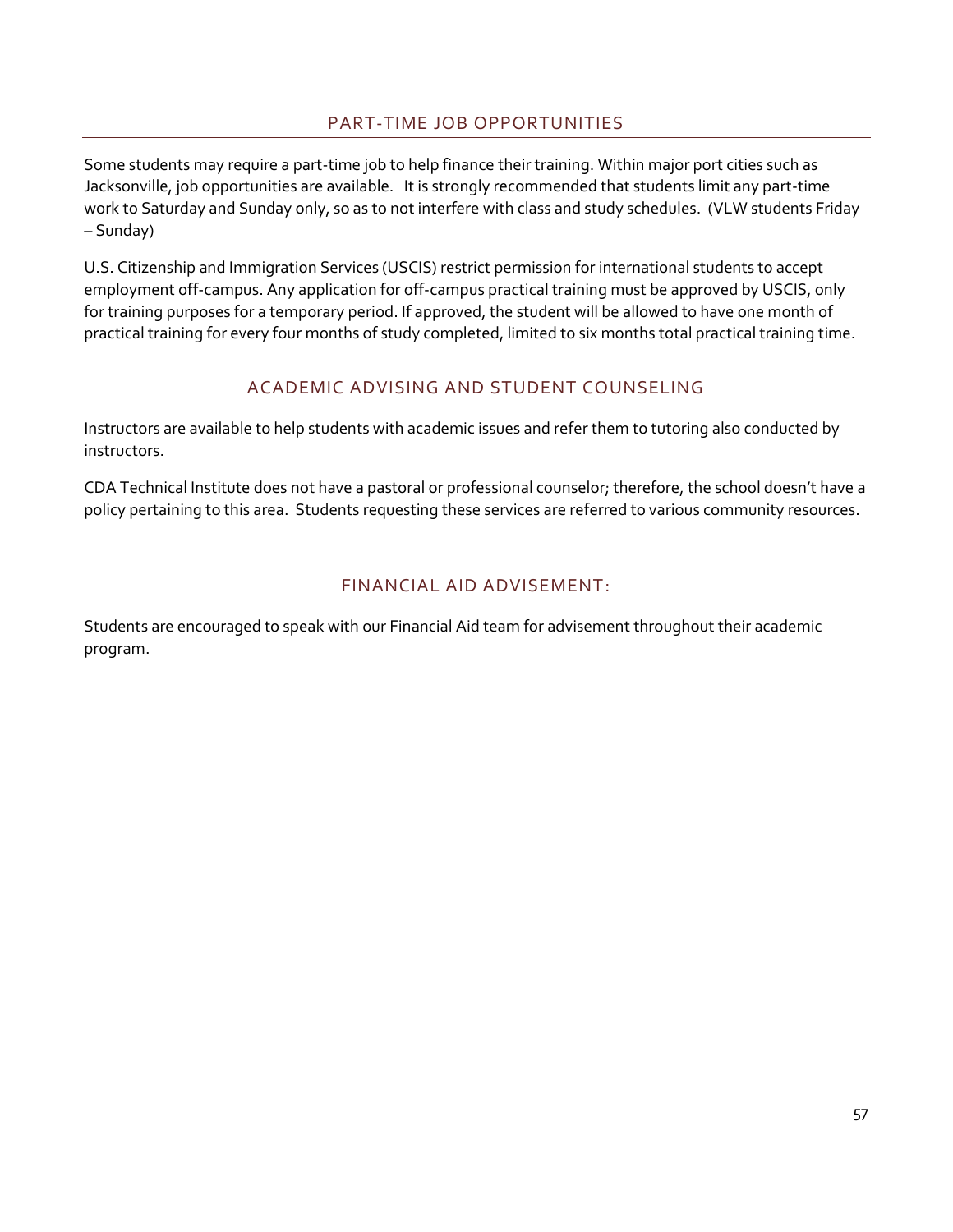<span id="page-63-0"></span>Captain Ray Black, President/Owner (Chairman) CDA Technical Institute

Emily Black-Whiddon – VP CDA Technical Institute

Mick Parkinson, Medical Supervisor CDA Technical Institute

Dr. Daniel Matricia, M.D. Medical Director CDA Technical Institute Jacksonville Beach, FL

Brandon Lee Pike Electric

Eric Waters Pike Electric

Robbie Champagne C-Dive

Ben LeBlanc Patriot Construction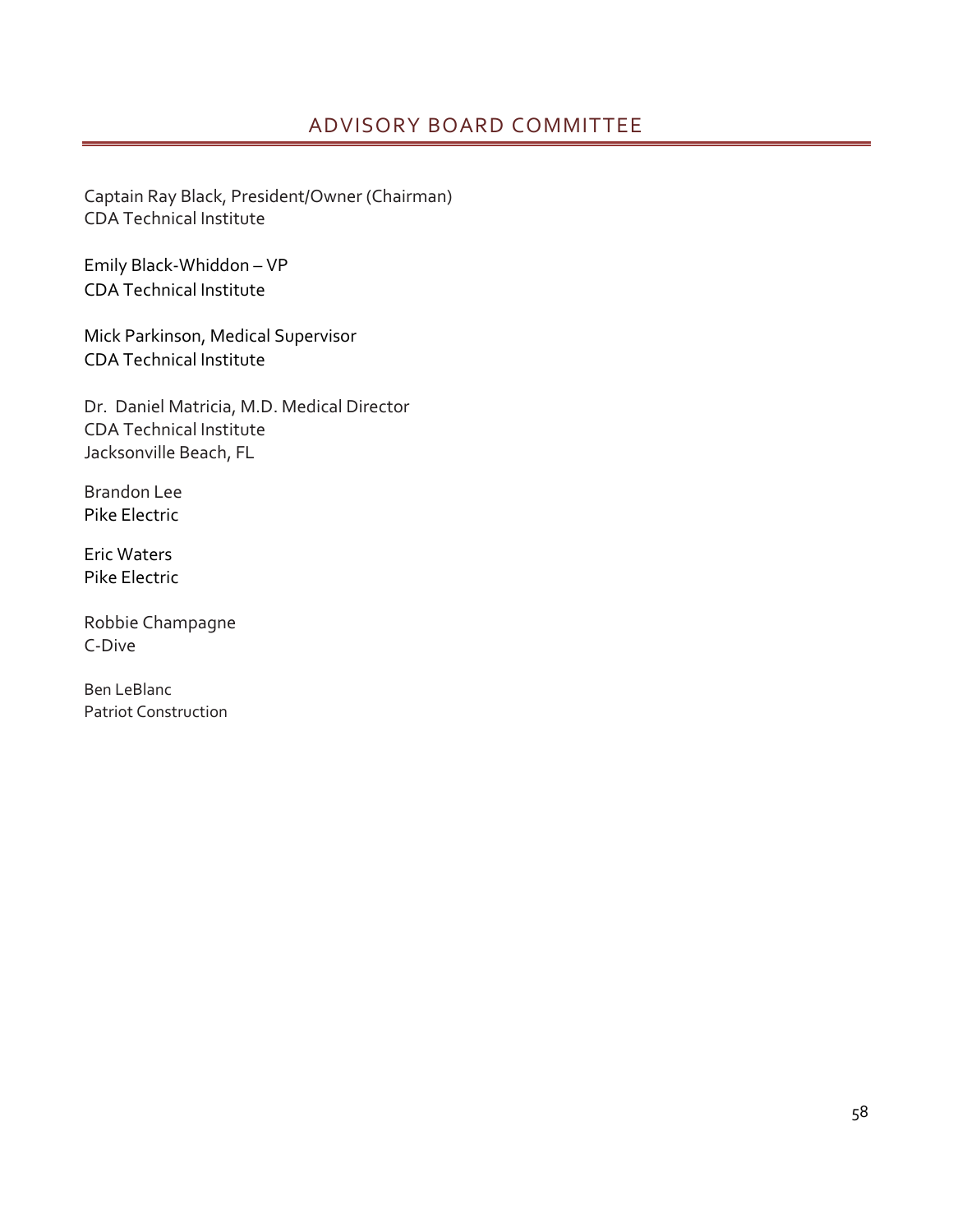## STAFF AND FACULTY

#### ADMINISTRATIVE STAFF

<span id="page-64-1"></span><span id="page-64-0"></span>

Ray Black II Vice President - International Jacksonville and Ocala Emily Black-Whiddon Vice President Jacksonville and Ocala Linda Scott Director of Compliance Jacksonville and Ocala Tracey Hebert **Controller** Controller **Controller Jacksonville** Kennedy Albertson **Company Company** Office Manager **Company 10** Jacksonville Open Director of Admissions Jacksonville Dorothy Pulver **Registrar** Registrar According the State of the Macksonville Scott Levine **Admissions Representative** Jacksonville Reza Garajedaghi **Admissions Representative** Jacksonville Andrew Staley Admissions Representative Jacksonville Lori Amsdell Enrollment Coordinator Jacksonville Open Director of Financial Aid Jacksonville Rita Rosario Financial Aid Representative Jacksonville Erika Calle **Financial Aid Representative** Jacksonville Michael Snyder Store Manager Jacksonville Valerie Mills-Ross Director of First Impressions Jacksonville Open Career Services Jacksonville Vinko Koteski Director of Safety Jacksonville Michael Parkinson Medical Supervisor Jacksonville and Ocala Shawn Parker **EMT Program Director** Jacksonville Richard Jolly **Senior VP** of International Jacksonville and Ocala Robert Boyd **Maintenance Manager** Jacksonville Ken Juillerat **Maintenance Manager** Cala Michael Wise Custodial Supervisor Jacksonville Rosario Beebe Janitor Ocala Richard Fegeley NASE Program Director Ocala

Captain Ray Black **President/Owner President** Alleman and Ocala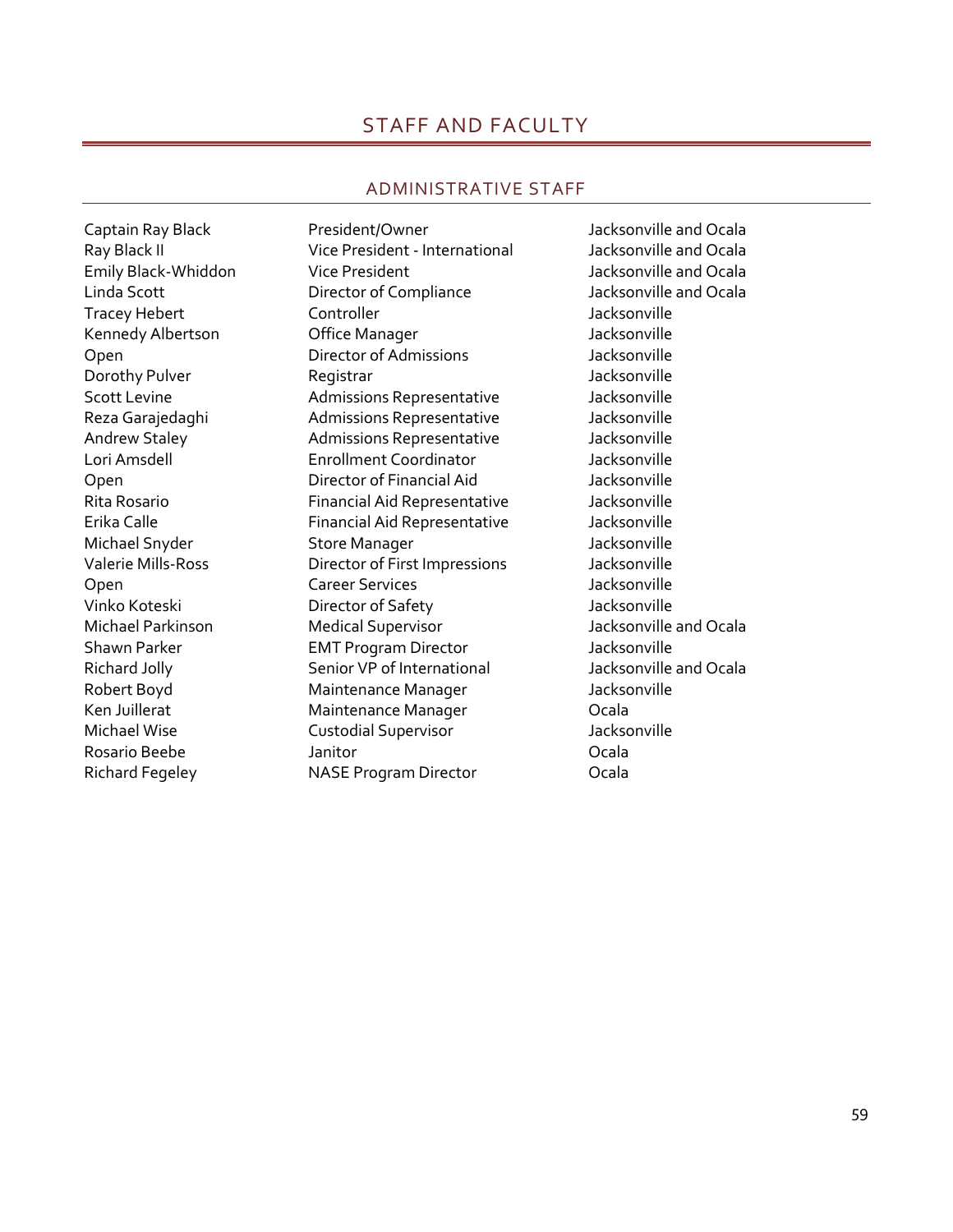#### FACULTY

<span id="page-65-0"></span>In making faculty selections, the institution considers educational background, as well as relevant work experience.

| Brandon Mounts        |
|-----------------------|
| Charles Spillane      |
| Katheryn Marks        |
| Michael Merchant II   |
| Robert Shawn Daniels  |
| Eric Bitz             |
| Zachary Ross          |
| Joshua Rucker         |
| Henry Denley          |
| <b>LeRoy Phillips</b> |
| Jerry Dorman          |
|                       |

- AMGCD Lead Instructor Jacksonville AMGCD Instructor Jacksonville AMGCD Instructor and Jacksonville<br>AMGCD Instructor AMGCD Instructor AMGCD Instructor AMGCD Instructor and Jacksonville<br>AMGCD Instructor AMGCD Instructor AMGCD Instructor and Jacksonville<br>
AMGCD Instructor AMGCD Instructor AMGCD Instructor AMGCD Assistant Instructor Jacksonville VLW Lead Instructor and Jacksonville VLW Instructor and Jacksonville VLW Instructor and Jacksonville
	-